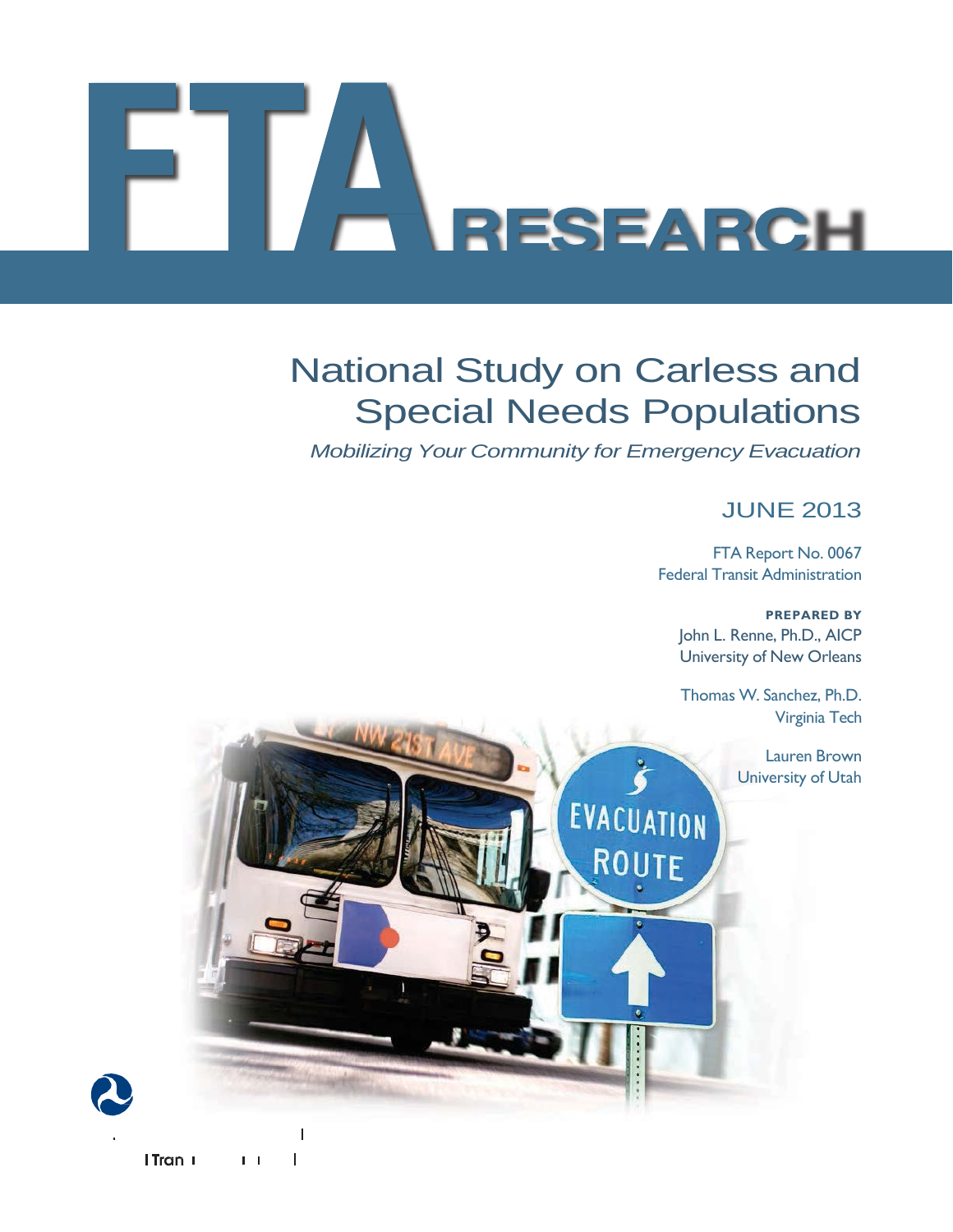## COVER PHOTO

*istockphoto.com* 

## **DISCLAIMER**

 *This document is disseminated under the sponsorship of the U.S. Department of Transportation in the interest of information*  exchange. The United States Government assumes no liability for its contents or use thereof. The United States Government  *does not endorse products of manufacturers. Trade or manufacturers' names appear herein solely because they are considered essential to the objective of this report.*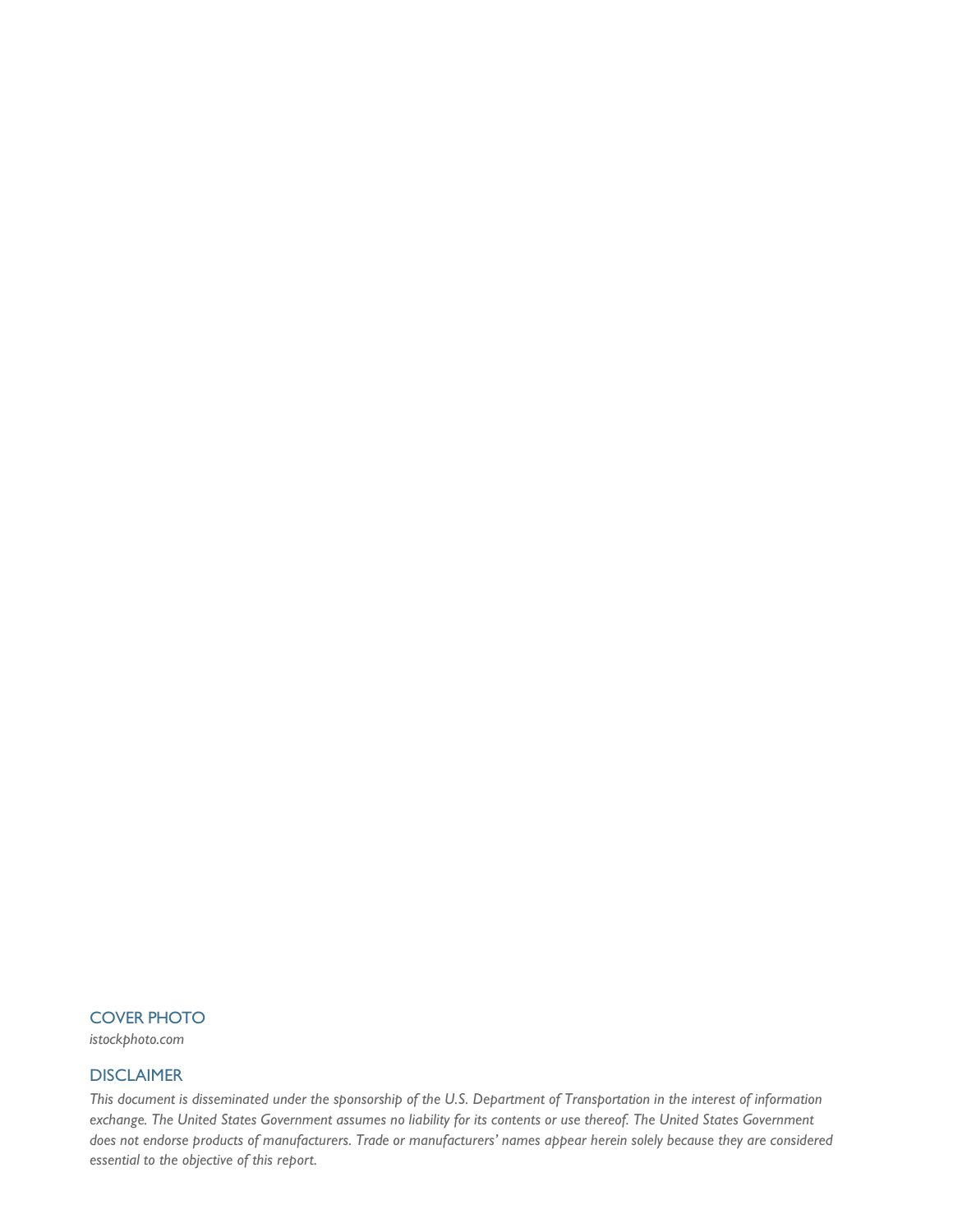## National Study on Carless and Special Needs Populations

 Mobilizing Your Community for Emergency Evacuation

## JUNE 2013

FTA Report No. 0067

### **PREPARED BY**

 John L. Renne, Ph.D., AICP University of New Orleans

 Thomas W. Sanchez, Ph.D. Virginia Tech

 Lauren Brown University of Utah

 Jacky Grimshaw, Center for Neighborhood Technology Pam Jenkins, University of New Orleans Todd Litman, Victoria Transport Policy Institute Brian Wolshon, Louisiana State University Clare Cahalan Jon Dodson Mariana Marmol Robert Peterson Max Williamson

## **SPONSORED BY**

 Federal Transit Administration Office of Civil Rights U.S. Department of Transportation 1200 New Jersey Avenue, SE Washington, DC 20590

### **AVAILABLE ONLINE**

*<http://www.fta.dot.gov/research>*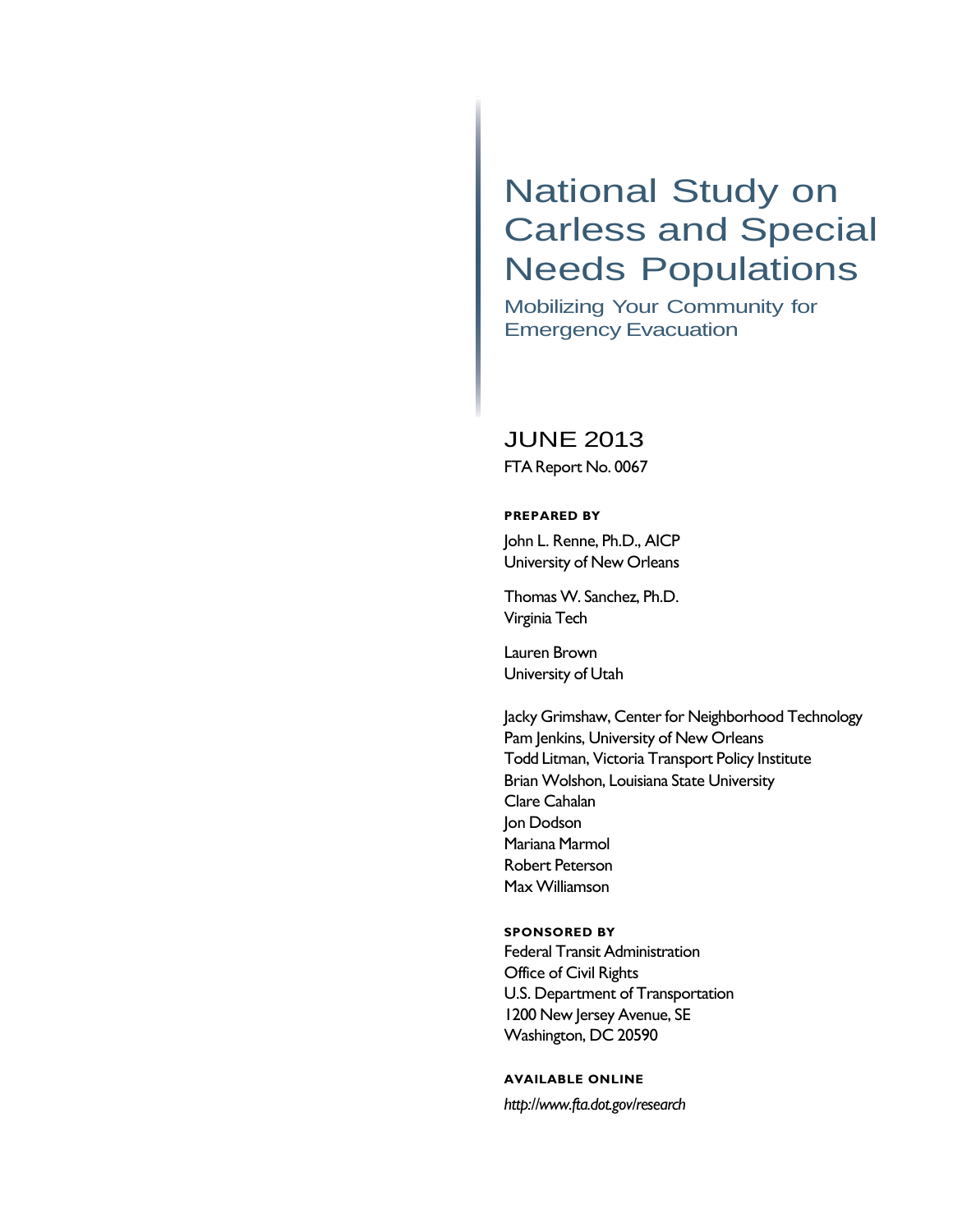| <b>SYMBOL</b>                                                      | WHEN YOU KNOW        | MULTIPLY BY                 | <b>TO FIND</b>                 | SYMBOL         |  |  |  |
|--------------------------------------------------------------------|----------------------|-----------------------------|--------------------------------|----------------|--|--|--|
| <b>LENGTH</b>                                                      |                      |                             |                                |                |  |  |  |
| in                                                                 | inches               | 25.4                        | millimeters                    | mm             |  |  |  |
| ft                                                                 | feet                 | 0.305                       | meters                         | m              |  |  |  |
| yd                                                                 | yards                | 0.914                       | meters                         | m              |  |  |  |
| mi                                                                 | miles                | 1.61                        | kilometers                     | km             |  |  |  |
| <b>VOLUME</b>                                                      |                      |                             |                                |                |  |  |  |
| fl oz                                                              | fluid ounces         | 29.57                       | milliliters                    | mL             |  |  |  |
| gal                                                                | gallons              | 3.785                       | liter                          | $\mathsf L$    |  |  |  |
| ft <sup>3</sup>                                                    | cubic feet           | 0.028                       | cubic meters                   | m <sup>3</sup> |  |  |  |
| $yd^3$                                                             | cubic yards          | 0.765                       | cubic meters                   | m <sup>3</sup> |  |  |  |
| NOTE: volumes greater than 1000 L shall be shown in m <sup>3</sup> |                      |                             |                                |                |  |  |  |
| <b>MASS</b>                                                        |                      |                             |                                |                |  |  |  |
| <b>oz</b>                                                          | ounces               | 28.35                       | grams                          | g              |  |  |  |
| $\mathbf{I} \mathbf{b}$                                            | pounds               | 0.454                       | kilograms                      | kg             |  |  |  |
| T                                                                  | short tons (2000 lb) | 0.907                       | megagrams<br>(or "metric ton") | Mg (or "t")    |  |  |  |
| <b>TEMPERATURE</b> (exact degrees)                                 |                      |                             |                                |                |  |  |  |
| $\mathsf{P}$                                                       | Fahrenheit           | 5 (F-32)/9<br>or (F-32)/1.8 | Celsius                        | $^{\circ}$ C   |  |  |  |

## **Metric Conversion Table**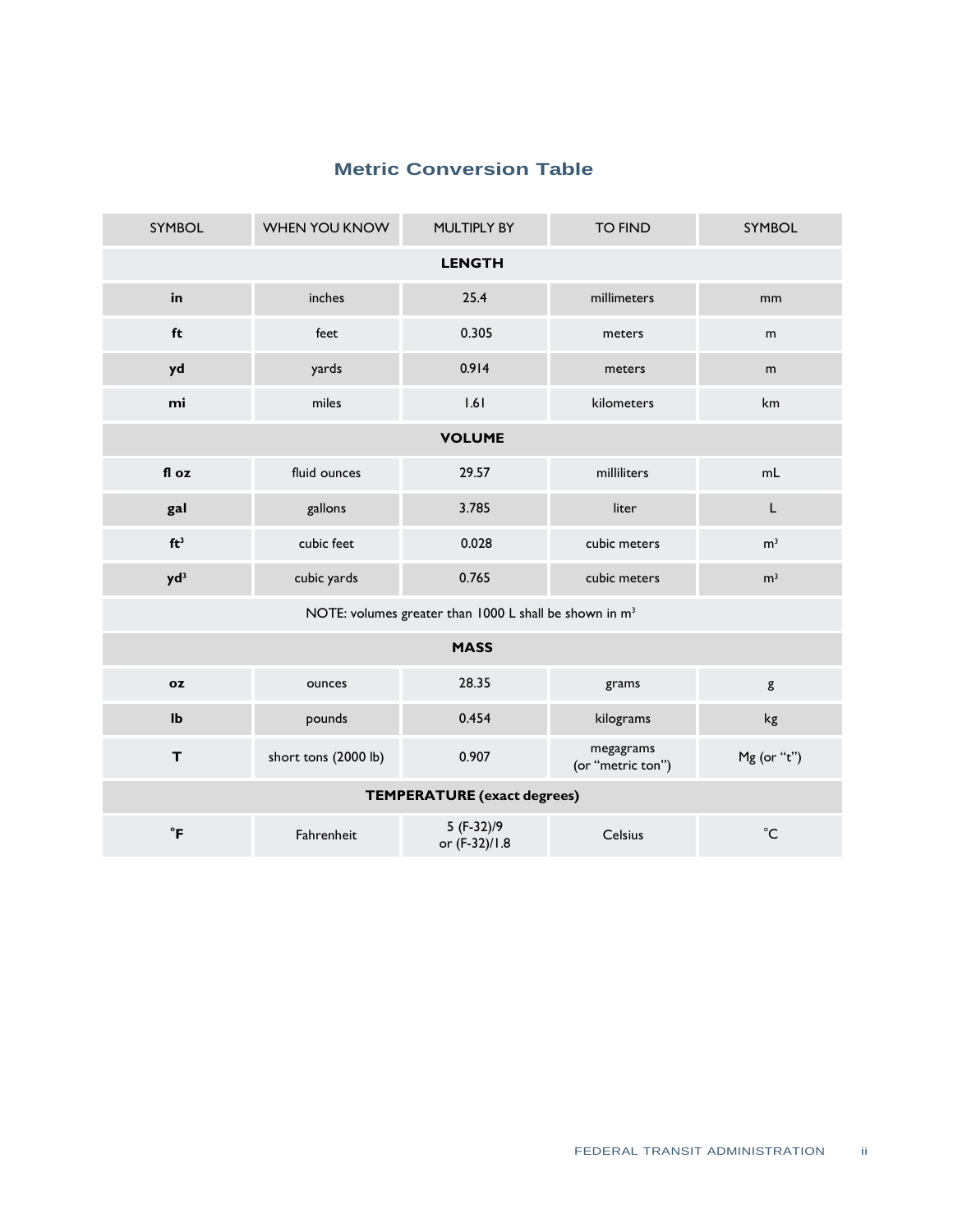| <b>REPORT DOCUMENTATION PAGE</b>                                                                                                                                                                                        |                                                                                                                                                                                                                                                                                                                                                                                                                                                                                                                                                                                                                                                                |                                                             | Form Approved<br>OMBNo. 0704-0188                                               |                    |                                                                                                                                                                                                                                                                                                                                                                                                                                                                                                                                                                                                                                                                                                                                       |  |
|-------------------------------------------------------------------------------------------------------------------------------------------------------------------------------------------------------------------------|----------------------------------------------------------------------------------------------------------------------------------------------------------------------------------------------------------------------------------------------------------------------------------------------------------------------------------------------------------------------------------------------------------------------------------------------------------------------------------------------------------------------------------------------------------------------------------------------------------------------------------------------------------------|-------------------------------------------------------------|---------------------------------------------------------------------------------|--------------------|---------------------------------------------------------------------------------------------------------------------------------------------------------------------------------------------------------------------------------------------------------------------------------------------------------------------------------------------------------------------------------------------------------------------------------------------------------------------------------------------------------------------------------------------------------------------------------------------------------------------------------------------------------------------------------------------------------------------------------------|--|
|                                                                                                                                                                                                                         |                                                                                                                                                                                                                                                                                                                                                                                                                                                                                                                                                                                                                                                                |                                                             |                                                                                 |                    | Public reporting burden for this collection of information is estimated to average 1 hour per response, including the time for reviewing instruc-<br>tions, searching existing data sources, gathering and maintaining the data needed, and completing and reviewing the collection of information.<br>Send comments regarding this burden estimate or any other aspect of this collection of information, including suggestions for reducing this<br>burden, to Washington Headquarters Services, Directorate for Information Operations and Reports, 1215 Je erson Davis Highway, Suite 1204,<br>Arlington, VA 22202-4302, and to the O ce of Management and Budget, Paperwork Reduction Project (0704-0188), Washington, DC 20503. |  |
| 1.                                                                                                                                                                                                                      | AGENCY USE ONLY                                                                                                                                                                                                                                                                                                                                                                                                                                                                                                                                                                                                                                                | 2. REPORTDATE<br>December 2012                              |                                                                                 | 2007-2011          | 3. REPORT TYPE AND DATES COVERED                                                                                                                                                                                                                                                                                                                                                                                                                                                                                                                                                                                                                                                                                                      |  |
| <b>TITLEAND SUBTITLE</b><br>4.<br>National Study on Carless and Special Needs Populations:<br>Mobilizing Your Community for Emergency Evacuation                                                                        |                                                                                                                                                                                                                                                                                                                                                                                                                                                                                                                                                                                                                                                                |                                                             |                                                                                 | 5. FUNDING NUMBERS |                                                                                                                                                                                                                                                                                                                                                                                                                                                                                                                                                                                                                                                                                                                                       |  |
| <b>AUTHOR(S)</b><br>6.<br>John L. Renne, Ph.D., AICP; Thomas W. Sanchez, Ph.D., Lauren Brown                                                                                                                            |                                                                                                                                                                                                                                                                                                                                                                                                                                                                                                                                                                                                                                                                |                                                             |                                                                                 |                    |                                                                                                                                                                                                                                                                                                                                                                                                                                                                                                                                                                                                                                                                                                                                       |  |
| PERFORMINGORGANIZATION NAME(S) AND ADDRESSE(ES)<br>7.<br>Merritt C. Becker Jr. University of New Orleans Transportation Institute (UNOTI)<br>University of New Orleans<br>2000 Lakeshore Drive<br>New Orleans, LA 70148 |                                                                                                                                                                                                                                                                                                                                                                                                                                                                                                                                                                                                                                                                |                                                             | 8. PERFORMING ORGANIZATION REPORTNUMBER<br>FTA Report No. 0067                  |                    |                                                                                                                                                                                                                                                                                                                                                                                                                                                                                                                                                                                                                                                                                                                                       |  |
| SPONSORING/MONITORING AGENCY NAME(S) AND ADDRESS(ES)<br>9.<br>U.S. Department of Transportation<br><b>Federal Transit Administration</b><br>East Building<br>1200 New Jersey Avenue, SE<br>Washington, DC 20590         |                                                                                                                                                                                                                                                                                                                                                                                                                                                                                                                                                                                                                                                                |                                                             | 10. SPONSORING/MONITORING AGENCY REPORT<br><b>NUMBER</b><br>FTA Report No. 0067 |                    |                                                                                                                                                                                                                                                                                                                                                                                                                                                                                                                                                                                                                                                                                                                                       |  |
|                                                                                                                                                                                                                         | 11. SUPPLEMENTARY NOTES<br>http://www.fta.dot.gov/research                                                                                                                                                                                                                                                                                                                                                                                                                                                                                                                                                                                                     |                                                             |                                                                                 |                    |                                                                                                                                                                                                                                                                                                                                                                                                                                                                                                                                                                                                                                                                                                                                       |  |
| 12A. DISTRIBUTION/AVAILABILITY STATEMENT<br>Available from: National Technical Information Service (NTIS),<br>Springfield, VA 22161.<br>Phone 703.605.6000, Fax 703.605.6900, email [orders@ntis.gov]                   |                                                                                                                                                                                                                                                                                                                                                                                                                                                                                                                                                                                                                                                                |                                                             | 12B. DISTRIBUTION CODE<br><b>TRI-20</b>                                         |                    |                                                                                                                                                                                                                                                                                                                                                                                                                                                                                                                                                                                                                                                                                                                                       |  |
|                                                                                                                                                                                                                         | 13. ABSTRACT<br>The National Study on Carless and Special Needs Evacuation Planning was a multi-year study funded by the Federal Transit Administra-<br>tion to research how state Departments of Transportation (DOTs), metropolitan planning organizations (MPOs), transit agencies, and<br>local governments are considering, in the context of their emergency preparedness planning, the unique needs of carless individuals<br>and people with specific and/or special needs. This report includes findings of that study as well as an emergency evacuation guide-<br>book and workbook and a summary of stakeholder workshops, including case studies. |                                                             |                                                                                 |                    |                                                                                                                                                                                                                                                                                                                                                                                                                                                                                                                                                                                                                                                                                                                                       |  |
| 14. SUBJECTTERMS<br>Carless, emergency evacuation, special needs populations, emergency<br>preparedness                                                                                                                 |                                                                                                                                                                                                                                                                                                                                                                                                                                                                                                                                                                                                                                                                |                                                             | 15. NUMBEROF PAGES<br>81                                                        |                    |                                                                                                                                                                                                                                                                                                                                                                                                                                                                                                                                                                                                                                                                                                                                       |  |
|                                                                                                                                                                                                                         | 16. PRICECODE                                                                                                                                                                                                                                                                                                                                                                                                                                                                                                                                                                                                                                                  |                                                             |                                                                                 |                    |                                                                                                                                                                                                                                                                                                                                                                                                                                                                                                                                                                                                                                                                                                                                       |  |
|                                                                                                                                                                                                                         | 17. SECURITY CLASSIFICATION<br><b>OF REPORT</b><br>Unclassified                                                                                                                                                                                                                                                                                                                                                                                                                                                                                                                                                                                                | 18. SECURITY CLASSIFICATION<br>OF THIS PAGE<br>Unclassified | 19. SECURITY CLASSIFICATION<br>OF ABSTRACT<br>Unclassified                      |                    | 20. LIMITATION OF ABSTRACT<br>None                                                                                                                                                                                                                                                                                                                                                                                                                                                                                                                                                                                                                                                                                                    |  |
|                                                                                                                                                                                                                         |                                                                                                                                                                                                                                                                                                                                                                                                                                                                                                                                                                                                                                                                |                                                             |                                                                                 |                    |                                                                                                                                                                                                                                                                                                                                                                                                                                                                                                                                                                                                                                                                                                                                       |  |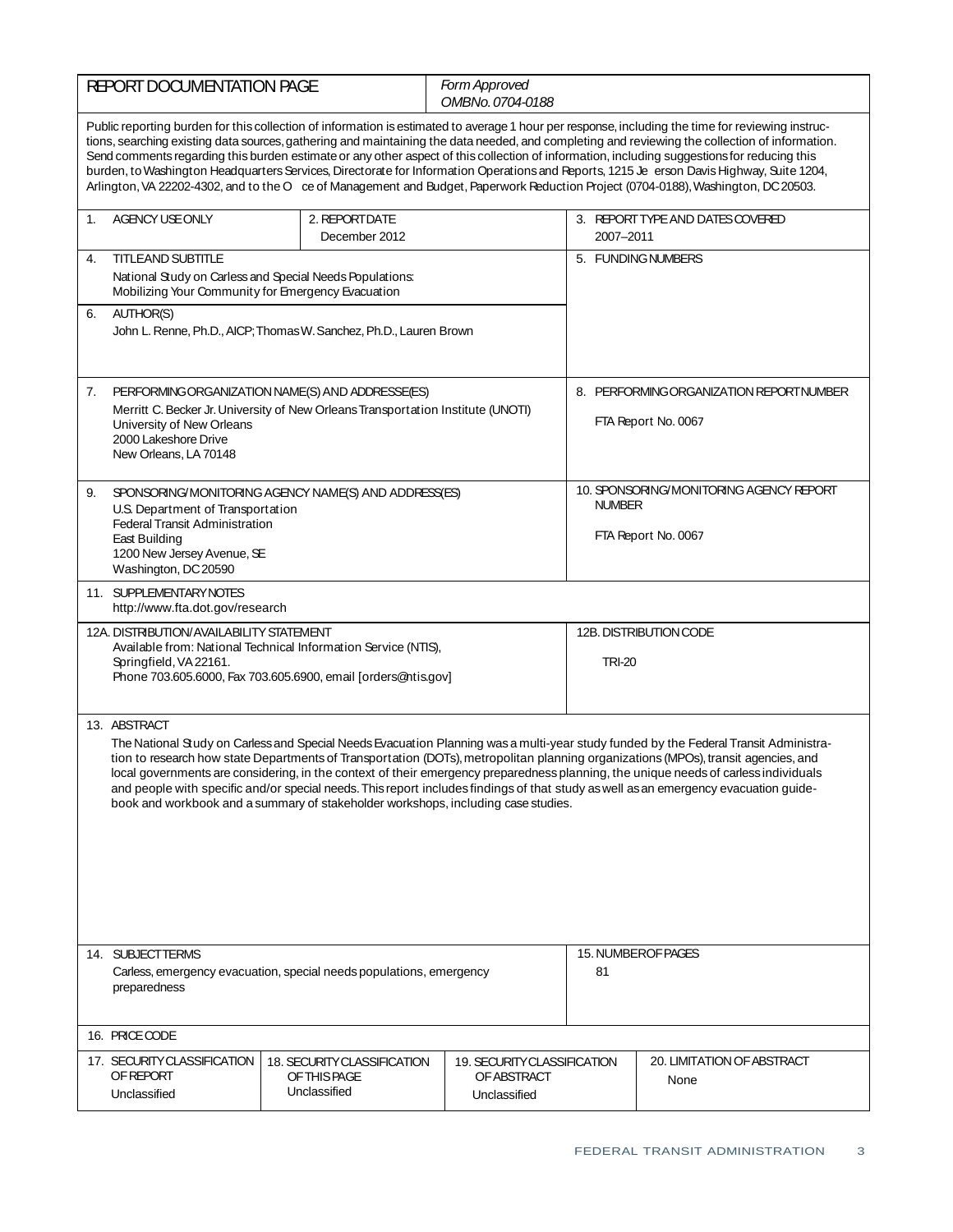## TABLE OF CONTENTS

|    | <b>Executive Summary</b> |                                                                                                           |  |  |
|----|--------------------------|-----------------------------------------------------------------------------------------------------------|--|--|
| 7  | Section 1:               | <b>Mobilizing Your Community for Emergency</b><br>Evacuation: A Guidebook for Vulnerable<br>Populations   |  |  |
| 37 | Section 2:               | <b>Mobilizing Your Community for Emergency</b><br>Evacuation: Vulnerable Populations Planning<br>Workbook |  |  |
| 51 | Section 3:               | <b>Mobilizing Your Community for Emergency</b><br><b>Evacuation: Summary of Stakeholder</b><br>Workshops  |  |  |
| 70 | <b>Resources</b>         |                                                                                                           |  |  |
|    |                          |                                                                                                           |  |  |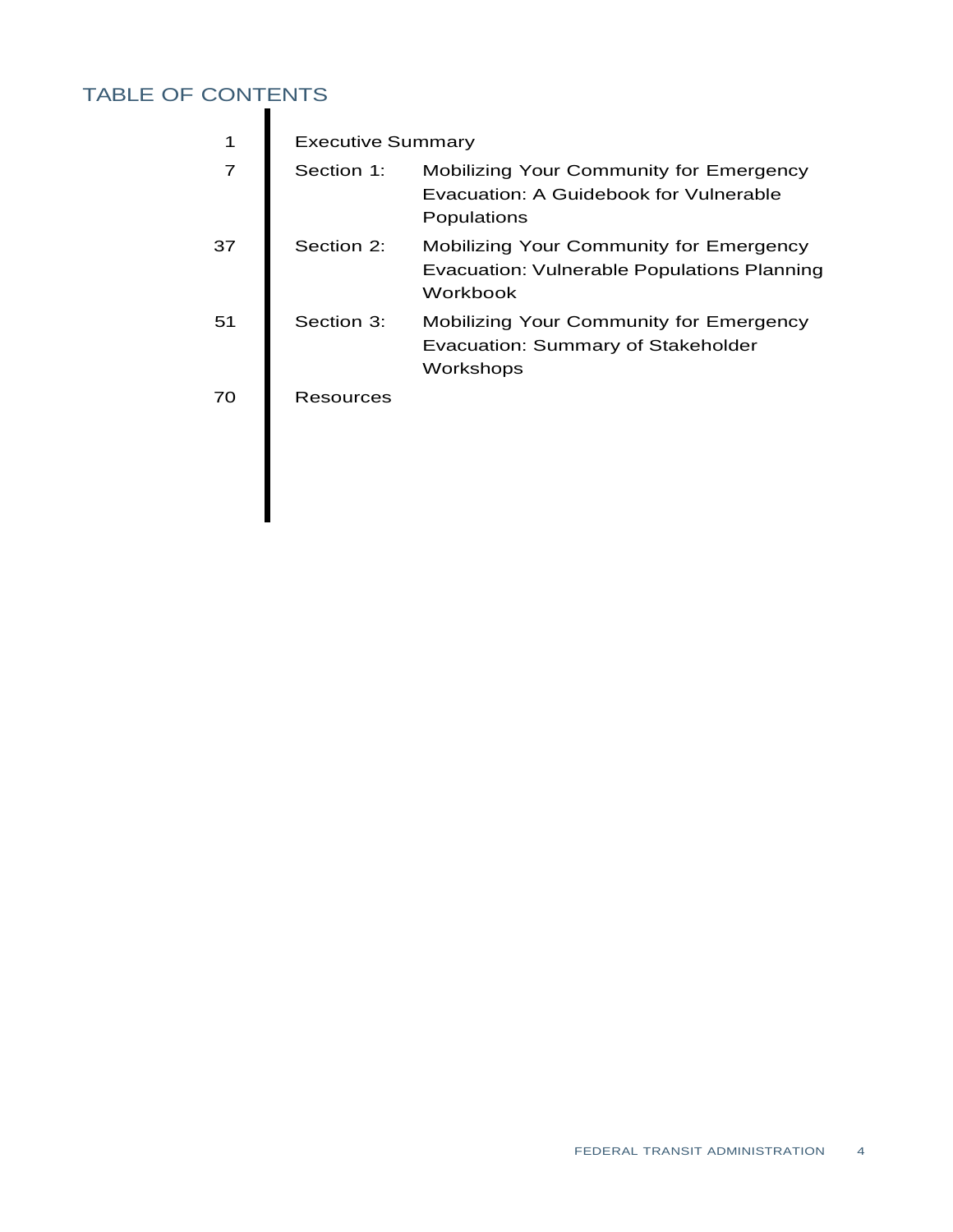## LIST OF FIGURES

| 9                       | Figure 1-1: | Guidebook Framework                                |  |
|-------------------------|-------------|----------------------------------------------------|--|
| $12 \quad \blacksquare$ | Figure 1-2: | Partners Involved in a Coordinated Evacuation Plan |  |

## LIST OF TABLES

11 Table 1-1: Transportation Issues Based on Disaster Type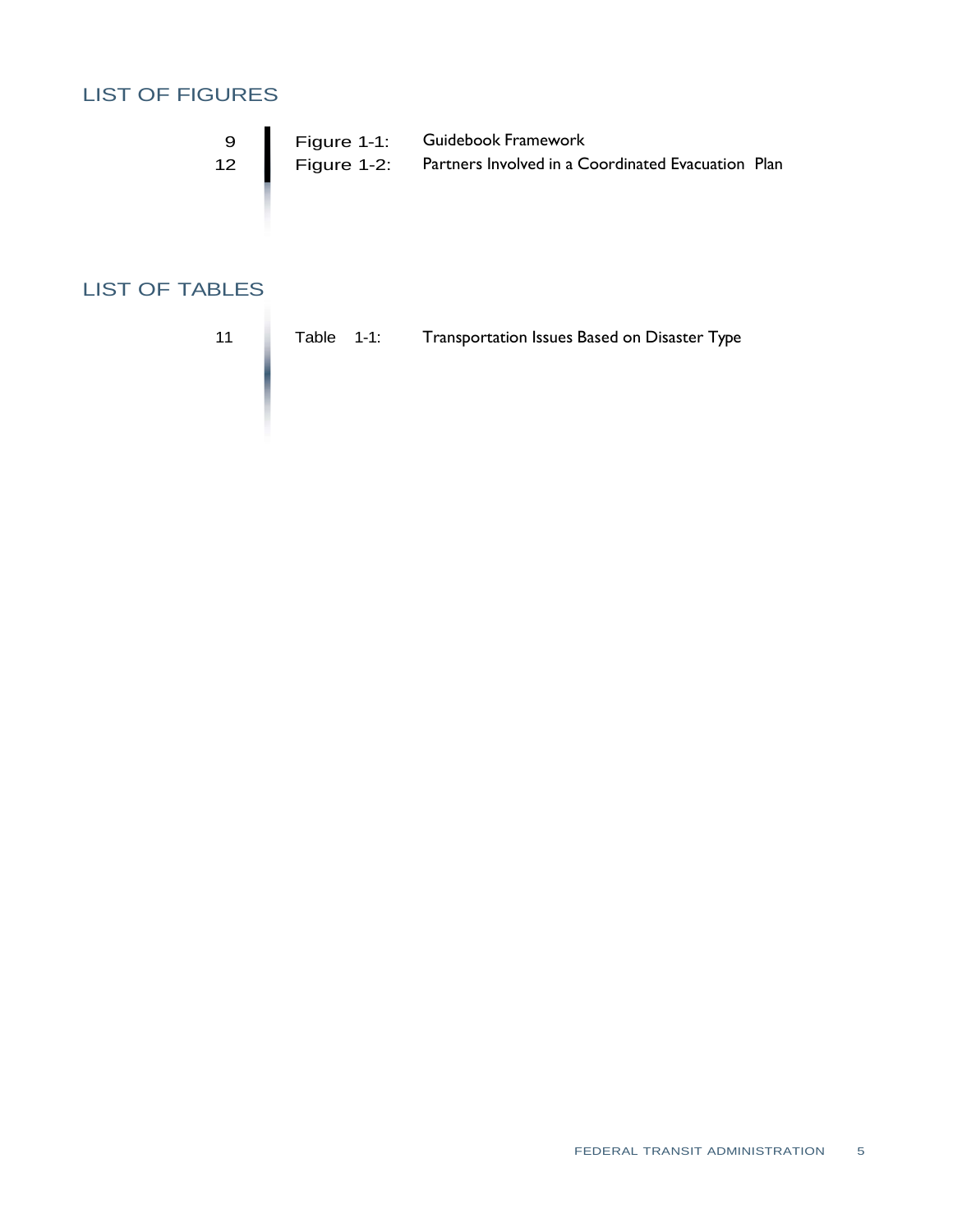## ACKNOWLEDGMENTS

 The authors would like to thank Monica McCallum of the Federal Transit Administration. We are grateful to the other members of our research team for their input, including Pamela Jenkins, Shirley Laska, Todd Litman, Brian Wolshon, and Jacky Grimshaw. Thanks also to Betty Morrow and Lisa Orloff for their valuable comments.

 We would like to dedicate this report to the late Jan Metzger from the Center for Neighborhood Technology who played an important role in assembling this information.

## **ABSTRACT**

 The National Study on Carless and Special Needs Evacuation Planning was a multi-year study funded by the Federal Transit Administration to research how state Departments of Transportation (DOTs), metropolitan planning organizations (MPOs), transit agencies, and local governments are considering, in the context of their emergency preparedness planning, the unique needs of carless individuals and people with specific and/or special needs. This report includes findings of that study as well as an emergency evacuation guidebook and workbook and a summary of stakeholder workshops, including case studies.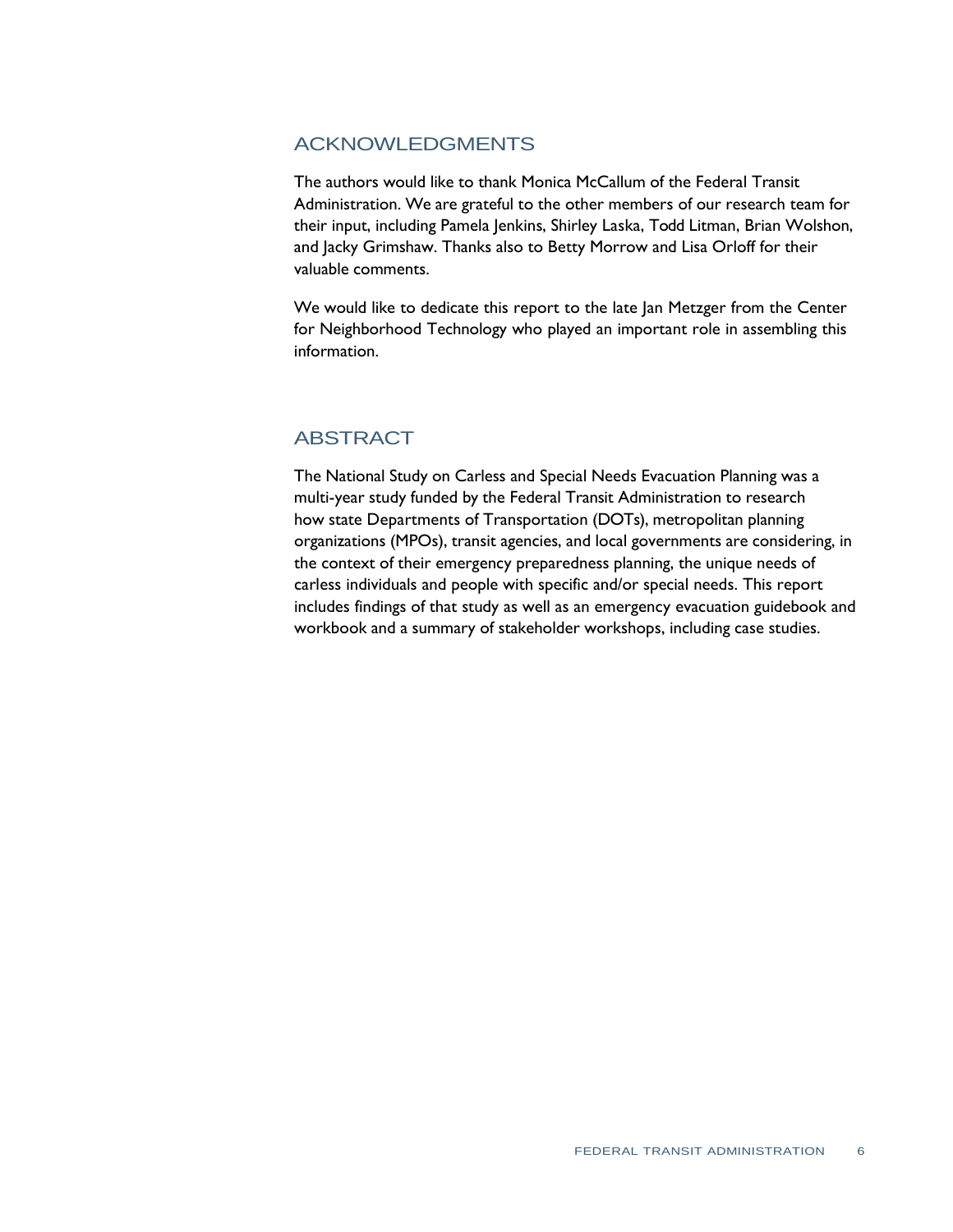## EXECUTIVE **SUMMARY**

 The National Study on Carless and Special Needs Evacuation Planning was a multi-year study funded by the Federal Transit Administration (FTA), led by Dr. John L. Renne of the University of New Orleans and Dr. Thomas W. Sanchez of Virginia Tech. The objective of this study was to research how state Departments of Transportation (DOTs), metropolitan planning organizations (MPOs), transit agencies, and local governments are considering, in the context of their emergency preparedness planning, the unique needs of carless individuals and people with specific and/or special needs.

 This Executive Summary provides highlights of the literature review, case studies, focus groups, and findings. All of the deliverables are available at http:// carlessevacuationstudy.wordpress.com/.

## Literature Review Findings

 The literature review of the National Study on Carless and Special Needs Evacuation Planning examines carless and special needs evacuation planning across the United States and indicates that the integration of transportation planning into evacuation emergency planning is increasing due, in part, to the recognition that populations with special needs—people with mobility, sensory, and cognitive impairments, as well as limited English proficiency (LEP)-require specific evacuation plans tailored to their different needs and that address the carless aspect of these and other groups.

 This study provides guidance to ensure that future evacuations effectively and efficiently accommodate disadvantaged populations that lack access to cars. This report reflects that emergency response plans should be evaluated based on the quality of service provided to the most vulnerable and disadvantaged populations. It does so by looking at how or whether state DOTs, MPOs, transit agencies, and local governments consider the unique needs of persons who are minorities, low- income, older adults, or have disabilities or who are LEP persons within "carless" households and residents.

 Serving disadvantaged populations often requires new perspectives, relationships, tools, and methods. Conventional transport planning based on census data and travel surveys tend to under-represent travel activity by disadvantaged populations who are less likely to use motorized travel. In fact, conventional transport planning may provide little to no information on the number of people with disabilities in an area or the portion of households that lack access to a motorized vehicle for emergency evacuation. Special data collection and planning activities may be needed to identify disadvantaged populations and evaluate their transport needs and special needs during emergency evacuations.

 Communication across various agencies and levels of government is essential for the successful evacuation of vulnerable populations. Researchers also agree that governments and agencies should work together with non-profit organizations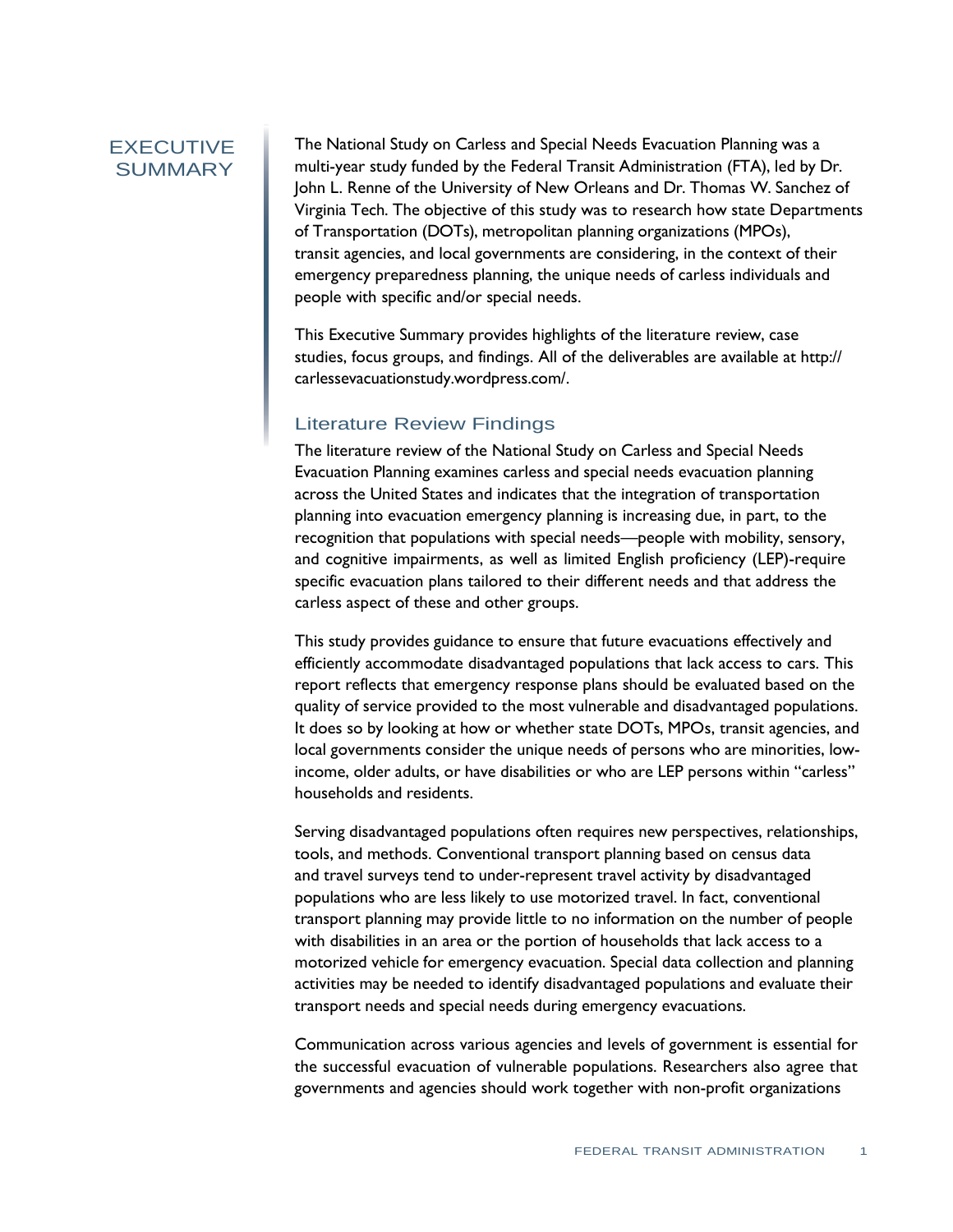and other service providers to find out how best to communicate with carless and special needs populations.

 In addition to highlighting the importance of cross-jurisdictional cooperation, the role of government, the private sector, and non-profit organizations in carless evacuations has also been identified in the literature. The federal government often sponsors research, mandates standards, and facilitates cross-agency communications. States can have a funding and coordination role in assisting local and regional governments and statewide non-profit associations. State DOTs may use technologies to monitor traffic flows and road conditions during disasters and evacuations, helping to direct mass transit and other vehicles that are evacuating carless populations. Regional and local governments need to focus on the implementation of actual plans to ensure they have adequate vehicles for evacuation and the outreach capacity to disseminate information to those in need. They should also coordinate with non-governmental agencies, neighborhoods, or community groups that service or have connections to carless populations and LEP persons.

 In terms of technology, many agree that technologies implemented for emergency events provide benefits not only to vulnerable populations but also to the general public, making these technologies more cost-effective. Additionally, this makes the case for agency cooperation. Information technology can help improve evacuation plans for a number of emergencies (i.e., terrorist attacks or disasters) with the assistance of geographic information systems (GIS) and other evacuation-simulating software. Disaster response analysis should be a normal part of transportation planning.

 Different types of disasters call for different measures for evacuation. A wide range of possible disasters, transportation system risk, and options for responding to these emergencies must be considered. It is essential that emergency plans identify who does what during a disaster, avoiding ambiguity as to planning and decision-making responsibility.

 The role of an integrated, multimodal approach for evacuation planning is also discussed at length in the literature. Researchers find that increasing transportation system diversity tends to increase its resilience or the system's ability to accommodate and adapt to variable and unexpected conditions, thus avoiding catastrophic failure. Each mode has a unique performance profile, determining its limitations and opportunities within an efficient transportation system. Multimodalism is important for emergency response and evacuation planning because it potentially can accommodate different types of people and mobility needs, and it takes into account resource constraints.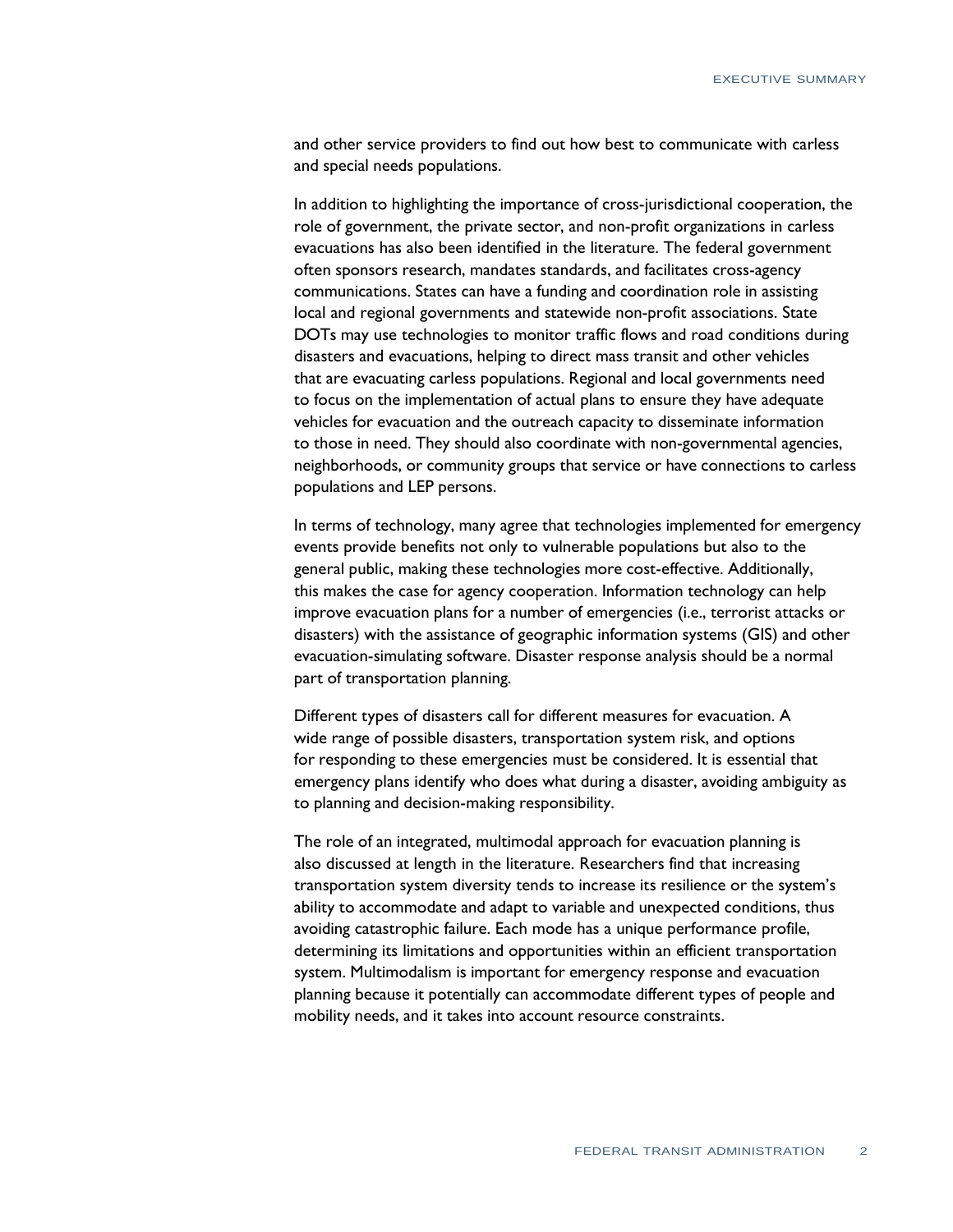## Case Study Findings

 The case study portion of this study examines the existing planning efforts and publicly-available plans addressing carless and special needs evacuation within five major American cities: Chicago, Miami, New Orleans, New York, and San Francisco. Special attention was paid to areas where the state's plan went beyond the National Response Framework.

 In Chicago, planning efforts focus on terrorism and radiological emergencies. For security reasons, these plans are confidential. Their strength relies on their use of simulations and exercises, although it is unclear to which extent carless and special needs persons are considered in these simulations.

 In New York City, planning efforts focus primarily on two areas: terrorism and coastal storms, both of which are kept confidential. In New York's case, the public is made aware of the parts of the plans that relate to them, especially the location of the nearest evacuee center. One of the strength of these plans, however, is public awareness. Public education efforts made by the Office of Emergency Management cover a wide range of circumstances or possible events and are offered in the widest variety of languages than any other city's plans.

 In Miami and New Orleans, emergency plans focus mainly on the threat posed by hurricanes. These plans are made public and involve coordinated public transit and paratransit efforts to evacuate carless and special needs people effectively. Due to its location, Miami has had much more experience in this area than New Orleans. For this reason, Miami's carless and special needs evacuation planning is exemplary among the case study cities. Sharing a detailed account of its evacuation planning efforts could help other cities avoid the mistakes that Miami has learned from long ago. Although New Orleans had a plan previous to Hurricane Katrina in 2005, the plan was not successfully executed until 2008 for Hurricane Gustav. Strengths in both the cities revolve around the experience and management of logistics, particularly among organizations, agencies, and regions.

 In San Francisco, planning focuses primarily on earthquakes. Due to the unpredictability of earthquakes, citywide evacuations are not possible or particularly necessary. San Francisco's emergency planning is held confidential by the agencies that developed the plan, yet its strength revolves around community involvement. The city accounts for community-based resources in its planning efforts through a concept called the "community-hub," which brings together organizations and resources.

## Focus Group Findings

 This report presents the findings from a series of stakeholder focus groups held with government officials and non-profit organizations and conducted in Chicago, Miami, New Orleans, New York, and San Francisco on the subject of carless and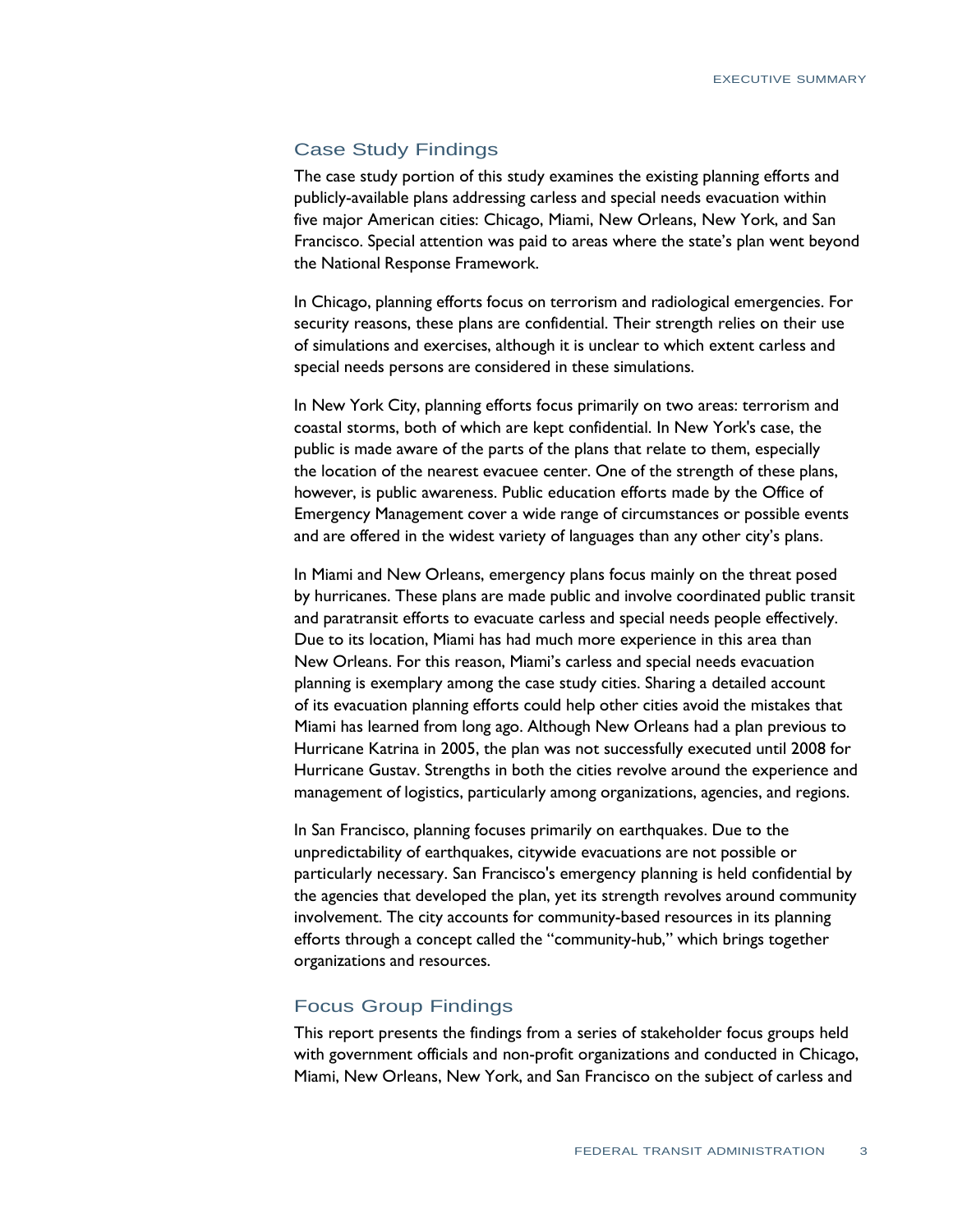special needs evacuation planning. The report presents the challenges that the different government and non-profit agencies face as they plan for the needs of vulnerable populations. The findings also highlight the resources available to each city as well as the strengths of the different emergency planning efforts.

 Overall, the challenges surrounding jurisdiction, registries, inclusion, outreach, collaboration, and education with regards to evacuation planning are the same across the board and affect many cities as they plan for the evacuation of disadvantaged residents.

 Outreach and identification of special needs and/or carless persons are the greatest challenges. The public needs to know about the risk levels, evacuation routes, and other important emergency response information. Participants concurred that while dissemination of information is critical during an emergency in order to have a successful evacuation, reaching vulnerable populations can be very difficult. Outreach efforts within the special needs and carless populations are often complicated by the fact that these populations are quite diverse and have a variety of needs and demands. In addition, outreach as an activity necessitates both an agency or government's efforts and an individual's effort. Carless or special needs persons need to communicate with the appropriate agencies so that their needs can be met during a state of emergency. Targeted outreach needs to focus on the diverse set of needs of these populations—the blind, the hearing impaired, the paraplegic, the homeless, and those in post- operative recovery, to name a few. The public's concerns over confidentiality need to be appropriately addressed as well to avoid low rates of participation in disaster registries.

 Most cities provide disaster assistance registries, which provide critical emergency resource planning information and a real opportunity for agencies to respond to people's needs. In Miami's case, agencies expressed low participation in disaster registries, and assisted evacuations was also an issue. Agencies believe that the low participation is due to reluctance on the part of undocumented immigrants. Convincing this population that evacuation efforts will not lead to deportation is seen as important for increasing participation.

 An individual's reluctance to evacuate also presents a challenge. During the focus groups, the two prominent reasons to stay discussed were "attachment to place" and "complacency." Residents that have experienced a similar threat a number of times feel less threatened and tend to undermine the risk or danger that a new natural disaster could cause. Such was the case in Florida when many residents stayed during Hurricane Andrew, which made a post- hurricane evacuation necessary. After Hurricane Andrew, emergency-planning efforts in Miami changed dramatically as a reaction to the disaster. However, after a few seasons of less strong landfalls, complacency was noted among residents.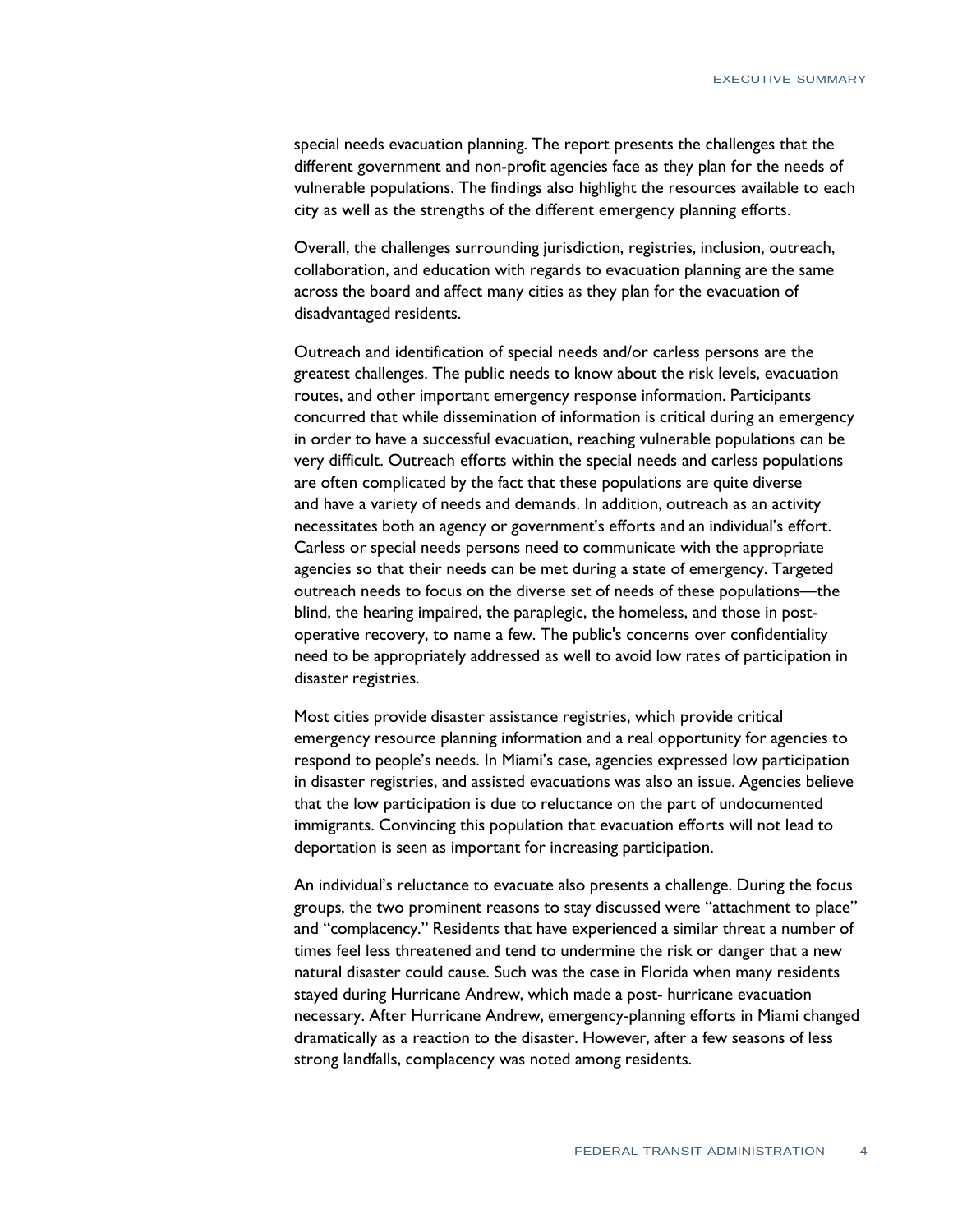Additionally, many older adults feel safer staying home and choose to weather the storm on their own terms rather than leave their neighborhood. Income also plays a role in evacuation, as low-income residents are afraid of the expense and the length of the evacuation.

 A strength shared among some of the cities (in particular, New York City and San Francisco) was the effectiveness of cross-jurisdictional collaboration efforts. The focus groups revealed that collaboration efforts generally extend from each city's Office of Emergency Management (OEM) into three possible scenarios:

- Collaboration that intends to capacitate the community-level emergency response
- Collaboration efforts that occur between municipalities
- Collaboration that looks to a higher authority to overcome any cross- jurisdictional barriers that may exist between municipalities or other local agencies

 Cities are recognizing the importance of collaborations with the human service and non-profit sectors to successfully identify special needs population. These groups can and should be brought into the planning process. In fact, some cities are recognizing the importance of emergency response at the local neighborhood levels through the use of pre-existing networks that allow people with special needs to be identified. Local agencies work not only with residents but also with each other to strengthen community's emergency response.

## Guidebook, Workbook, and Workshop Findings

 The purpose of the "Mobilizing Your Community for Emergency Evacuation: Vulnerable Populations Planning Workbook" is to help with the process of evacuation planning for carless and special needs persons. The workbook is a companion to the "Mobilizing Your Community for Emergency Evacuation: A Guidebook for Vulnerable Populations," which provides background on planning issues. The workbook follows the general outline provided in the guidebook with sections on Planning Process, Outreach, Plan-making, and Evaluation.

 Representatives from Chicago, Miami, New Orleans, New York, and San Francisco attended a workshop in each city. Before the workshop, they were given time to review each of the documents, followed by meetings were convened in each of the five cities to discuss their feedback. The mix of organizations that participated demonstrated the diversity and reach of planning activities throughout each of the case study cities and their regions. We were able to hear directly from practitioners who handle the day-to-day interactions with community members and other organizations tasked with planning and executing emergency response and evacuation activities.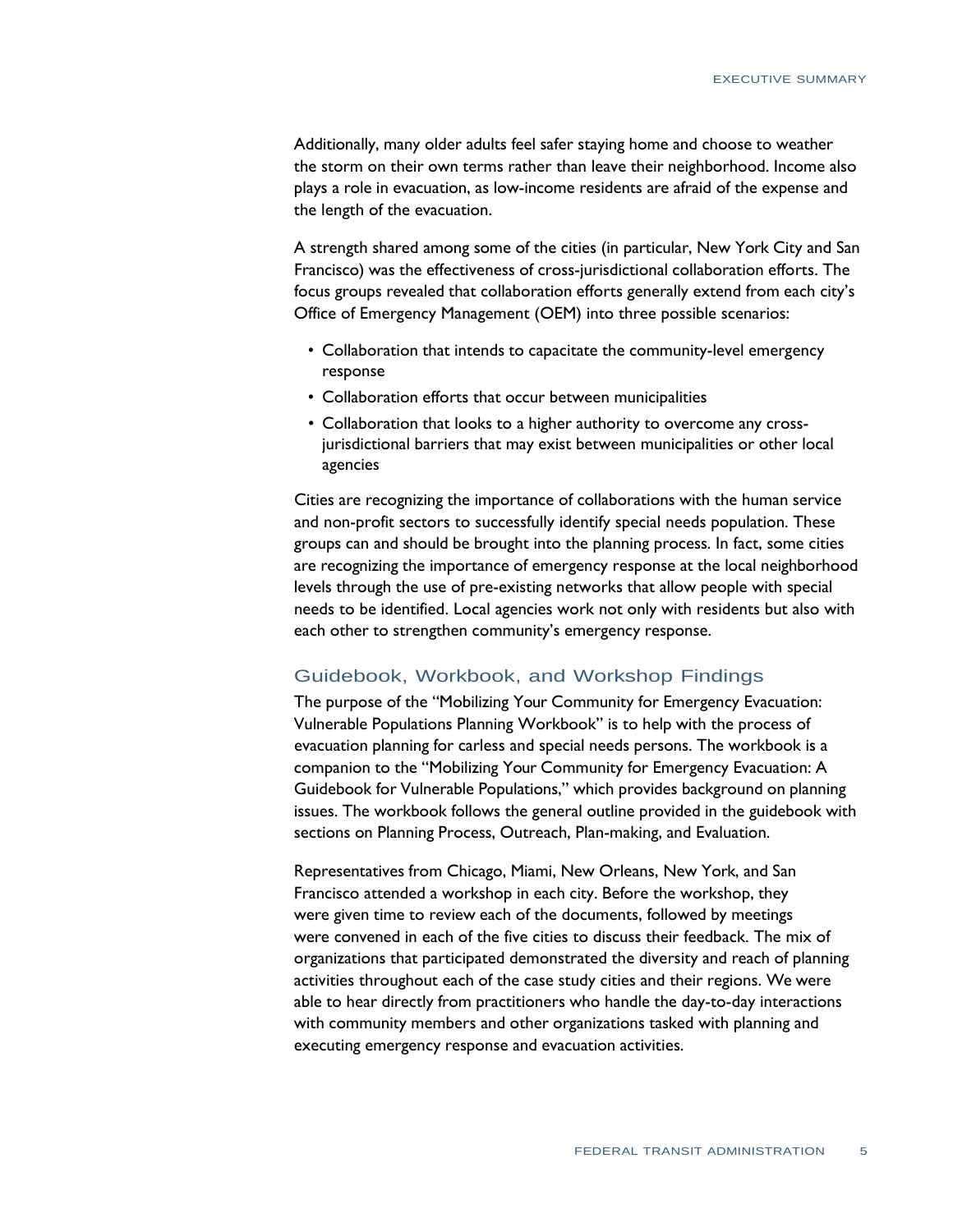We found that whereas many of these cities encountered several of the same challenges, there were some issues that were unique to particular jurisdictions. As might be expected, most of the groups acknowledged that evacuation planning is quite complex and that the fragmentation of agencies, organizations, and other groups involved present significant challenges related to coordination, communications, and information sharing —not only among organizations but also with the public. This is understandable considering the wide range of logistical factors involved. Much of this fragmentation is a function of the geographic sizes of these particular cities and the large populations that reside in them. These large cities are also culturally-diverse, meaning that notifications and other communications must be in multiple languages and include otherwise hard-to-reach populations. Another challenge related to communications is that in most places, the occurrence of large-scale evacuations is very infrequent and, therefore, the planning process, preparation, conversation, and evacuation needs tend to be inconsistent over time. These efforts lose priority with time since the last event. Losing priority has an impact on the resources made available for planning efforts as jurisdictions struggle to meet other public service needs.

 Other particular issues that emerged are that, in many cases, evacuation plans, routes, and other specifics are confidential and may reveal system vulnerabilities during an emergency or evacuation event. There is concern that ill-meaning individuals or groups may exploit these plans. Therefore, the question is how to properly plan when the plans cannot be made public far in advance of an emergency. Also, the location of individuals varies by time of day, so evacuation scenarios need to take into account evacuation from home, work, and school locations. School evacuations are challenging from the standpoint of connecting children with adults who themselves are in locations other than home.

 Several of the points raised by stakeholders highlight not only the complexity of evacuation planning for carless populations, but also the progress that is being made on the topic. Cities such as Miami that experience frequent evacuation events have developed sophisticated planning and communication systems over time. The State of Florida is proactive in evacuation planning and clearly sets an example for other regions. Similar experiences were noted in post-Katrina New Orleans and in New York. This research was completed before Superstorm Sandy and thus does not benefit from lessons learned during that experience. However, the lessons from this study should help guide evacuation planning for carless and vulnerable populations across the nation, particularly for urbanized regions.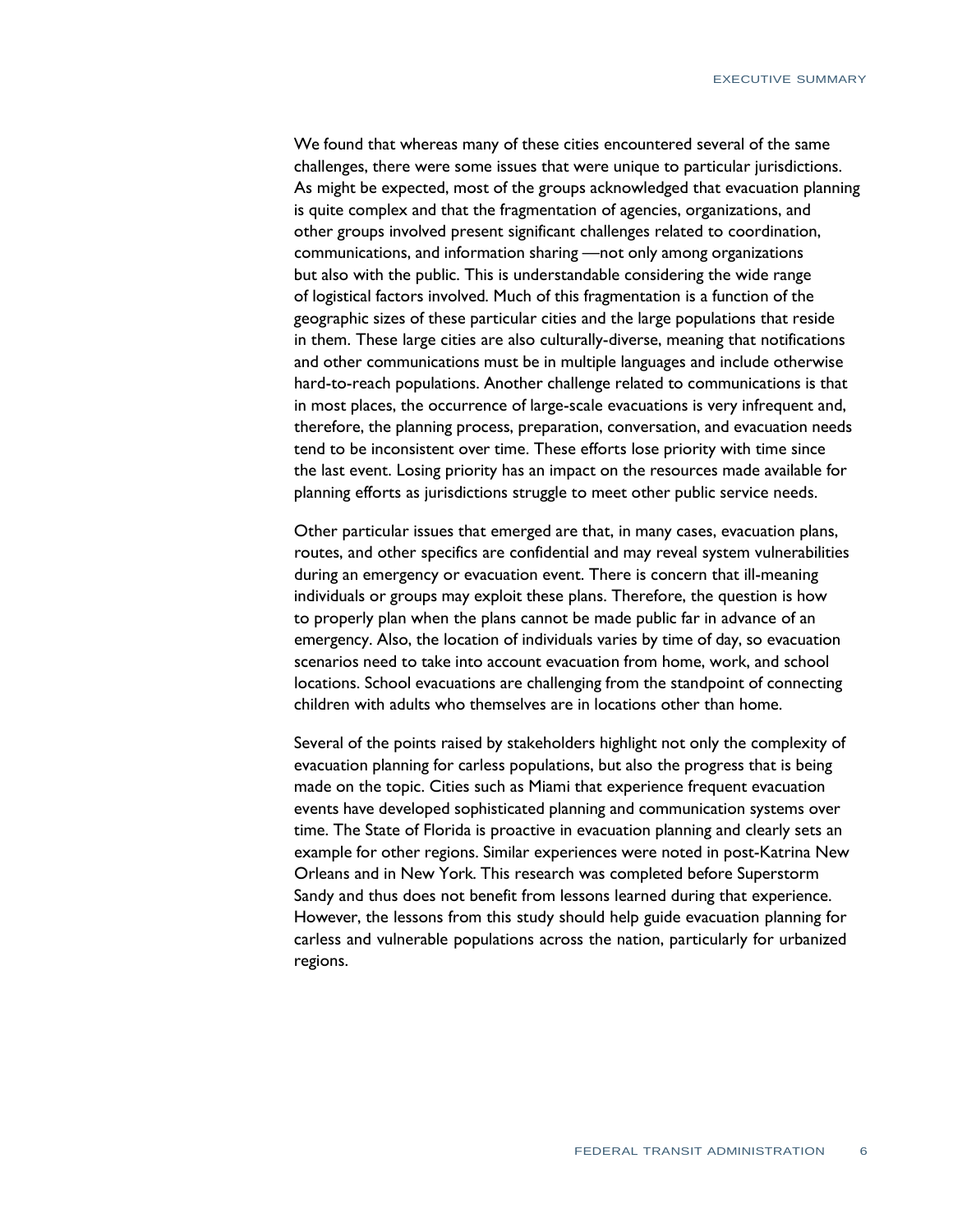# **SECTION** 1

# A Guidebook for Mobilizing Your<br>Community for Community for Emergency Evacuation: Vulnerable Populations

## Introduction

 "Hope for the best but prepare for the worst" is the key to good emergency response planning. The objective of this guidebook is to help communities prepare for a particularly bad situation that creates the need to evacuate a community. While we hope this situation does not occur, the "Mobilizing your Community for Emergency Evacuation Guidebook" provides guidance for local and regional governments to develop a comprehensive, community-based planning process for emergency evacuations that accommodate all residents, particularly carless and other special needs populations.<sup>1</sup>

 This guidebook addresses a particularly critical and sometimes complicated component of emergency response planning—evacuating vulnerable populations who, for various reasons, require special support before, during, and after an emergency event. A community's ability to provide such practical support to vulnerable people during their time of greatest need is a true test of the community's skill and compassion.

 The issues of emergency response, evacuation, and special needs populations have not been well integrated in past planning efforts. One of the objectives of this guide is to draw together relevant materials on these topics for consideration by emergency response planners and their organizations. The accompanying workbook (Section 2) is meant to provide practical guidance for plan-making in this regard. The primary contribution of this guidebook and

 1 Defined by the Nation Response Framework as "Populations whose members may have additional needs before, during, and after an incident in functional areas, including but not limited to: maintaining independence, communication, transportation, supervision, and medical care. Individuals in need of additional response assistance may include those who have disabilities; who live in institutionalized settings; who are elderly; who are children; who are from diverse cultures; who have limited English proficiency or are non-English speaking; or who are transportation disadvantaged" (NRF online glossary).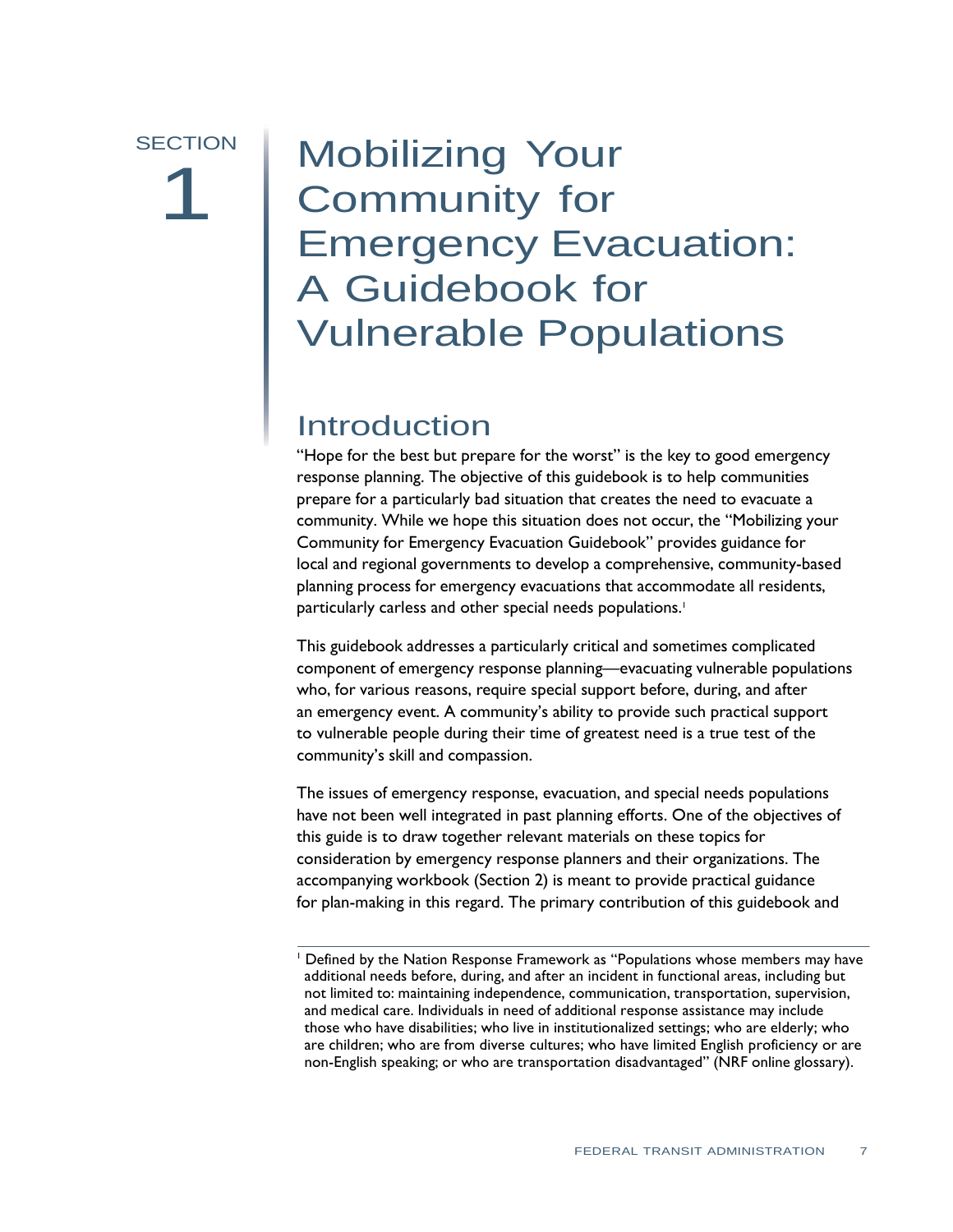the workbook are that they fill the void of evacuation planning for vulnerable populations.

 In most regions across the United States, there is a lack of adequate planning to accommodate carless and special needs people during evacuations. Moreover, there is a lack of resource sharing, needs identification, planning education, and outreach. These problems are complicated when disasters cross jurisdictional boundaries. This guidebook presents several elements of a planning process to coordinate emergency evacuations for carless and special needs populations.

 The evacuation of New Orleans for Hurricane Katrina was one of the most significant evacuations in U.S. history, with an estimated one million people leaving the city over two days. This success was based on years of planning to create an effective contraflow highway evacuation system that was part of an overall regional traffic plan. Officials at all levels of government and across state boundaries participated in planning, testing, practicing, coordinating, and educating the public.

 Unfortunately, much of this hard work went unnoticed because the national attention focused on the significant failures in the evacuation effort, particularly the failure to adequately serve disadvantaged people who were unable to leave the city because they lacked a private automobile. This included persons with disabilities, the young, older adults, persons who are poor, and many tourists. This situation resulted not from a lack of resources, since hundreds of public transit and school buses went unused and were eventually ruined by flooding. Better carless and special mobility needs evacuation planning, as demonstrated during the evacuation of New Orleans during Hurricane Gustav in 2008, could have saved lives, equipment, and money and would have resulted in fewer emergency rescues after the storm.

## **Objective**

 The objective of the guidebook is to help planning organizations develop resilient emergency response and evacuation plans and processes that incorporate special needs populations. There is an extensive body of experience and research on disasters, emergency response, and evacuation. It recognizes the wide range of situations that can occur, reflecting different types of communities, disasters, geographic conditions, and other circumstances. We, therefore, cannot provide a single, standard solution to the challenges facing emergency planners and responders. This guidebook is organized around the four themes shown in Figure 1-1. First, our approach is multimodal, all-hazards, and regional. Second, we recommend an identification or assessment step that lays a local framework for evacuation planning. Third, building from the identification step, a planning process can be developed that reflects local needs and resources. Finally, we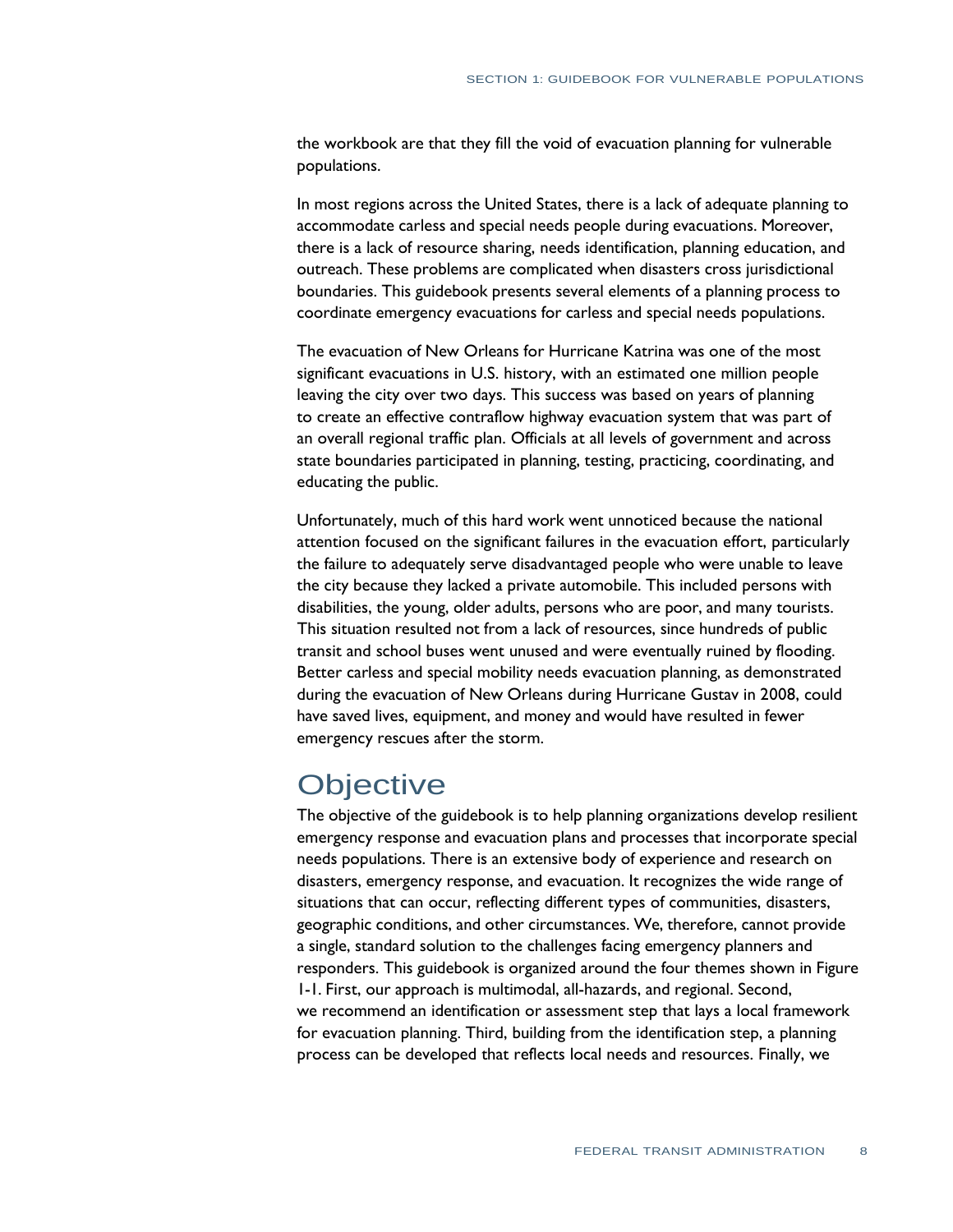recommend an evaluation step that is continuous and seeks to improve regional plans and processes.

 Because the framework involves extensive data collection, analysis, coordination, and input, the cooperation of regional partners becomes quite important. As discussed later, required bodies (such as Metropolitan Planning Organizations [MPOs]) are a logical institutional setting for the role of coordination. Underlying this process is an inclusive and transparent participation strategy that integrates both public education and involvement.



 **Figure 1-1** *Guidebook Framework*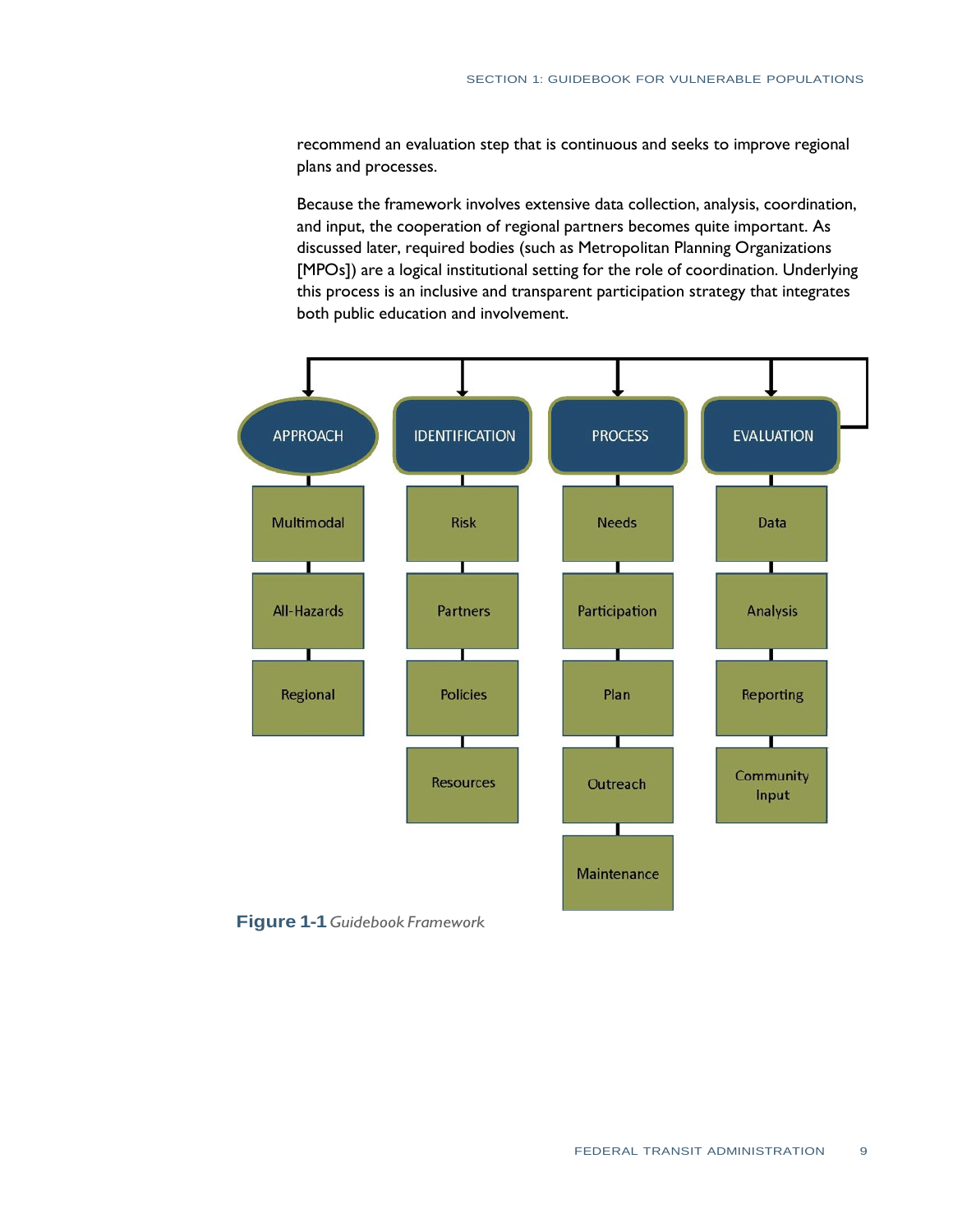#### Carless Populations Nationwide

 New Orleans is not unique. In fact, according to the 2000 U.S. Census, seven cities had carless populations higher than the 27 percent in New Orleans, including New York (56%), Washington, D.C. (37%), Baltimore (36%), Philadelphia (36%), Boston (35%), Chicago (29%), and San Francisco (29%). Nationally, approximately 10 percent of the population is persons with disabilities, and many of these individuals cannot drive, even if a car exists within their household. As the population ages, an increasing portion of the population is becoming mobility-constrained. Even older adults who have cars may be reluctant to drive them during a mandated long-distance evacuation. These groups face disproportionate risk and suffered loss of life in the flood of New Orleans. For example, 71 percent of those who died in Katrina in New Orleans were over the age of 60 and 47 percent were over the age of 75 (AARP 2006a, 2006b).

 Perhaps more alarming than the scope of emergency transport for low-mobility populations is the persistence of the problem. The extra risks that carless households face during an evacuation are well- recognized and have been documented in numerous reports and papers (Bourne 2004; Fischett 2001). Despite this attention, relatively little has been done to improve the situation, and only recently has a concerted effort been made to address this problem. Although some plans call for the use of local resources for the movement of indigent and older-adult populations during times of emergency, the strategies remain questionable. Based on the current level of preparedness, it is quite likely that the tragedies seen in New Orleans during and after Hurricane Katrina are bound to be repeated unless best practices can be understood and adopted widely (Jenkins, Laska and Williamson 2007).

## for Special Needs and Creating a Planning Process Carless Populations

 This section discusses the types of situations that require evacuation. Table 1-1 lists various types of disasters and their emergency transportation requirements. An evacuation plan should highlight the disasters that are most likely to occur in the area, although it should emphasize the importance of an all-hazards approach. It should also address multiple hazards that could occur simultaneously, such as an earthquake causing natural gas fires or flooding during a hurricane.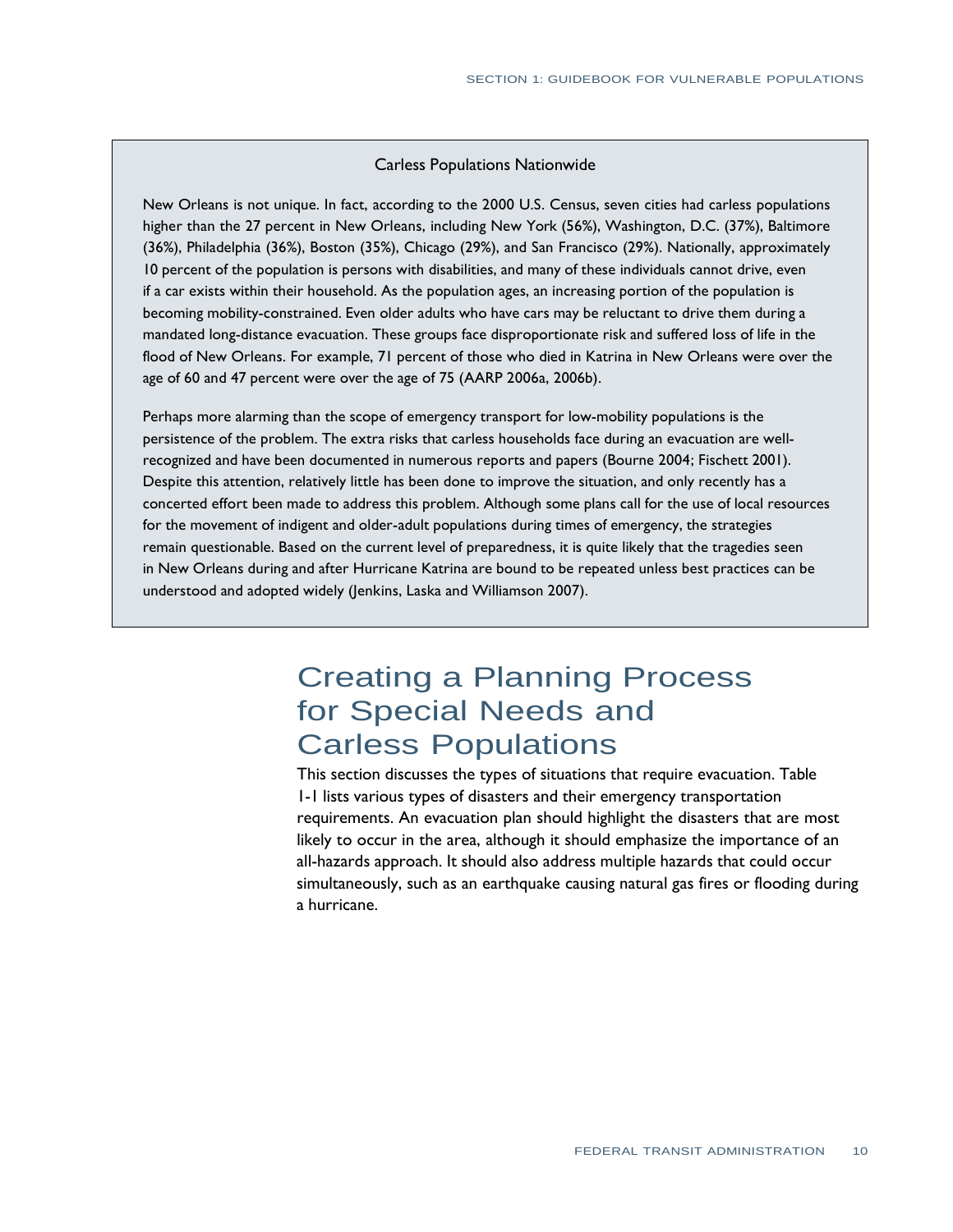| <b>Disaster</b><br><b>Type</b>     | Geographic<br><b>Scale</b> | Warning        | <b>Evacuation</b> | <b>Emergency</b><br><b>Services</b> | Search and<br><b>Rescue</b> | Quarantine | <b>Infrastructure</b><br>Repair |
|------------------------------------|----------------------------|----------------|-------------------|-------------------------------------|-----------------------------|------------|---------------------------------|
| Hurricane                          | Very Large                 | <b>Days</b>    | ü                 | ü                                   | ü                           |            | ü                               |
| Earthquake                         | Large                      | None           | ü                 | ü                                   | ü                           |            | ü                               |
| Tsunami                            | Very Large                 | Short          | ü                 | ü                                   | ü                           |            | ü                               |
| Flooding                           | Large                      | Days           | ü                 | ü                                   | ü                           |            | ü                               |
| <b>Forest Fire</b>                 | Small to Large             | <b>Usually</b> | ü                 | ü                                   | ü                           |            | ü                               |
| Volcano                            | Small to Large             | <b>Usually</b> | ü                 | ü                                   | ü                           |            | ü                               |
| Blizzard/Ice<br>Storm              | Very Large                 | <b>Usually</b> |                   | ü                                   | ü                           |            | ü                               |
| <b>Building Fire</b>               | Small                      | Seldom         |                   | ü                                   | ü                           |            |                                 |
| Explosion                          | Small to Large             | Seldom         | ü                 | ü                                   | ü                           |            | ü                               |
| Bus/Train/<br>Aircraft<br>Crash    | Small                      | Seldom         |                   | ü                                   | ü                           |            | ü                               |
| Radiation/<br><b>Toxic Release</b> | Small to Large             | Sometimes      | ü                 | ü                                   | ü                           | ü          |                                 |
| Plague                             | Small to Large             | <b>Usually</b> |                   | ü                                   |                             | ü          |                                 |
| Riot                               | Small to Large             | Sometimes      | ü                 | ü                                   |                             |            |                                 |
| War                                | Small to Large             | <b>Usually</b> | ü                 | ü                                   |                             |            | ü                               |
| Landslide/<br>Avalanche            | Small to<br>Medium         | Sometimes      | ü                 | ü                                   | ü                           |            | ü                               |

 **Table 1-1** *Transportation Issues Based on Disaster Type* 

## Disasters and Types of Evacuations

 Classification frameworks categorize disasters to find commonalities that will similar frequencies and impacts can involve similar planning strategies and resources. This would depend on the nature of the events being air, water, fire, geological, or other climatological events. These classifications can also help to understand the potential urgency and associated response actions including evacuation and recovery. These evacuation guidelines must be tailored to the specific risks and transport conditions in each community. assist in organizing response planning efforts. For instance, emergencies with

 Classifying disasters so that particular circumstances can be associated with the most appropriate evacuation method helps to narrow the range of alternatives (especially from past disasters) also helps to better understand the continuum of risk involved with different categories of natural disasters because different intensities will involve different types of evacuation responses. As discussed, disasters are multidimensional and complex. Therefore, planning efforts will involve significant amounts of information, not only about emergency that need to be considered in the planning process. Drawing on prior research preparedness but also public information and education.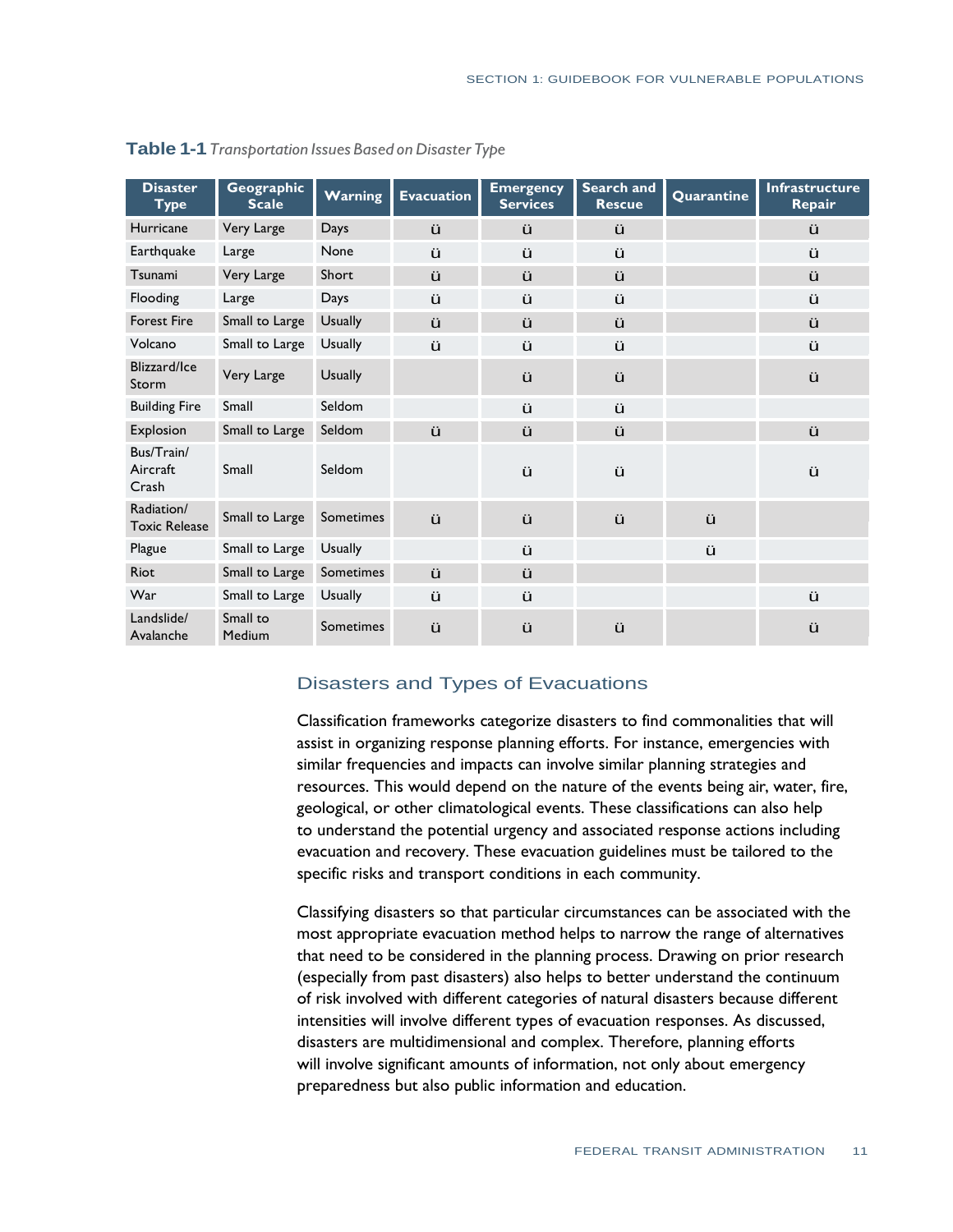## **Partners**

 We recommend that regions identify lead agencies and/or conveners to establish regional partnerships to initiate an ongoing planning process. The convener should be able to bring together all stakeholders in an atmosphere of mutual respect, by involving the various governments of an entire risk area that is partitioned by jurisdictional boundaries and needs to be able to access resources from an even larger area during a major crisis. Partners may include:

- Counties
- Local utilities
- Municipalities
- Transit agencies
- MPOs
- State agencies
- Emergency Management agencies
- Special needs service providers
- Private bus companies
- Community Emergency Response Teams (CERTs)
- Community transportation providers (schools, church vans, etc.)
- Non-English speaking community leaders
- Area Agency on Aging
- Other advocates (for special needs, for public transit users, etc.)



 This planning process provides an opportunity to develop effective working relationships among partners, rather than waiting for an emergency event to occur. Public transit and social agencies in particular should be involved in emergency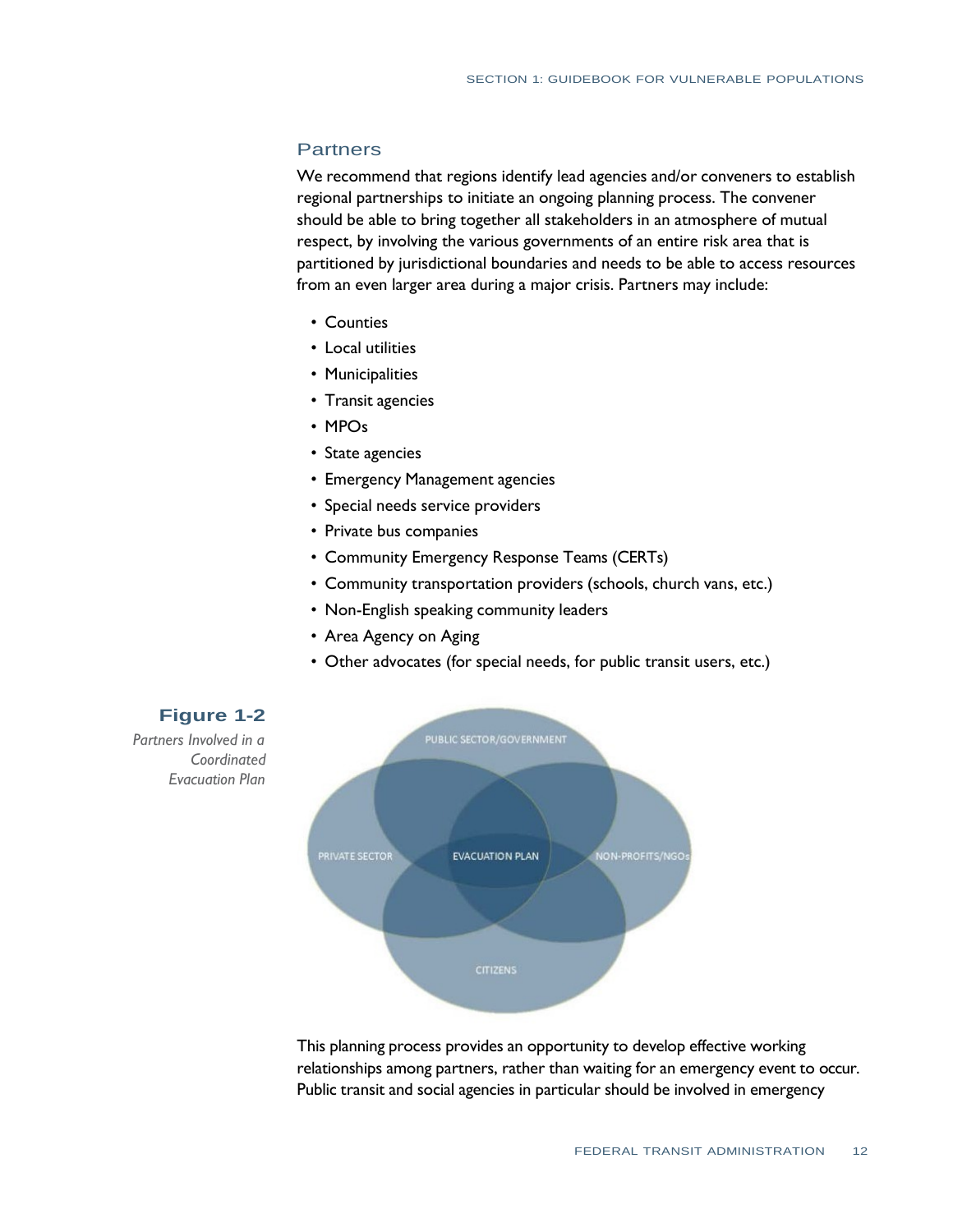evacuation planning in order to tap their special knowledge and resources. People familiar with public transit planning and operations and with special needs populations can provide important insights that ensure that the plan is practical and responsive to people with mobility constraints and other special needs.

 From several reports, a few general themes for government's role in emergency planning for special needs households have emerged. These include but are not limited to the following:

- 1. Engage the private sector and non-profit organizations through inclusion in emergency planning and by providing them with communication and outreach tools, training on emergency procedures, and direct or in-kind financial support.
- 2. Support research to better understand the size, location, and specific needs by gender, race, ethnicity, geography, age, income, language, disability, and/or carless population to aid in their preparedness and evacuation.
- 3. Improve and tailor public education materials on disaster preparedness and evacuation.
- 4. Facilitate the use and development of existing and new technologies to aid in the planning and operations of emergency evacuations.
- 5. Increase focus on the institutional, operational, and technological aspects of emergency planning and operations by documenting existing resources and gaps and setting standards, mandates, and models for evacuation plans and capacity. (Prior emphasis has been on the infrastructure and enforcement aspects of emergency planning.)
- 6. Facilitate interaction between emergency management agencies and other government agencies, including transportation, human services, and health care.

## Private-Sector and Non-Profit Organizations Roles

 The private and non-profit sectors have expressed their interest in having a larger, planned role in the provision of services in preparation, evacuation, mitigation, and recovery from emergencies and disasters. The American Bus Association, which includes private charter coaches and tourism operators, through its sponsorship of the 2006 report card by the American Highway Users Alliance, pointed out a role for private coaches in moving large groups of people to diverse destinations during a disaster. They add that private coaches, unlike school buses, have room for luggage and personal belongings, without loss of seat space.

 Some have recommended that private centers for independent living (CILs) communicate and coordinate with local and/or regional emergency management agencies (EMAs), other CILS, disability agencies, and communities to create evacuation plans for persons with mobility needs. Statewide independent living councils (SILCs) should play a leadership role in bringing together various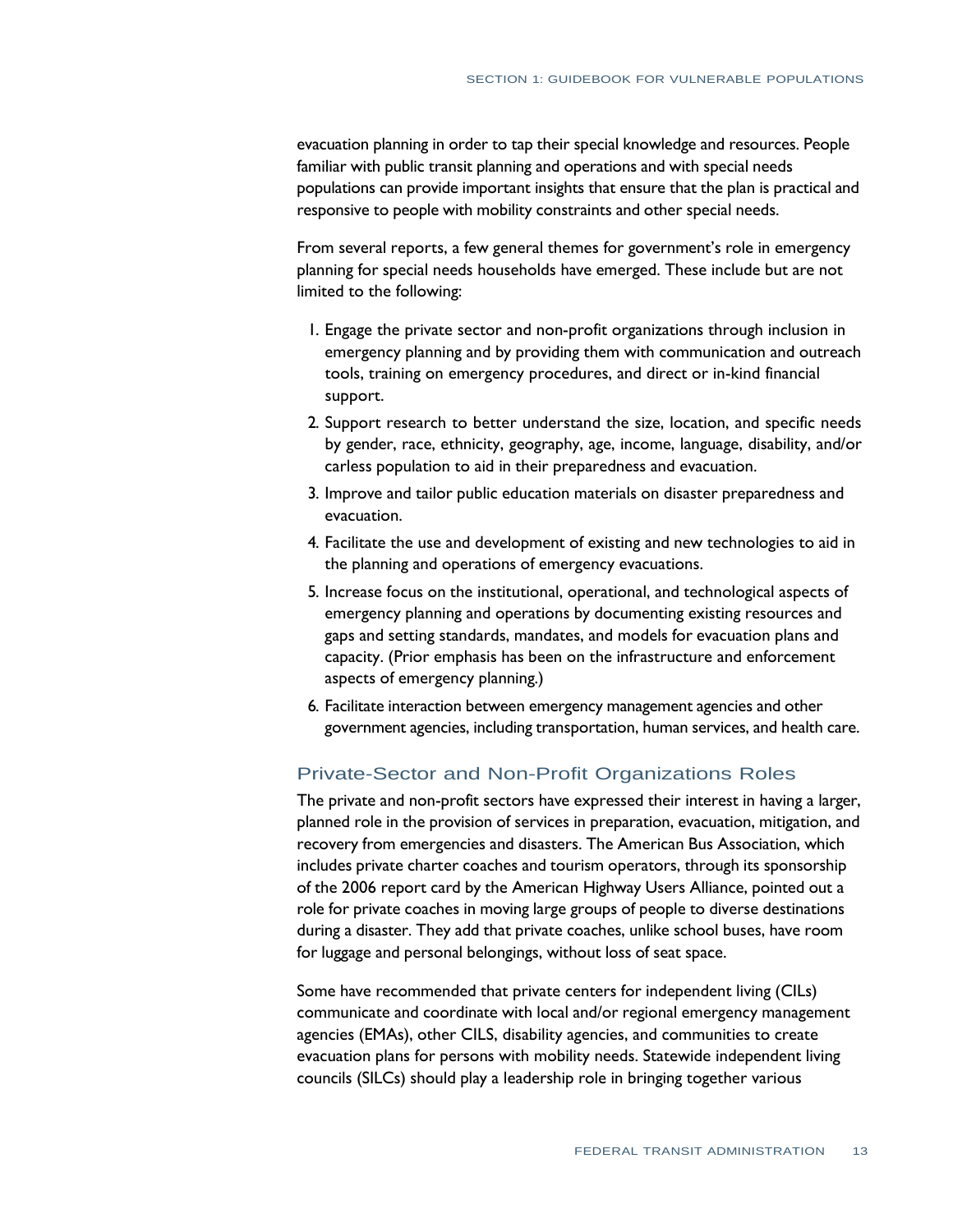organizations throughout the state. CILs and SILCs should also campaign for state and regional EMAs to separate people with disabilities from other people with so-called "special needs" (usually defined in terms of major medical support needs) in their emergency evacuation plans. In addition, this distinction should be clearly outlined in training to front-line emergency personnel. They should also have systematic training by staff and clients of CILs so that persons with disabilities have personal disaster plans. Community-wide efforts should identify people with disabilities in the community and to link them with services they will need in a disaster to either evacuate or shelter in-place.

 Investing in local non-governmental organizations at the community level can also help post-disaster since people whose ability to function independently are dependent on access to medical and social supports.

 Government agencies can also help organize citizen volunteers help in disasters. For example, in the New Orleans and Louisiana evacuation plans, emergency management officials encouraged local churches to implement "good neighbor" strategies in which motorists who had extra capacity helped evacuate their neighbors who lacked transportation.

#### Policies

 Policies are rooted in the planning process. These processes present challenges to emergency response and evacuation planners and along with the physical and technical aspects of a disaster that should be understood, the policy landscape needs to also be mapped and understood.

 Government agencies and non-profit organizations face many challenges when planning emergency response services for special needs populations. Recent disasters, such as Hurricane Gustav, have not only illuminated the limitations of outmoded evacuation plans that have traditionally accounted for auto-dependent populations but also have highlighted evacuation planning techniques that have safely and effectively evacuated special needs populations. Advancements in information technology can augment existing evacuation plans with the assistance of modeling and evacuation simulating software.

 Disaster response analysis should be considered a normal part of transportation planning. For example, local and regional transportation plans and transit agency plans should include analysis of disaster vulnerabilities (the types of disasters that could occur in the service area), risks to the transportation system, emergency response transportation requirements, and how emergency transportation activities will be coordinated. This may reference a general emergency response plan or be a special section of the transportation plan.

 Emergency response plans should be evaluated based on their effectiveness at serving the most disadvantaged and vulnerable populations. This requires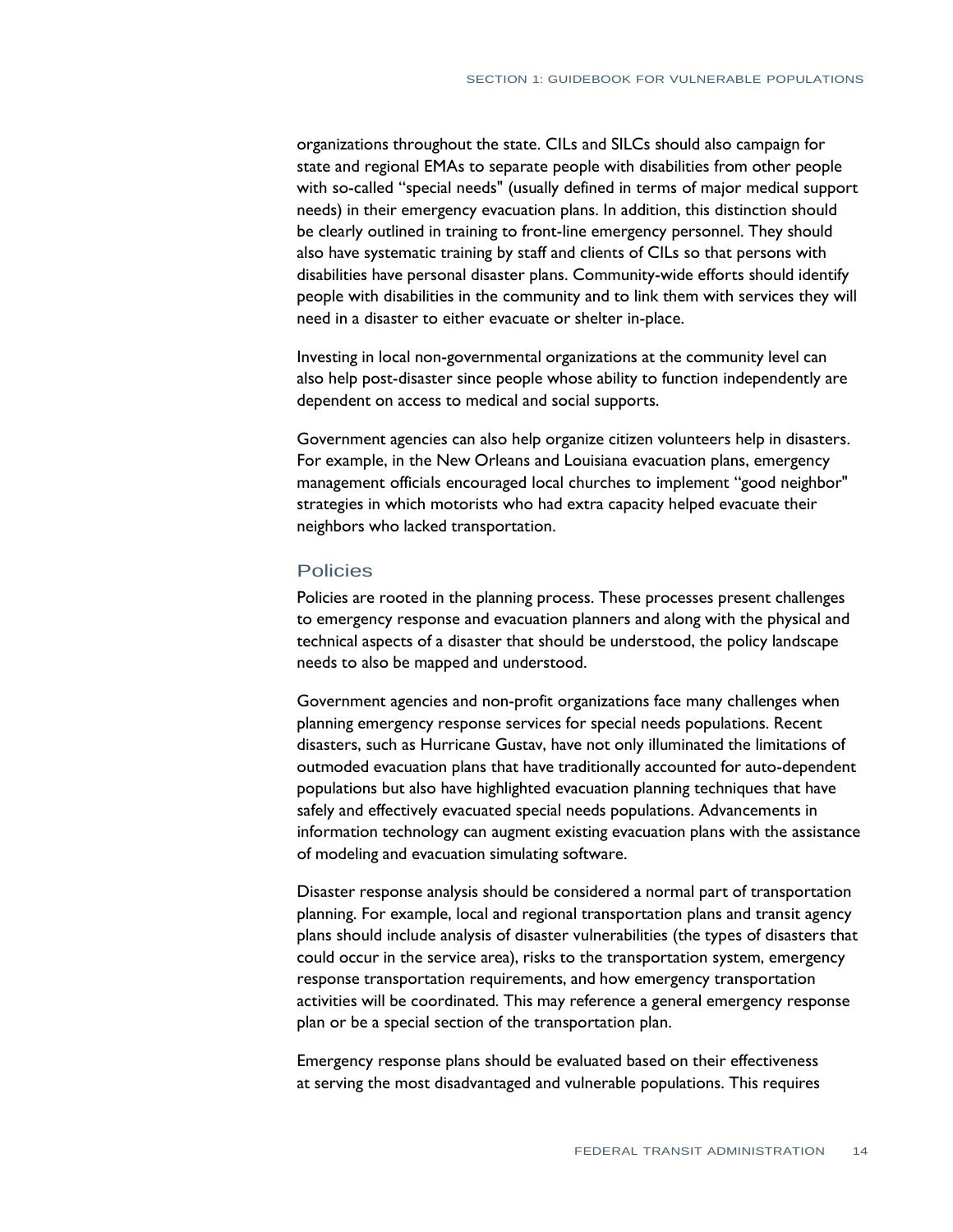emergency response planning to give special consideration to serving people with special needs, including physical and mental disabilities, low incomes, non-English speaking, and socially-marginalized groups such as homeless populations.

 Many people, especially those in vulnerable population groups, cannot speak or read English, lack telephone and Internet access, lack a reliable mailing address, distrust public officials, and face other complications in their lives. As a result, serving these populations often requires innovative planning and communications programs that respond to their needs. This requires working with social service agencies, community organizations, medical and mental health professionals, and special service providers to understand the needs, obstacles, and preferences of these groups.

 Emergency action plans should specifically identify roles and responsibilities during disasters. There should be no ambiguity as to planning and decision- making responsibility, although plans should be flexible so they can respond to changing needs and conditions. Such plans should be critiqued by stakeholders and external experts to identify possible weaknesses and potential improvements. The plan should be updated regularly and reviewed after any exercise or actual emergency event.

 Transportation facilities and equipment should be designed to withstand extreme conditions (earthquakes, storms, etc.). Critical transport system components should be designed to be fail-safe, self-correcting, repairable, redundant, and autonomous. For example, designing intersections with roundabouts rather than traffic lights may be safer and more efficient considering that traffic can flow even without electricity. Staff should be cross-trained to perform a multitude of roles. Transportation systems should be designed with redundancy, with multiple routes and modes to each destination, including rail corridors, bus routes, ferry services, roads, paths, and bridges. Emergency response planning should evaluate potential problems from, and responses to, the failure of critical links in the transportation networks during a disaster, such as the collapse of a bridge or closure of a highway due to a major crash.

 Communications systems, in particular, should be designed to function despite multiple stresses on people and equipment. Public agencies should develop effective ways to maintain communication systems among transportation system managers, staff residents, businesses, and travelers under normal and emergency conditions.

 Job requirements for transportation agency staff should specify which positions are "critical" during emergencies, with specific instructions concerning employees' responsibilities to be available. This may require public agencies to help protect and evacuate critical staff's families while they work. For example, transit operators may be allowed to carry their families when evacuating buses and trains.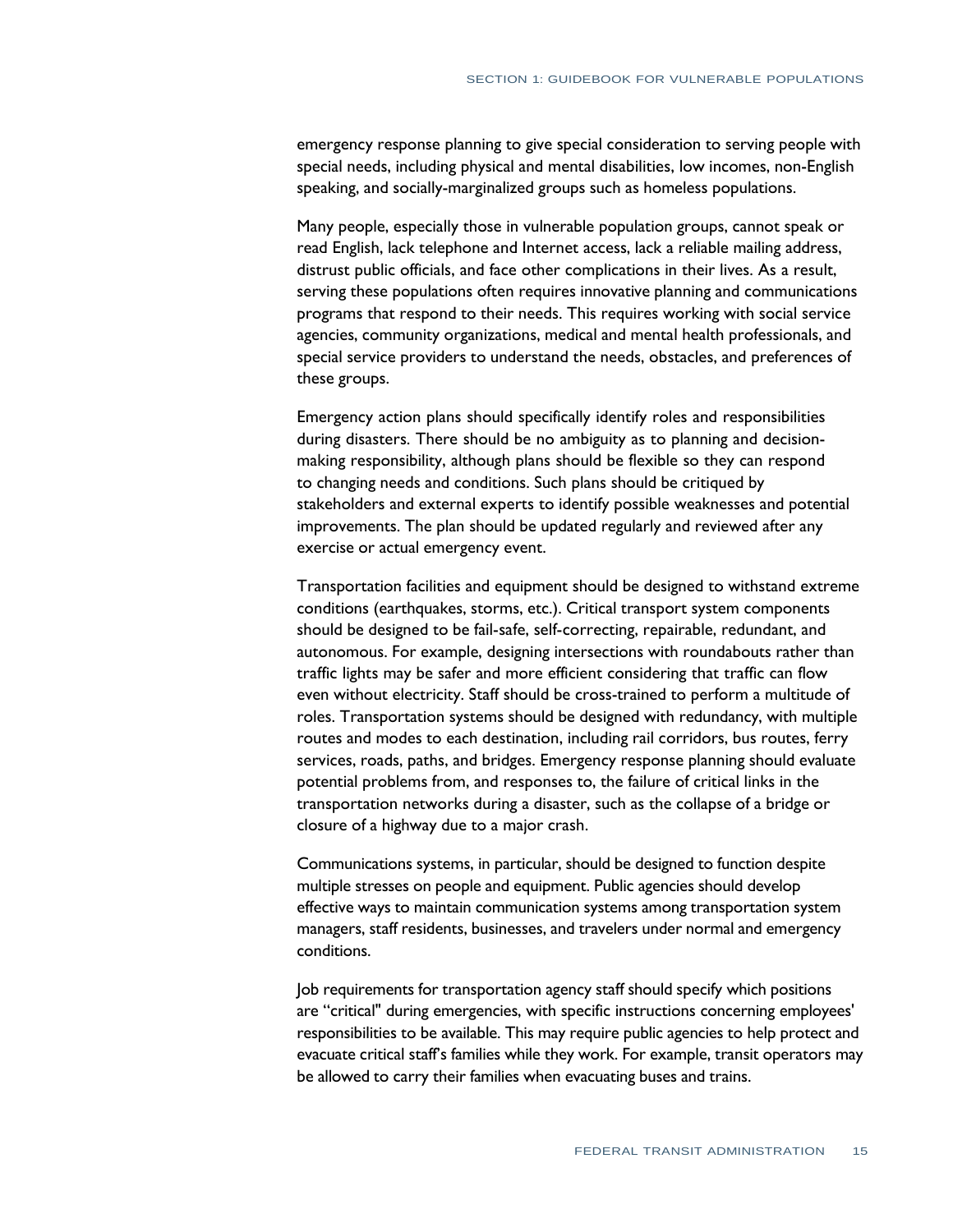Plans should be flexible and provide systems to prioritize use of transport resources—for example, systems should be designed to give emergency, service, and freight vehicles priority over general traffic. Governments should maintain contingency plans for allocating fuel and other resources in emergencies.

Emergency transportation plans could include the following:

- **• Communication and support networks that serve the most vulnerable people**. This involves a system to identify and contact vulnerable people, provide individualized directions for their care and evacuation, and establish a chain of responsibility for caregivers. This requires effective community outreach before an emergency situation develops. Each service area (municipality or neighborhood) should have an inventory of people who may need assistance, ways to contact them, directions for their evacuation, and a list of their friends and family who can provide emergency support. If possible, social service agency staff or volunteer community members should travel with vulnerable evacuees to provide information and reassurance to people who may be hesitant. Implementing such a system requires that planning professionals work with a broad range of community groups, professionals and social service organizations.
- **• Guidelines for emergency deployment of public transportation resources**, including buses, vans and trains. This requires an inventory of such vehicles and their drivers and clearly established instructions for their use.
- **•** A system to prioritize evacuations based on factors such as geographic location (evacuate the highest risk areas first), and individual need and ability.
- **populations and all officials**, including instructions on pick-up locations and what evacuees should bring: This information should be distributed regularly, not just during major emergencies. **• Emergency evacuation information distributed to at-risk**
- **• Coordination of fuel, emergency repair and other support services**.
- **• Priority for buses and other high occupancy vehicles where critical resources (road space, ferry capacity, fuel, etc.) are limited**.

## **Resources**

 Many of the recommended actions may require new resources for many jurisdictions or the coordination of existing resources. It is important to identify the resources available to aid in small and/or large-scale evacuations. An inventory of resources can include:

- Shelters
- Hospitals
- • Prisons
- • Buses
- • Airports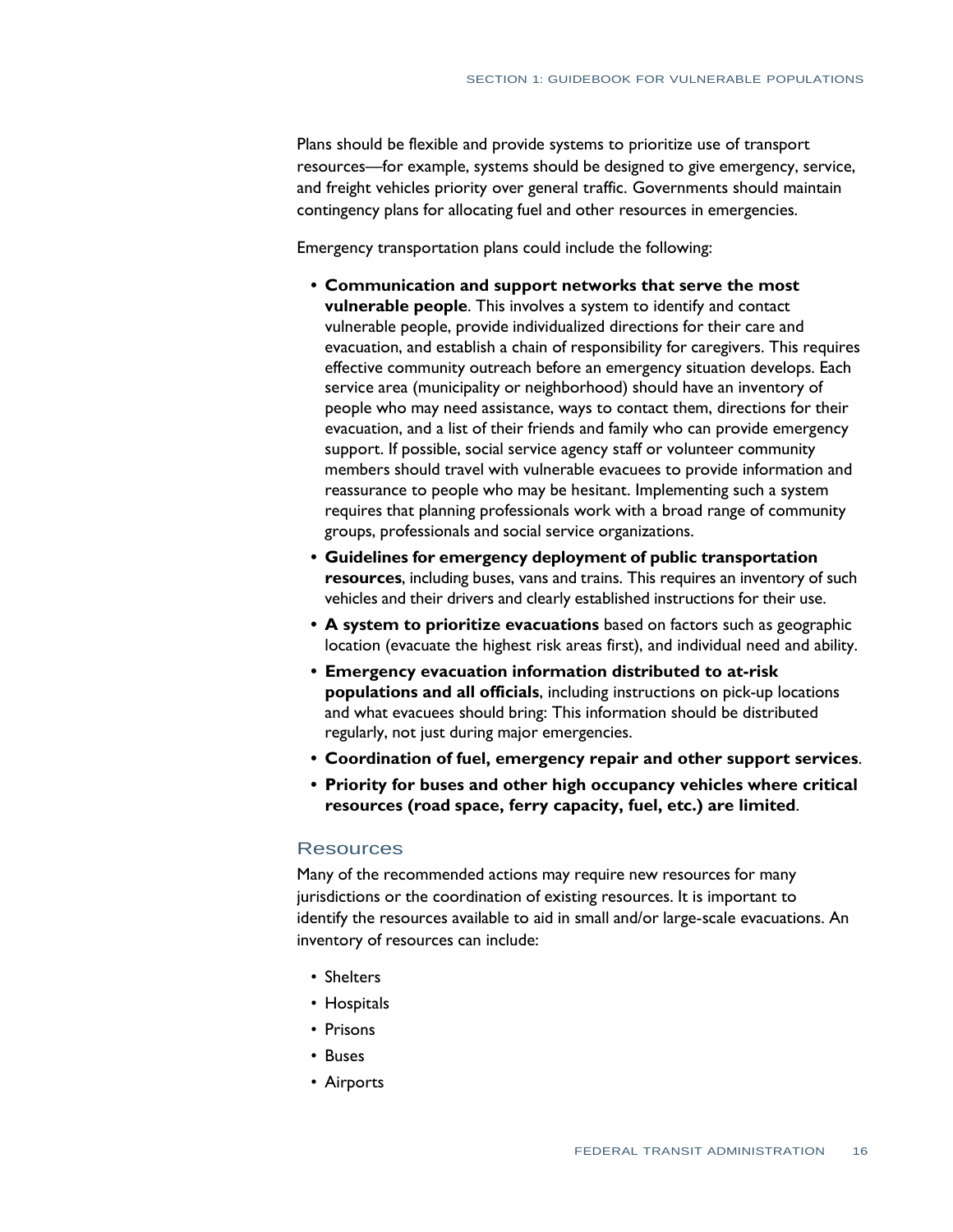- Boats
- Trains
- Paratransit

 In addition to an inventory, planning agencies should develop initial estimates of resource demand and resource supply. The fact that resources will need to come from various providers and possibly from a broader-reaching geography than just the risk area reinforces the need for a regional plan. Resource supply estimates should meet demand, and experience has shown that a deficit of resources should not be justified with discussions of "triage."

## **Summary**

 The "identification" or inventory stage of evacuation planning also serves as a preparedness assessment. First, the types and risks of potential disasters should be evaluated. These will vary by geographic region and by the social, economic, and environmental conditions of an area. After the potential types of disasters have been identified, the capacity for appropriate responses should be assessed. As discussed, this includes determining existing as well as potential partnerships that can provide an effective regional response. Partnerships span the public, private, and non-profit sectors, each having their own strengths. Effective plans commonly involve each of these sectors due to the range of experiences and populations that they most often deal with. Evacuation planning, like most other types of public planning efforts, occurs within a political realm. Local and regional policies can help or hinder evacuation planning and emergency response efforts. Finally, an assessment of resources will dictate the nature and extent of evacuation efforts within a particular region. Strategies to increase or redirect resources can make the difference between a feasible evacuation plan and a plan that will be difficult to implement.

## Communication Considerations

 All announcements, warnings, and instructions that will be broadcast should be drafted with awareness that many people with cognitive impairments (brain injuries, learning disabilities, mental retardation) need clear, concrete information about the nature of any risks, specific areas affected, and the steps they need to take. Again, plan to offer guidance to people with cognitive impairments who need such assistance. Universal symbols should be used whenever possible in printed materials.

 specific forms of media to make announcements, provide updates, etc. For instance, people who are deaf and do not have cable TV cannot benefit from captioned coverage of official announcements by State officials. It is important that releases and announcements broadcast over conventional news media or Communications strategies intended to reach specific populations should not rely exclusively on disability-

transmitted via electronic means be as accessible to as many audiences as possible.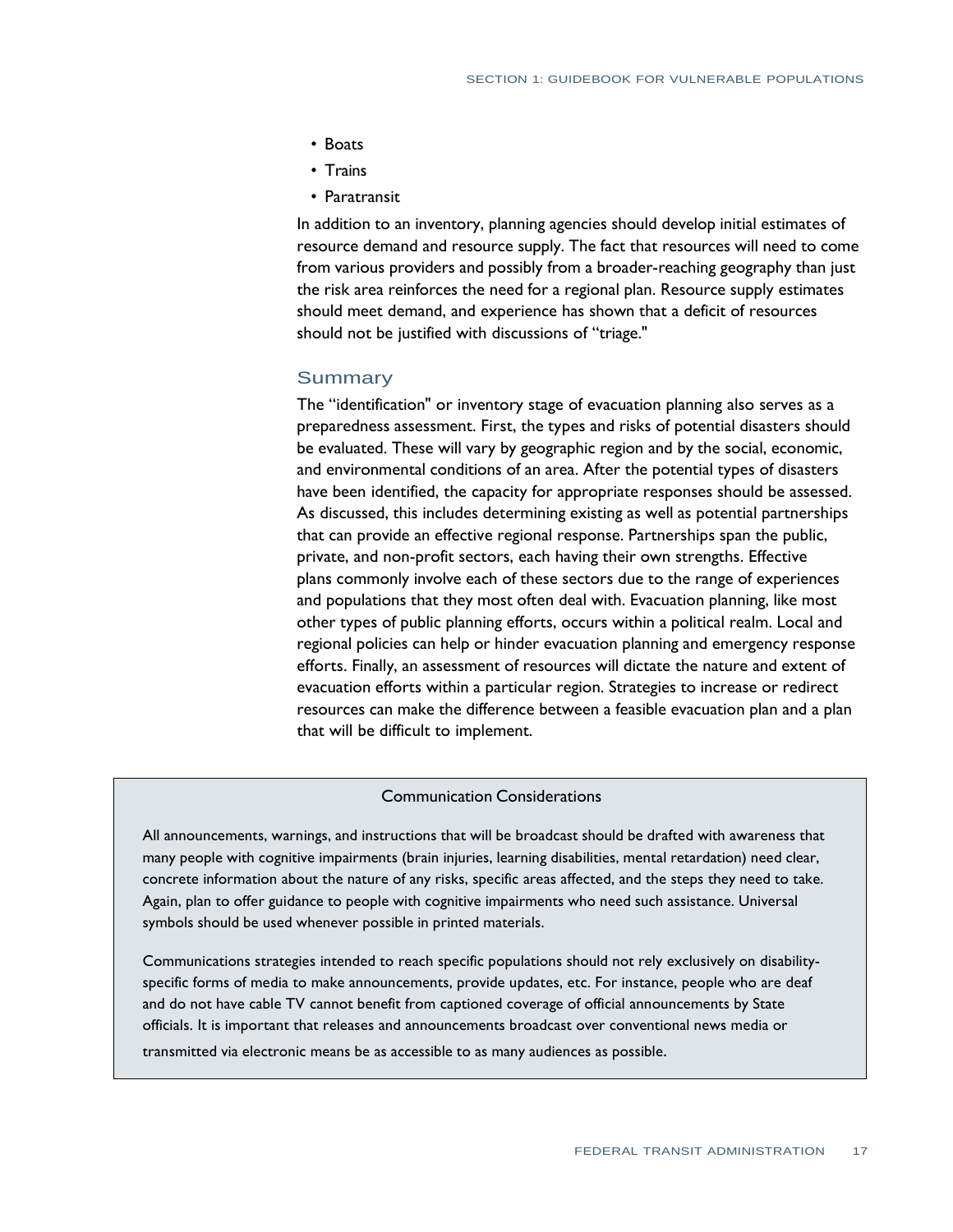## Key Elements in Creating a Special Needs and Special Needs Evacuation Plan

 For the purposes of this guidebook, special needs populations are those groups who for reasons of age, physical, or cognitive ability, poverty, or institutionalization are unable to independently participate in the general evacuation of a city during a natural or man-made disaster. People who do not own cars are included in this category when they are not carless by choice, but as a result of poverty or inability to drive. Other populations that choose not to own a car are not included in this discussion, under the assumption that they have other resources and networks that facilitate evacuation.

#### **Needs**

 Among special needs and general populations alike, the need for advance information about potential evacuations is paramount. The difficulty of getting special needs populations signed up for evacuation registries is compounded in municipalities that keep virtually all details about evacuation secret. While certain parts of evacuation plans or evacuation plans under certain circumstances need to be secret, blanket secrecy works against the goal of identifying special or general evacuation needs. Greater transparency will be promoted throughout this section and the next as a necessary component of a successful evacuation plan.

 The following discusses evacuation challenges for a variety of special needs populations. To facilitate discussion, the groups are categorized into three types of settings:

- Institutional those populations that receive 24-hour care in an institution such as a nursing home, group home, or prison, as well as those who are temporarily in a hospital.
- Neighborhood institutional elementary and secondary schools, day care, and elder care populations that are with family for the major portion of each day but are under the care of institutions on a regular basis. Also included are neighborhood homeless facilities such as churches and private agencies.
- Individual evacuees persons needing evacuation from a private home or from a non-institutional homeless site.

 The challenges posed in developing evacuation plans for a broad range of special needs evacuees are discussed below.

## Institutionalized Populations

 It seems these populations should be the easiest to identify, even if not the easiest to evacuate, because they are in State institutions or institutions licensed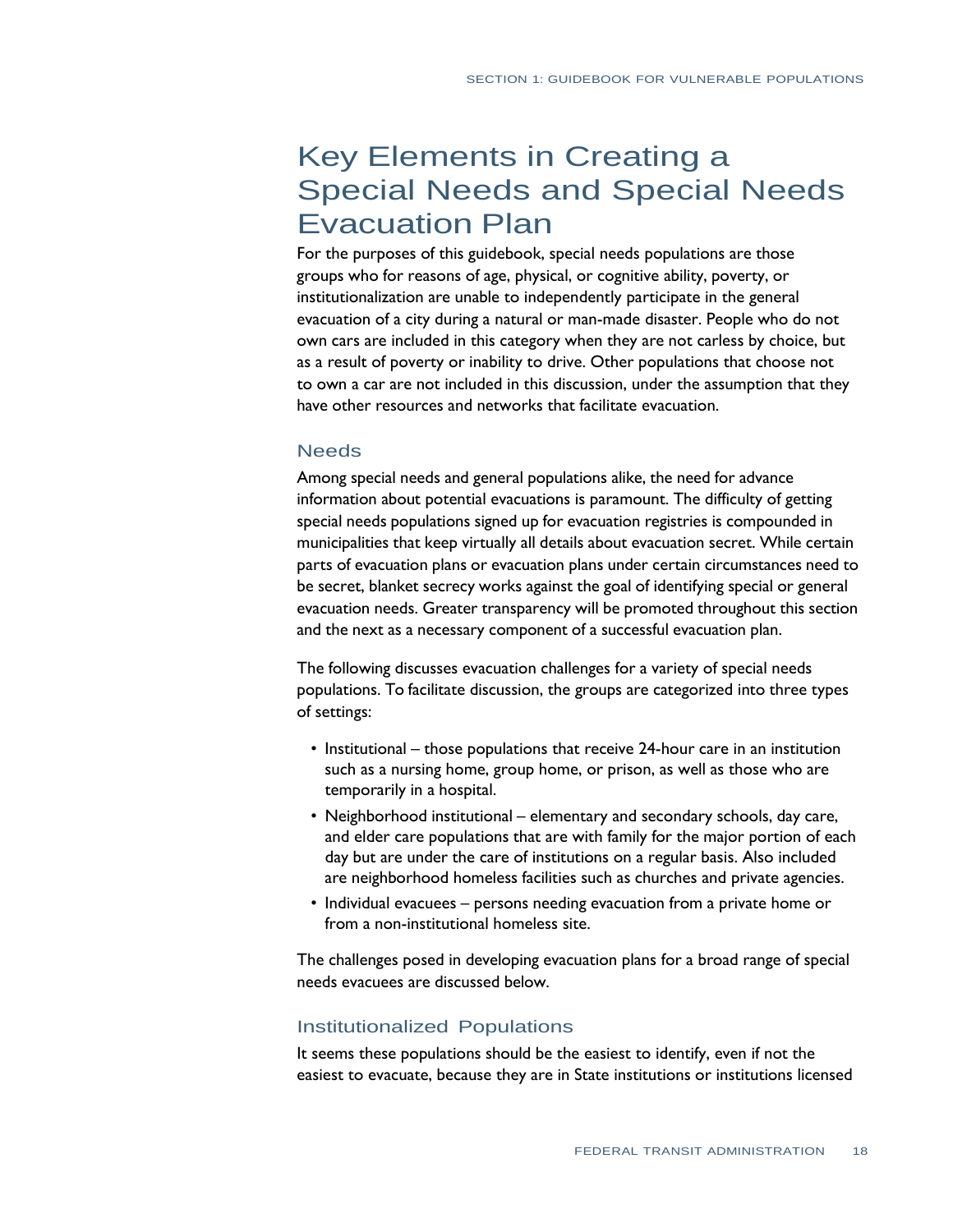by the State. The challenge generally is that evacuating these individuals requires more resources than are available locally. Many individual institutions make Unfortunately, the limited number of local transportation contractors become over-obligated, and emergency managers generally do not review them to ensure that they are not relying on duplicative contracts with bus and ambulance companies, i.e., that there is adequate capacity for evacuating the total institutionally-based population during a mass evacuation. Municipal or state emergency managers should maintain a master list of contracts between these organizations and transportation providers to ensure that capacity is sufficient. transportation arrangements to fulfill State emergency planning requirements.

 Equally important is ensuring that drivers for bus and ambulance companies show up during an emergency. A desirable way to guarantee their availability is to guarantee their household members a seat on the bus with the driver and to arrange a hotel room for them.

 Evacuees who must be removed from hospitals require special care. Obviously, for any patient who is able to evacuate with family members, release from the hospital in the case of advance notice disasters such as a hurricane, is preferable; however, caution should be taken in the event of heavy car traffic where medical conditions can worsen. The hospital has to make a determination, based on its disaster-readiness classification, of whether it is more prudent to shelter-in-place its more seriously ill patients, or all patients in the case of a no-notice disaster.

 Residents of nursing homes, group homes and mental health facilities present additional challenges because of physical and/or emotional frailty. A break in routine can be very stressful for these populations, especially when they sense tension from their caregivers. Having a clear evacuation plan with partial simulations can reduce evacuee and caregiver stress. Such a plan needs to address the caregivers' families as well. This will ensure that caregivers are available to assist with an emergency evacuation. For example, guaranteeing that caregivers already at work or those at home who are willing to help in the evacuation will be able to bring family members on evacuation vehicles and have a place to stay will help to reduce the stress (and potential acting-out) for residents of these facilities. The types of vehicles appropriate for physically- impaired populations are also different from vehicles needed for able-bodied special needs populations. Nursing home and hospital evacuation plans must include an appropriate number of medically-equipped vehicles.<sup>2</sup>

 $2$  It is important to note that appropriate authorities must plan for the evacuation of imprisoned populations. However, that situation is so highly specialized in terms of the type of equipment used and the need for security that evacuation of prisons and jails is handled entirely separately from the evacuation of other populations and is not included in this manual.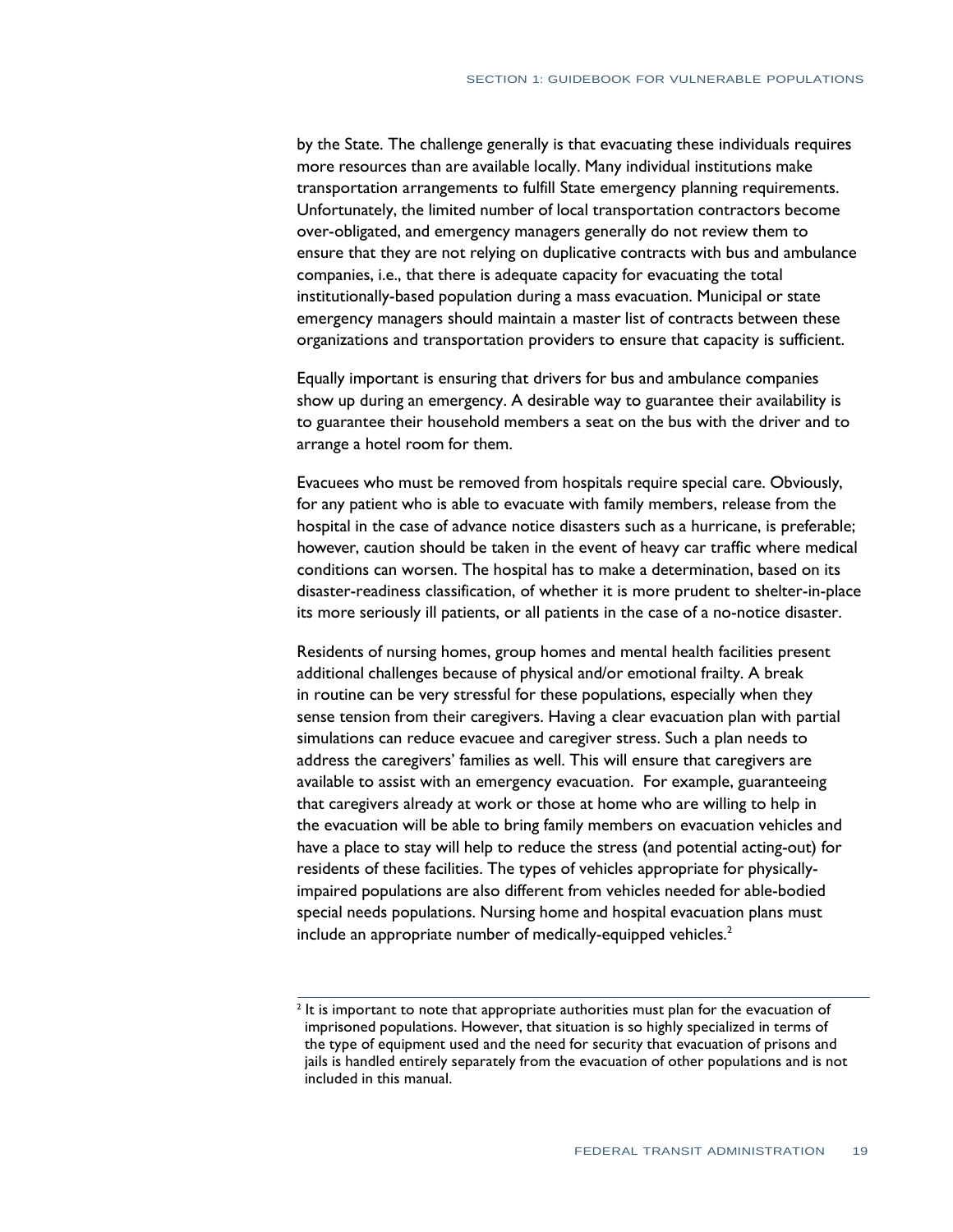## NeighborhoodInstitutions

 Neighborhood institutional sites such as schools, daycare facilities, and eldercare facilities, are responsible for removing their charges from imminent danger, but with the goal of immediately reuniting children and older adult residents with their families when possible. School and agency contracts with transportation companies should be on file with municipal emergency managers to prevent duplication or to develop back-up strategies if there are insufficient seats available.

 Schools, daycare, and eldercare organizations should have reciprocal agreements with similar organizations within a safe receiving area (possibly within 30–50 miles) and should share this information with families in advance.

 The users of homeless shelters are much more transient than the other three populations in this category. Shelter staff are more permanent; municipal emergency managers can ensure that homeless shelter evacuation plans are sufficient and that staff are adequately trained.

## Individual Evacuees

 Individual evacuees are people residing in neighborhoods. Likely populations to consider as individuals evacuees are older adults living in their own homes, persons with physical or cognitive disabilities, and low-income persons who do not own a car or who may have difficulty maintaining and fueling a car.

 An additional group of potential special needs evacuees are limited English proficient (LEP) populations who may be difficult to reach for a variety of reasons. They may not use English-language media outlets or websites or read English-language brochures. In addition, if their immigration status is undocumented, LEP populations are resistant to any kind of registry that may lead to government awareness of their whereabouts. During the Hurricane Gustav evacuation, for instance, it was explicitly stated on Hispanic television and radio news that taking the buses to public shelters did not involve any connection with immigration services.

 Just as daycare, eldercare, hospitals, and other institutions should have agreements with like agencies in other regions to shelter special populations, the Federal Emergency Management Agency (FEMA) proposes that municipal emergency managers also execute "mutual-aid agreements and memorandums of understanding" with other municipalities to confirm assistance agreements.<sup>3</sup> These municipally-directed agreements serve to provide shelter for special needs populations unaffiliated with an institution, which represent the majority of the carless and vulnerable special needs populations in most cities.

 3 "FEMA Interim Emergency Management Planning Guide for Special Needs Populations," [www.nobodyleftbehind2.org/resources/pdf/FEMA\\_CPG301.pdf,](http://www.nobodyleftbehind2.org/resources/pdf/FEMA_CPG301.pdf) p. 8.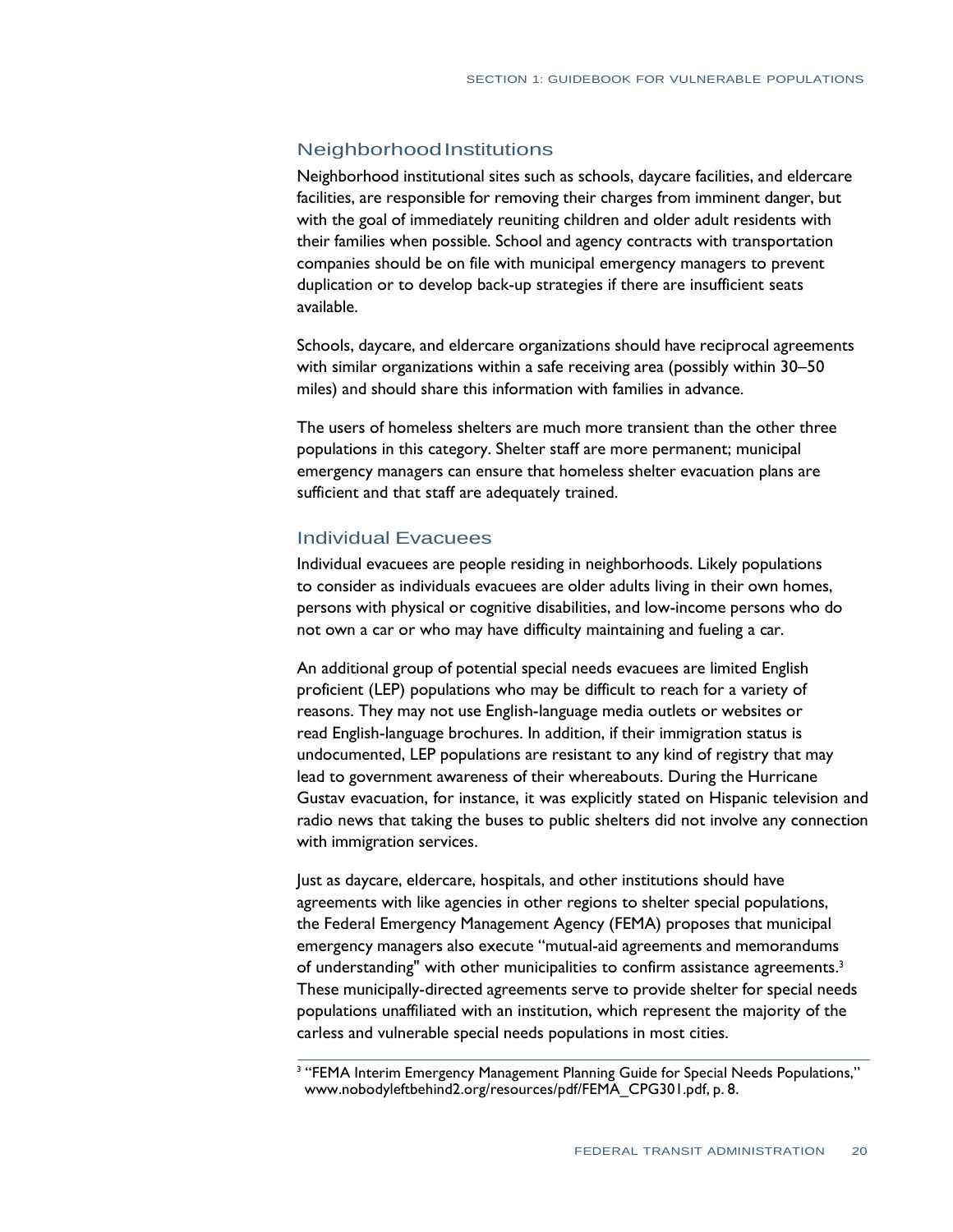## Multiple Challenges, Community Level Assets

 In many cases, special needs populations fall into more than one category. There is a high correlation between poverty and not having access to a car. Vulnerable populations are likely to be in poverty because of age, disability, or inability to secure a valid driver's license.

 Individual evacuees present more difficult challenges than populations evacuating from an institutional setting. They are much more difficult to identify than populations that require evacuation from a public or private institution. They are much more dispersed throughout the population. Most need to be individually identified in their home. Sites that are likely to attract homeless people need to be identified. In spite of the difficulties emergency managers report in locating special needs populations, most recent studies point to the under-utilization of community assets, organizations that are likely to already be in contact with special needs persons.

 In most cities, individual special needs evacuees are likely to be more numerous than institutional evacuees. In larger cities, non-institutional special needs persons might number in the tens of thousands or more. Efforts to reach out to them are time-consuming, but crucial. The investment of time can be made less onerous when emergency managers seek creative and indirect links for reaching isolated populations. For instance, New York City emergency managers reach out to doormen of buildings with substantial populations of older adult tenants. While these populations may not be impoverished, they may very well be without family nearby and unable to evacuate without assistance.<sup>4</sup>

 Emergency managers can make use of the lessons public health professionals learned when trying to reach out to at-risk communities. Health initiatives that were unsuccessful when professionals tried to link directly to community members have been invigorated-and flourished-when community "mediators" were recruited to spread information. A breast cancer awareness outreach program directed at African American women floundered until hairdressers were recruited to spread the word.<sup>5</sup> The point is not that doormen or hairdressers are uniquely equipped for emergency management or public health work. The advantages community-based workers have over outsiders are their familiarity, accessibility, and credibility to local residents. In some cases, those assets are compounded by the workers' commitment to community residents. Even those community-based workers who do not make the effort to reach out multiple times are available if a person, upon reconsideration of an opportunity, takes it upon himself or herself to follow up with questions.

<sup>&</sup>lt;sup>4</sup> Renne, Jenkins, Sanchez, and Peterson, "The National Study on Carless and Special Needs Evacuation Planning: Government and Non-Profit Focus Group Results," p. 9.<br><sup>5</sup> Gladwell, *The Tipping Point*, 2000.

<sup>&</sup>lt;sup>5</sup> Gladwell, The Tipping Point, 2000.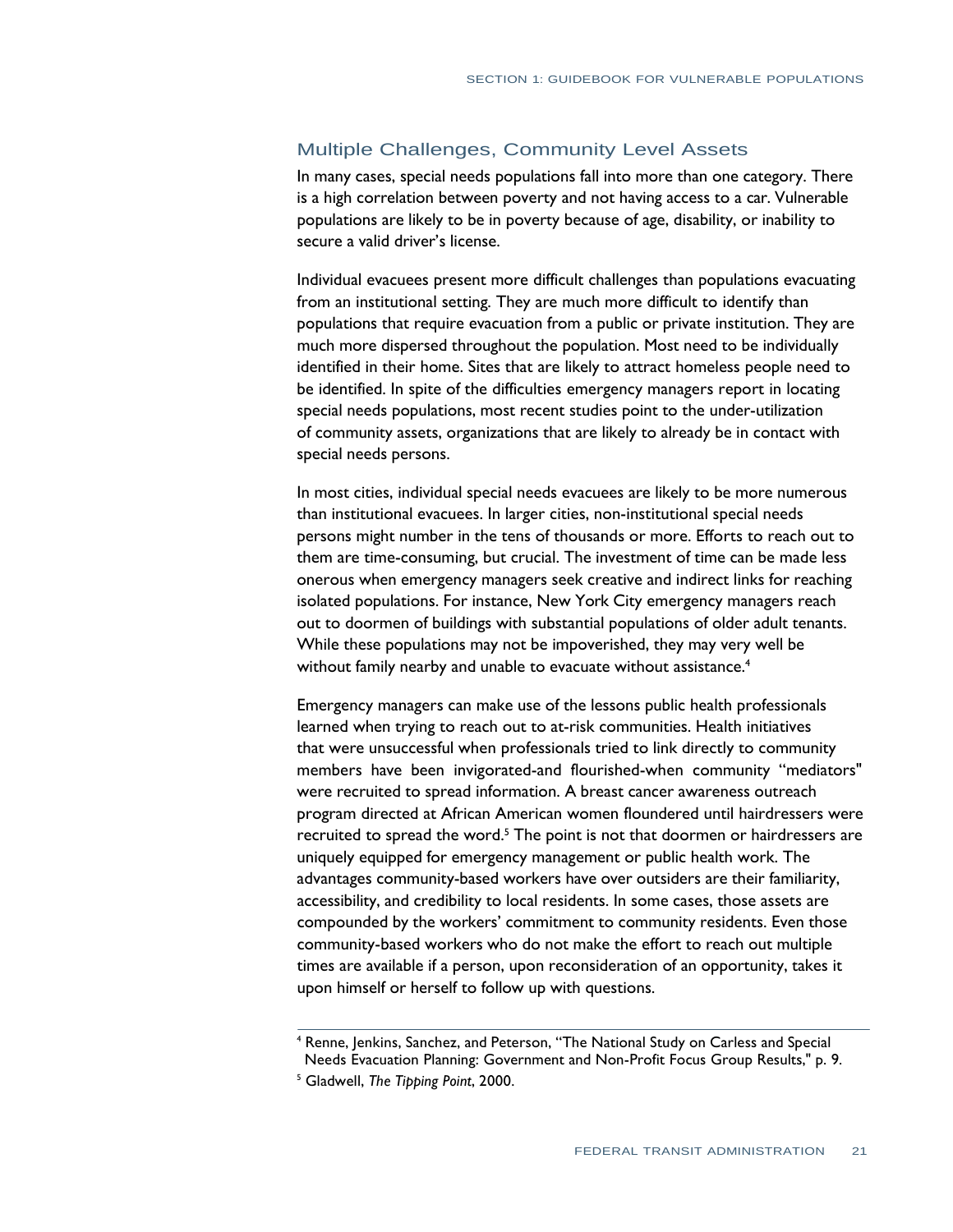## Isolation

 Special populations may be isolated in multiple ways from the resources they need to successfully evacuate. They may not know to whom to turn, even in advance of a crisis, and may not know how to find the right place to register for an evacuation, even if they are motivated to do so. Internet resources are useless to people who do not have access to a computer. Internet sites that cannot be "read" by computer screen reader programs exclude blind persons who are Internet users (generally providing all resource information in HTML format will make it "readable"; PDF documents are generally not "readable.") Brochures are helpful for those who are connected to institutions distributing emergency information; neighborhood institutions such as churches, libraries, and schools are the best resources for disseminating information in a hard-copy format. But the most isolated are least likely to be reached by brochures.

 Isolation is a common denominator for many of the special needs populations that require assistance in an evacuation. Elderly or disabled people without families nearby can't evacuate with their family members. Special needs households without friends or relatives who own cars can not arrange evacuation assistance. LEP populations may have family members nearby, but the extended family may be isolated from the larger society by language and immigration barriers. Isolation is the common factor that makes all of these populations more vulnerable, but also makes them harder to identify than other populations.

## Emergency Registries

 The importance of signing people up in advance for evacuation is most critical and most difficult for those populations that are carless and isolated. According to available records, cities have been relatively unsuccessful in soliciting registration by special needs population for evacuation assistance.<sup>6</sup> Miami, for example, has a better-than-average record of interaction and communication with the community and a high proportion of older adults. But it has only 2,500 people on its evacuation registry, which is considered by local emergency managers to be a small fraction of the population in need of assistance.

 For example, the Pinellas County (Florida) Fire Department assists in maintaining a special needs registry. Local fire stations establish contacts with registrants in their neighborhoods and also assist with making pickups.

 One reason emergency managers may be reluctant to promote and expand their registries is that they anticipate difficulty in reaching even the small numbers currently registered during an actual emergency. Miami, which is to be credited for its openness, is also realistic in speculating that the city would have difficulty evacuating everyone on the registry. $<sup>7</sup>$ </sup>

 6 Renne, Jenkins, Sanchez and Peterson, p. 22.

<sup>7</sup>*Ibid*., p. 9.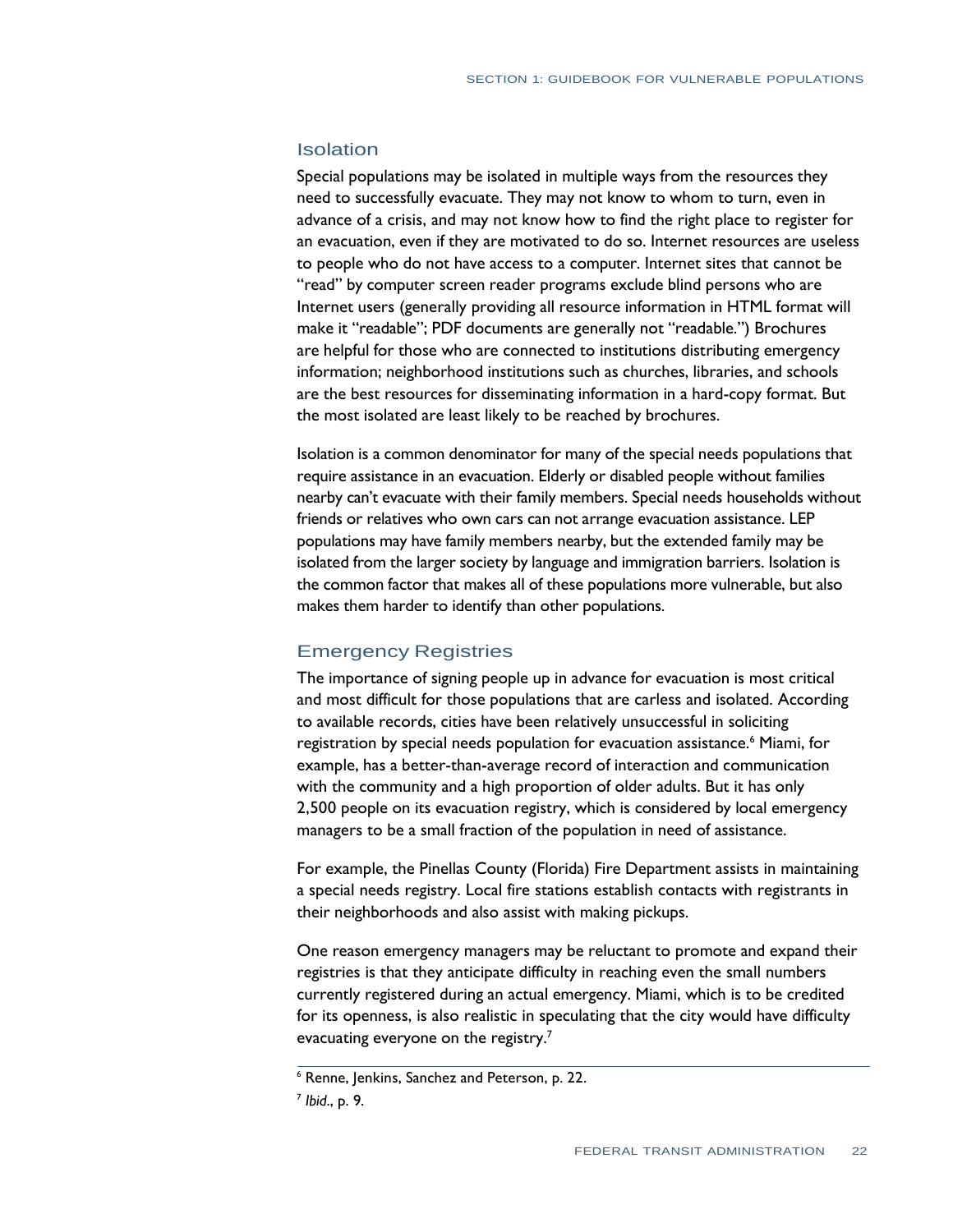While registries can be beneficial for understanding special needs, mapping needs, and staging resources, it is important to not rely solely upon a registry. Many people are uncomfortable with registering, and some forget to update their registration when they move. Some have suggested that registries be maintained through service providers such a home nursing staff, Meals on Wheels, etc., to have the most up-to-date and complete registry possible. Emergency managers would then be creating a contractual agreement with service providers to compensate them for the additional recordkeeping service, albeit voluntary on the part of the individual and with sufficient assurance of privacy of information.

## Identifying Concentrations of Special Needs Households

 Demographic analysis is not a substitute for community liaison, but can be an additional asset in estimating what the demand for evacuation assistance is likely to be and whether the available resources are sufficient to meet the demand. Computer mapping can help to indicate which communities have substantial numbers of special needs households. While the isolation of some special needs populations from mainstream society is hidden from data sources, some groups that are heavily concentrated geographically can be mapped, making it more efficient to transport them. Planners can make effective use of statistical information that identifies communities with low rates of car ownership and redouble efforts to reach out to those communities. Geographic information systems (GIS) is an increasingly effective tool to collect and communicate these types of information. Cities in south Florida target areas with low car ownership for public transit evacuation vehicles when a disaster is imminent<sup>8</sup>. Georgetown County, South Carolina uses a model to determine hazard vulnerability of various populations.9

 Where census data on car ownership is lacking, annual data can usually be obtained from state departments of motor vehicles or other licensing agencies. Other demographic variables that are likely to have a high correlation with carlessness include age (high concentrations of very young or very old persons), race, foreign-born, and low-income, all of which can be mapped. The example offered by the Federal Transit Administration (FTA) study "Equity in Emergencies" includes mapping done for 20 cities.<sup>10</sup>

<sup>&</sup>lt;sup>8</sup> Renne, Sanchez, and Litman, "National Study on Carless and Special Needs Evacuation Planning: A Literature Review," p. 56.

<sup>9</sup>*Ibid*., p. 64

<sup>&</sup>lt;sup>10</sup> "Equity in Emergencies," http://www.fta.dot.gov/civilrights/civil\_rights\_6343.html.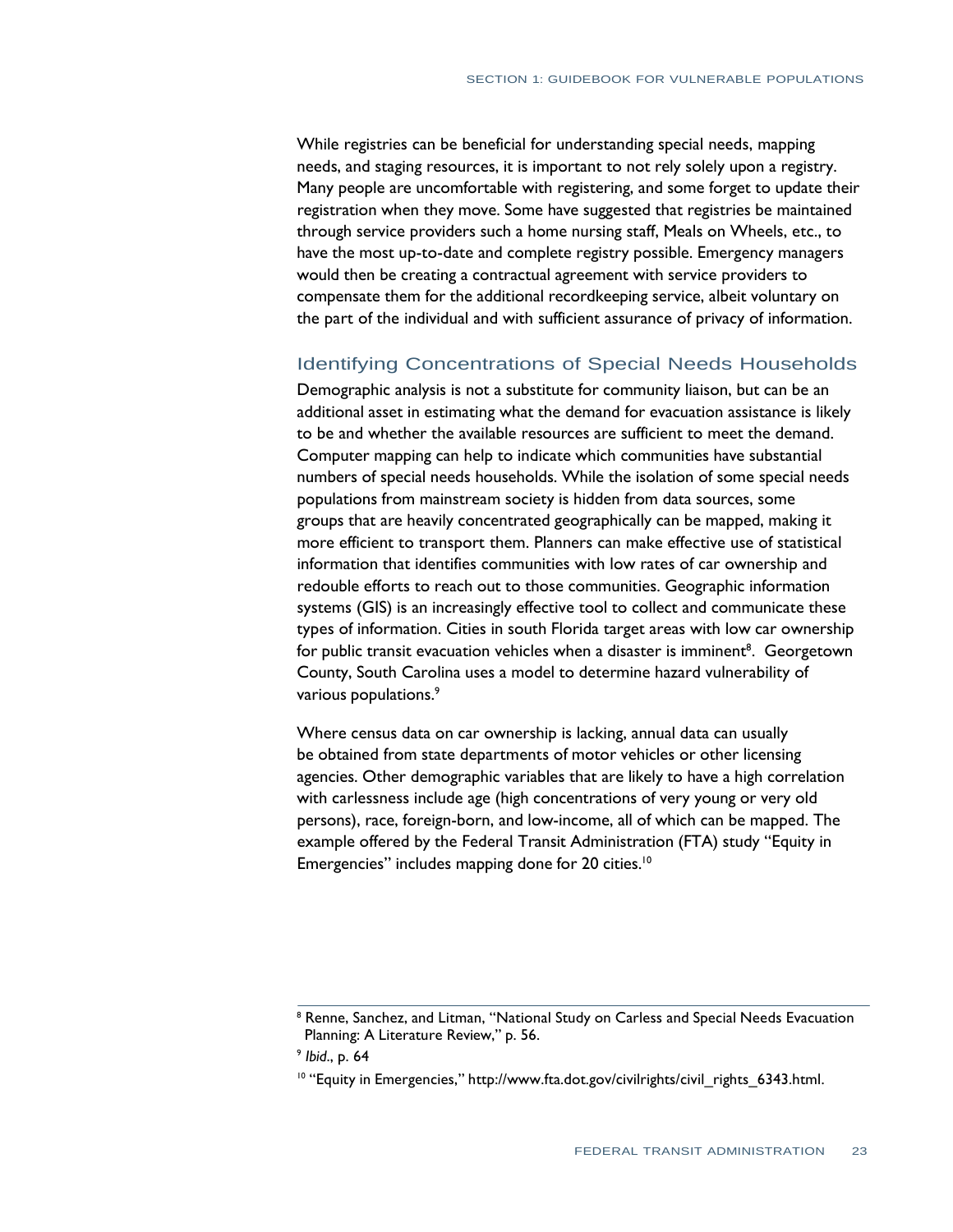#### **Who are Special Needs Populations?**

Special needs populations include people who:

- cannot drive
- lack an automobile
- have a non-operating or very unreliable vehicle (which includes running out of fuel or a flat tire)
- have a significant physical, visual, or mental disability
- have an injury or illness
- are unable to read
- are unwilling to leave large pets
- are unable to understand English
- have an irregular legal status

 Each population has different needs and considerations during an evacuation. We recommend making sure each population is identified and accommodated in your evacuation plan.

 Data analysis for the purpose of estimating the potential size of the population needing assistance is very different from development of a registry of people who self-identify as needing assistance in an emergency. The size of the gap between numbers on the registry and estimates of actual need may help emergency managers estimate the how great the actual demand for assistance is likely to be.

 There is no substitute for social science research that uses sound research methods to collect data about the local population. Surveys do not always capture detail and trends that are important to planning efforts. Surveys are difficult to execute given limited resources and expertise and, therefore, can lead to erroneous or questionable data if not performed properly. This is also true for mapping and spatial analysis.

### **Participation**

 Public participation and outreach needs to be tailored to the needs of various groups, including the general population and various special needs populations. Special needs groups may require alternative formats (large print, Braille or sign language, for example), translation, or varying levels of detail appropriate to different groups.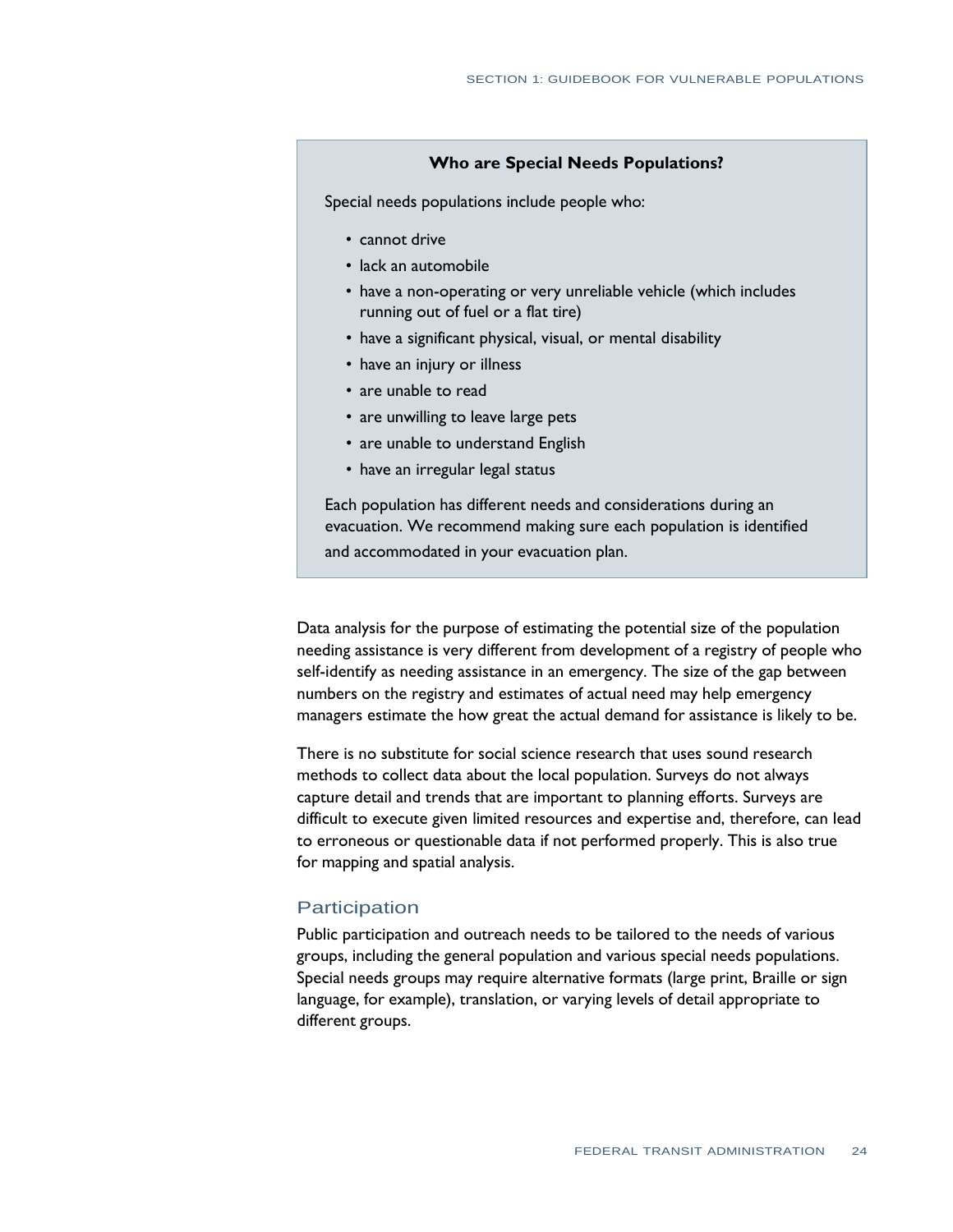Representatives of special needs populations should be present at all levels of planning and outreach to ensure that outreach efforts are suitable to the many different types of populations. Households with special needs are more likely to be carless than the general population through poverty, physical disability, or language/immigration barriers that prevent people from securing a driver's license.

 Public outreach can be a challenge for a variety of reasons. This section discusses some key considerations of the public outreach process. Effective approaches include and focus on the community by utilizing networks and assets. A community-based approach helps get the information to those who need it through several methods. Involving the community also means enlisting many community volunteers who understand the mission of an evacuation. Volunteers can be motivated with incentives to ensure that they participate in a meaningful way. With the help of volunteers, the network of those with special needs can be built and maintained to increase readiness. All of this leads to preparedness so in the event of an evacuation, those effected know what to do, where to go, and when to do it.

## Community-Focused Outreach Options

 There is no question that the distance between emergency managers and the public needs to be reduced. The burden is on government officials to reach the public. The following offers a variety of strategies, some of which have been proven successful elsewhere, some of which are the most creative way we can think to approach this seemingly intractable problem. We believe that the optimal program would be one that used all the available approaches together. Partial improvement can probably be obtained by partial application of these strategies.

The suggestions fall into the following categories:

- Publicity and Public Information
- Community Networks
- Inventory of Community Assets
- Volunteer Incentives
- Incentives to Register Advance-Notice Evacuees
- Incentives for Service Providers to Facilitate Outreach

## *Community Networks and Resources*

 Successful outreach efforts share a common characteristic—in one way or another, community organizations and institutions are partners in the effort. Emergency managers should employ or build community networks to facilitate outreach. A recent in-depth review of the outreach programs in five cities found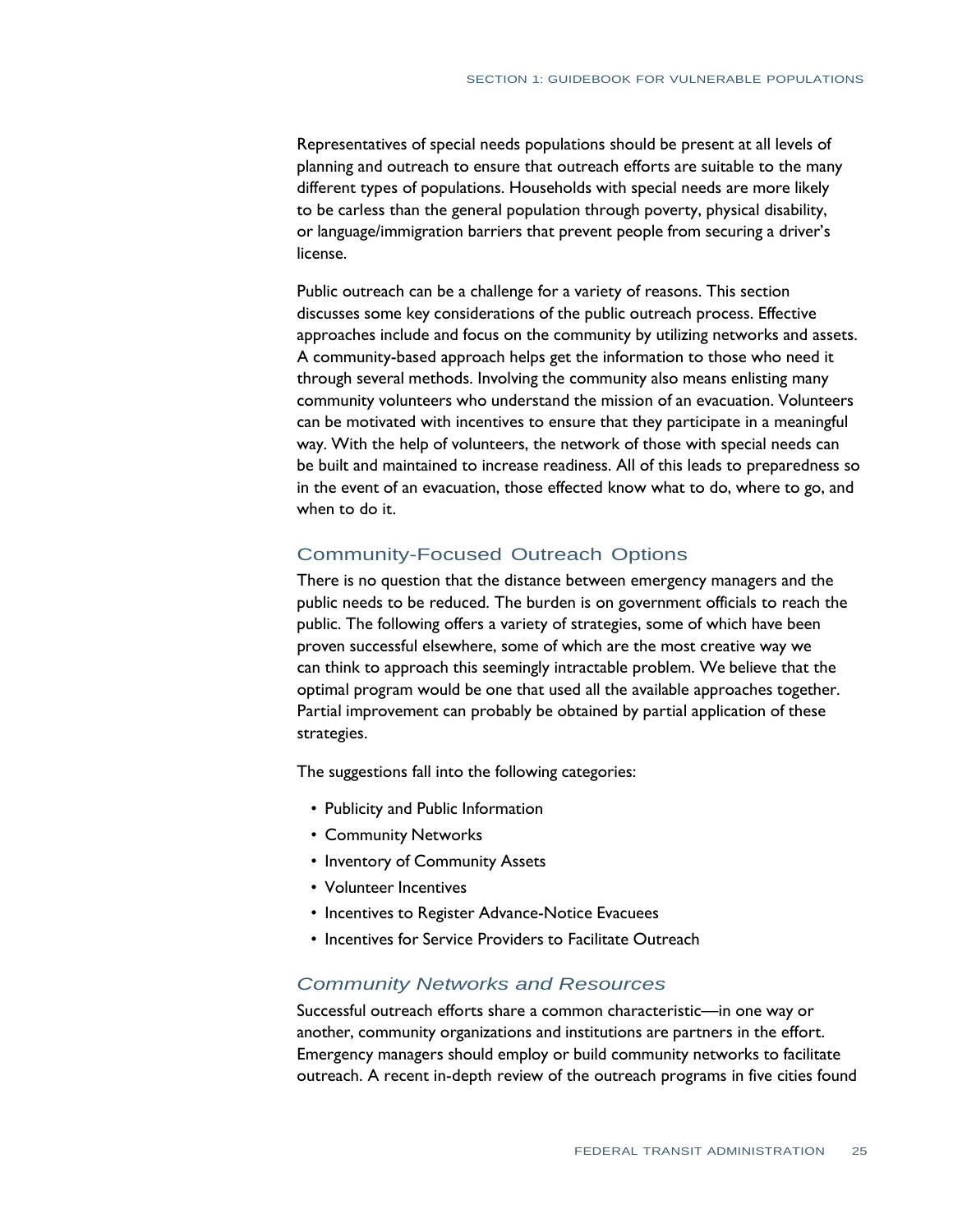that San Francisco's emergency planning strength is its community participation: "There is a broad list of stakeholders invited to participate in emergency planning; there are the Community Emergency Response Teams (CERTs); and there are community response hubs, which are unique to San Francisco."11

 Similarly, information is passed from the Los Angeles County Office of Emergency Services to groups such as the Central American Resource Center via Emergency Network Los Angeles, where it "will get on the street quickly, it will reach the people, and it will be trusted."<sup>12</sup>

 CERTs are partners to city emergency management agencies. The role of CERTs varies widely from city to city. Whether a CERT or another structure is used to build a community network, the important factors are the breadth and depth of the network.

 Trusted community leaders and institutions are able to reach special needs populations in ways that distant emergency managers could not duplicate. Emergency managers should be prepared to facilitate information-sharing between organizations and special needs populations, primarily by providing information in useful formats. But they should be flexible and prepared for community organizations to employ a variety of outreach strategies. No one strategy will fit all situations.

 Community organizations are a diverse group. Some are faith-based, others focus on a particular school, some are civic organizations, and others include mental health programs, after-school care or professional service clubs. Many large statewide or citywide non-profit organizations such as United Way, Red Cross, Easter Seals, or AARP can be conduits to neighborhood-based groups.

 Ethnic communities sometimes have strong networks of social clubs. In some communities, neighborhood gathering places are not necessarily non-profit organizations but might be neighborhood businesses like pubs, restaurants, beauty parlors, or barber shops.

 The Neighborhood Disaster Response Hubs in San Francisco represent a successful model employing many of the tactics described above. These Hubs help to seek out additional community level resources in advance and have a communications role with the command center in the event of a disaster. Most importantly, in an actual emergency, these neighborhood responders are entrusted with the list of special needs persons who have requested assistance in evacuating.<sup>13</sup>

<sup>&</sup>lt;sup>11</sup> Renne, Sanchez, and Peterson, San Francisco case study, p. 1.

<sup>&</sup>lt;sup>12</sup> Renne, Sanchez, and Litman, p. 17.

<sup>&</sup>lt;sup>13</sup> Renne, Sanchez, and Peterson, San Francisco case study, p. 6.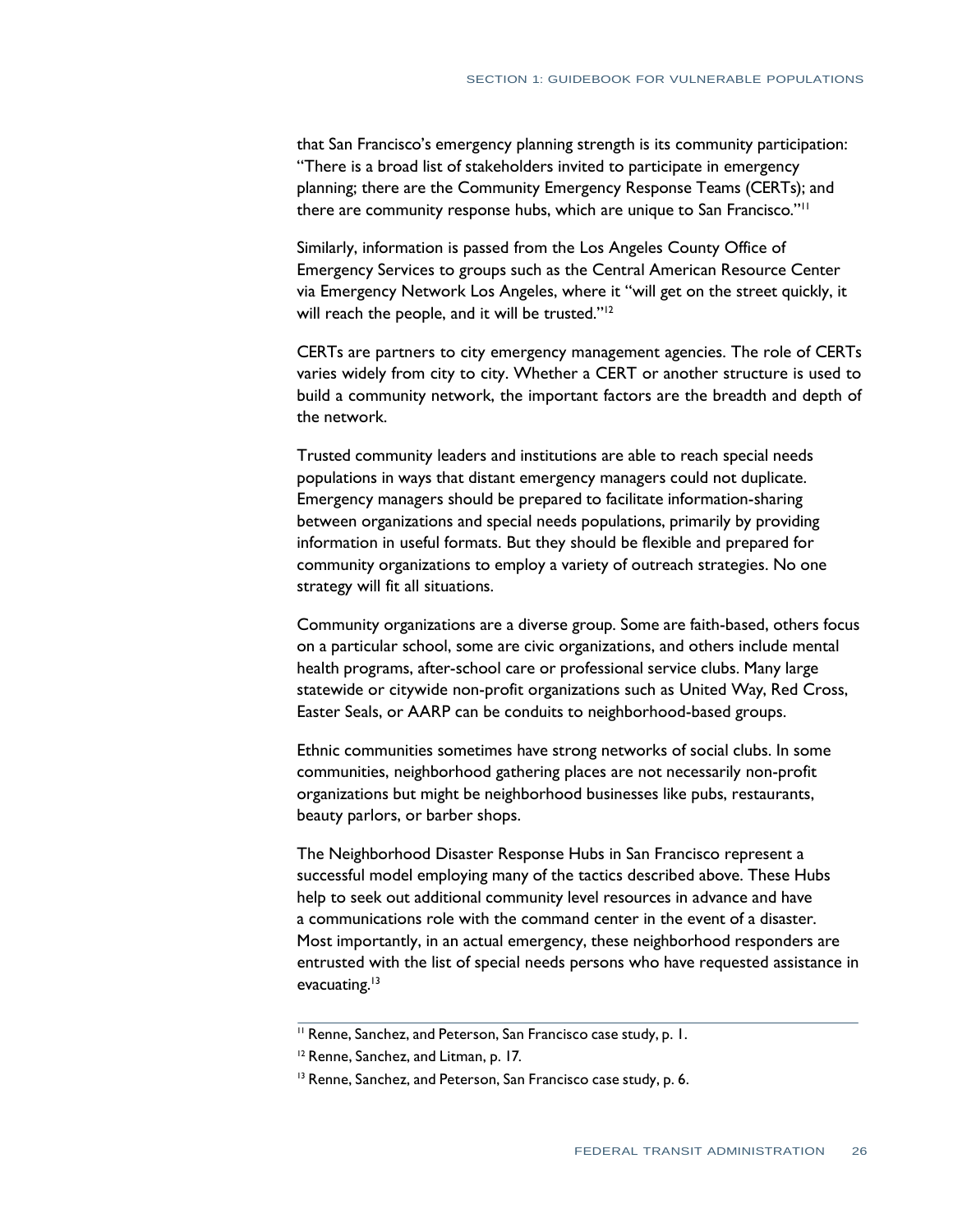## Inventory and Utilize Community Assets

 Once network-building is under way, emergency managers can begin to inventory the assets they have and develop plans to fill gaps. Neighborhood schools can be used as evacuation staging sites. There are a number of good reasons to use schools:

- 1. They are abundant and embedded in communities.
- 2. Most people know the location of the nearest school.
- 3. Many people have a neutral to positive association with the school; people are more likely to go there rather than to an unknown location in an emergency.
- 4. Many schools in the past were designated as air raid or bomb shelter sites.
- 5. Data for all school sites in cities and regions should be readily available and could easily be assembled by emergency managers.
- 6. Marketing "go to your nearest school in case of emergency" is a simple branding strategy.
- 7. Schools are already designed for bus access.

 Playgrounds can provide temporary holding areas for large numbers of people and can keep parents and children occupied while waiting.

 The list of possible efficiencies of using schools as evacuation staging sites is long. Examples include the following:

- Using well-known neighborhood institutions allows many special needs populations with limited mobility to access a site that is a short distance from home, allowing a larger number to self-evacuate to the staging area. These may also be people who for whatever reason, did not sign up for a registry and would be unknown to first responders.
- Using a local network for volunteer recruitment and training puts local people who are familiar with community in charge of first-response efforts to assist special needs registrants in getting from their homes to the local school.
- For larger cities with many bus routes, a portion of drivers could immediately reroute to the nearest school to begin picking up evacuees. Other local institutions with vehicles (churches, for example) could easily bring vehicles to the staging site.
- Using the local school as the site for pre-event training, drills, and meetings is an easy and inexpensive way to increase the visibility of the effort, which should result in greater community knowledge of where to go in an emergency. A special ceremony to designate the school as an emergency staging area, even some form of a "ribbon-cutting" is an easy and inexpensive way to attract attention from local media.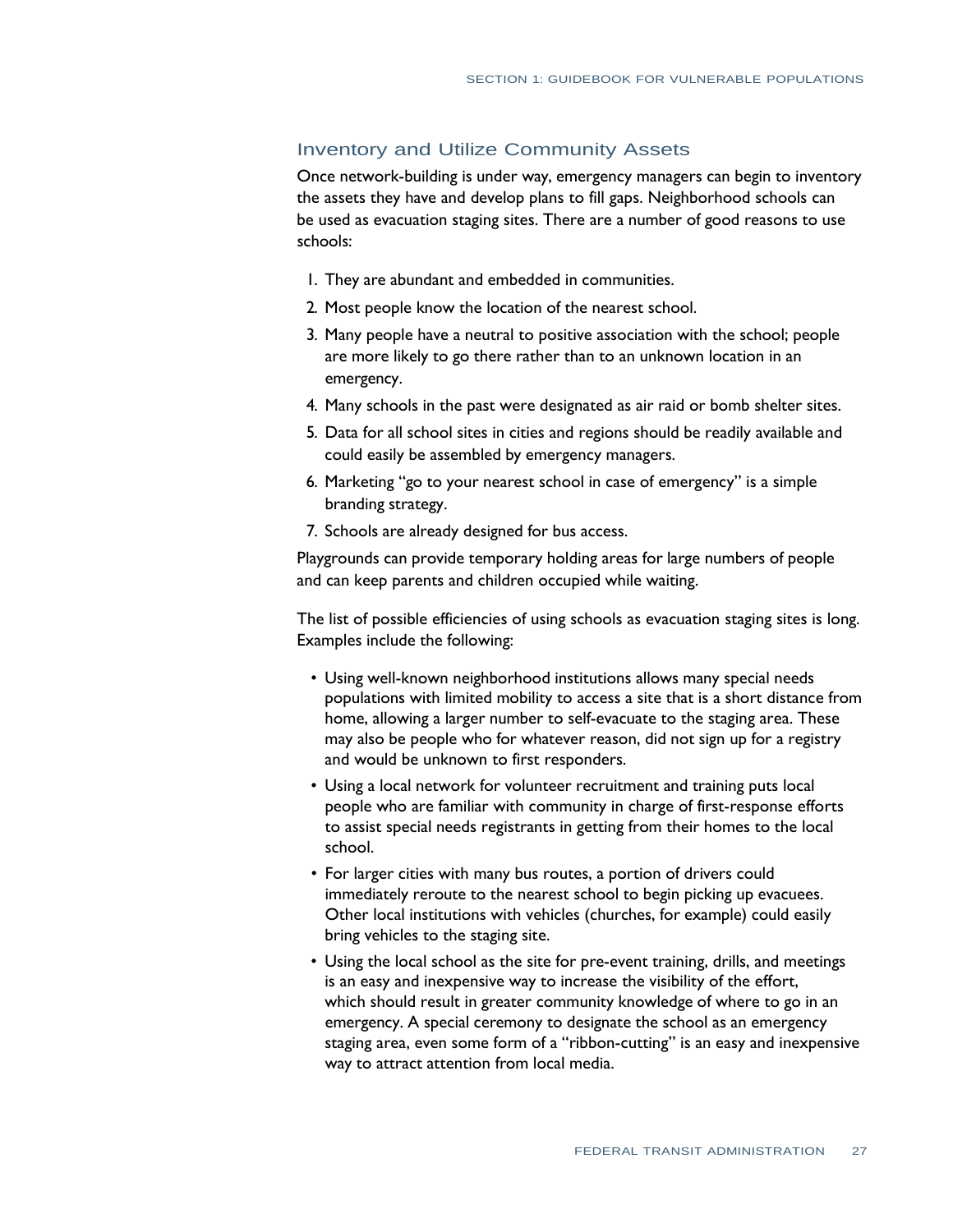The staging site should be prepared with the following:

- List of other nearby schools (or other evacuation sites)
- List of trained local volunteers, with contact information)
- Water, protein bars, blankets, etc., for emergency distribution
- Diapers
- Common emergency medications, such as insulin and inhalers
- Equipment such as evacuation chairs where there are multi-story buildings
- Arrangements with nearby restaurants, pharmacies, banks, etc., to provide service to the staging area
- Shade—very important since during hurricane season it can be very hot outside, especially under the direct sun
- Information resources—depending on the type of emergency being planned for, a satellite phone may be appropriate
- Electric generator with fuel
- • Spare pet carriers
- Ice and provisions for cooling older adult or sick evacuees

 The ideal situation is one in which a school staff person who lives within a reasonable distance of the school can be trained and paid to coordinate at the site. Where that is not possible, another person needs to be designated as the lead to receive the list of advance registrants, send out search teams, keep records of the bus and vehicle destinations, etc.

## Publicity and Public Information

 With the understanding that special needs populations are diverse, managers should create a range of information formats. Examples include the following:

- **• Brochures**: Produce a brochure that provides appropriate information to residents about their community's emergency evacuation plan. This should be translated into all languages commonly used in that area. New York City offers guides and other informational pieces in four to eleven different languages.<sup>14</sup> All basic informational pieces should be offered in large-format print (at least 14 point type). Sans serif fonts are generally easier to read and should be used in combination with large print when possible. Braille text should also be made available.
- **• Electronic media**: Cable access TV is often an inexpensive way to advertise the availability of services such as an evacuation registry. Cities with substantial language minorities usually have television and radio channels specific to those languages; it is often easier to secure an interview on

<sup>&</sup>lt;sup>14</sup> Renne, Sanchez, and Peterson, New York City case study, p. 9.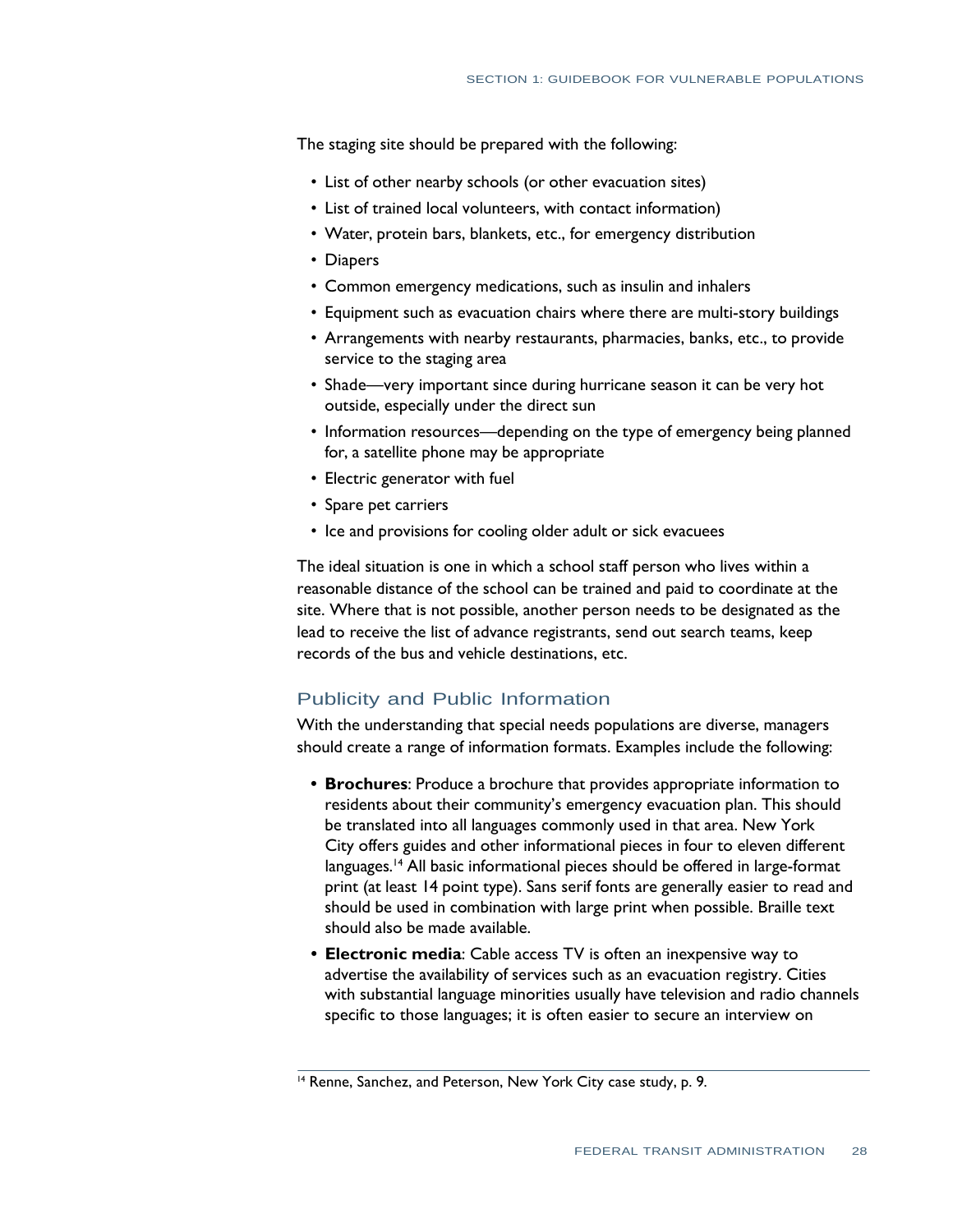those channels than on English-language television or radio. Public service announcements (PSAs) should be produced in multiple languages.

- **• Presentations**: PowerPoint presentations can be created for delivery in multiple languages, with volunteers recruited to present them to community audiences. Back-up with poster boards should be made in case electricity goes out.
- **• Internet**: Although many people do not have access to the Internet, it can still be a useful tool to reach those who do. Brochures that are available for download need to be posted in HTML and PDF versions to facilitate computer "reading" of text. With regard to public information, literacy experts have suggested that all educational materials for the general public be written at no higher than a fifth-grade reading level.

## Volunteer Incentives

 Incentives can help build loyalty to the program and reduce resistance to background checks, where necessary. Incentives include:

- **• Stipends**: Community volunteers are more likely to think of their commitment as a "job responsibility" if they receive pay. Even a small stipend tied to regular performance objectives (e.g., speak at a certain number of community meetings, recruit a certain number of new community partner organizations, etc.) will enhance the volunteer work ethic.
- **• Non-financial incentives**: United Way agencies in Miami are required to have a plan for continuous service during an emergency to be eligible for funding.<sup>15</sup>
- **• Community recognition**: Many volunteers do not expect payment for their efforts, but an event or publicity to recognize their commitment raises awareness for the program and reward volunteers.

## "Go-Kits"

 "Go-kits" typically include an appropriately-sized container, generic supplies such as a water bottle, protein bars, first aid supplies, hand sanitizer, a whistle, and color-coded lists (medications, important addresses, reminders of other last-minute documents to add in a real emergency). Instructions on completing personalized lists and purchasing additional items such as personal medical supplies for the go-kit should be included. Volunteers might take on the responsibility to purchase or donate items for go-kits and assemble and distribute them locally.

 Emergency managers should work with neighborhood institutions to provide direction for specialized mini-go-kits for children in daycare or those in eldercare. These kits would be small enough to pin on the dependent individual

<sup>&</sup>lt;sup>15</sup> Renne, Jenkins, Sanchez, and Peterson, p. 27.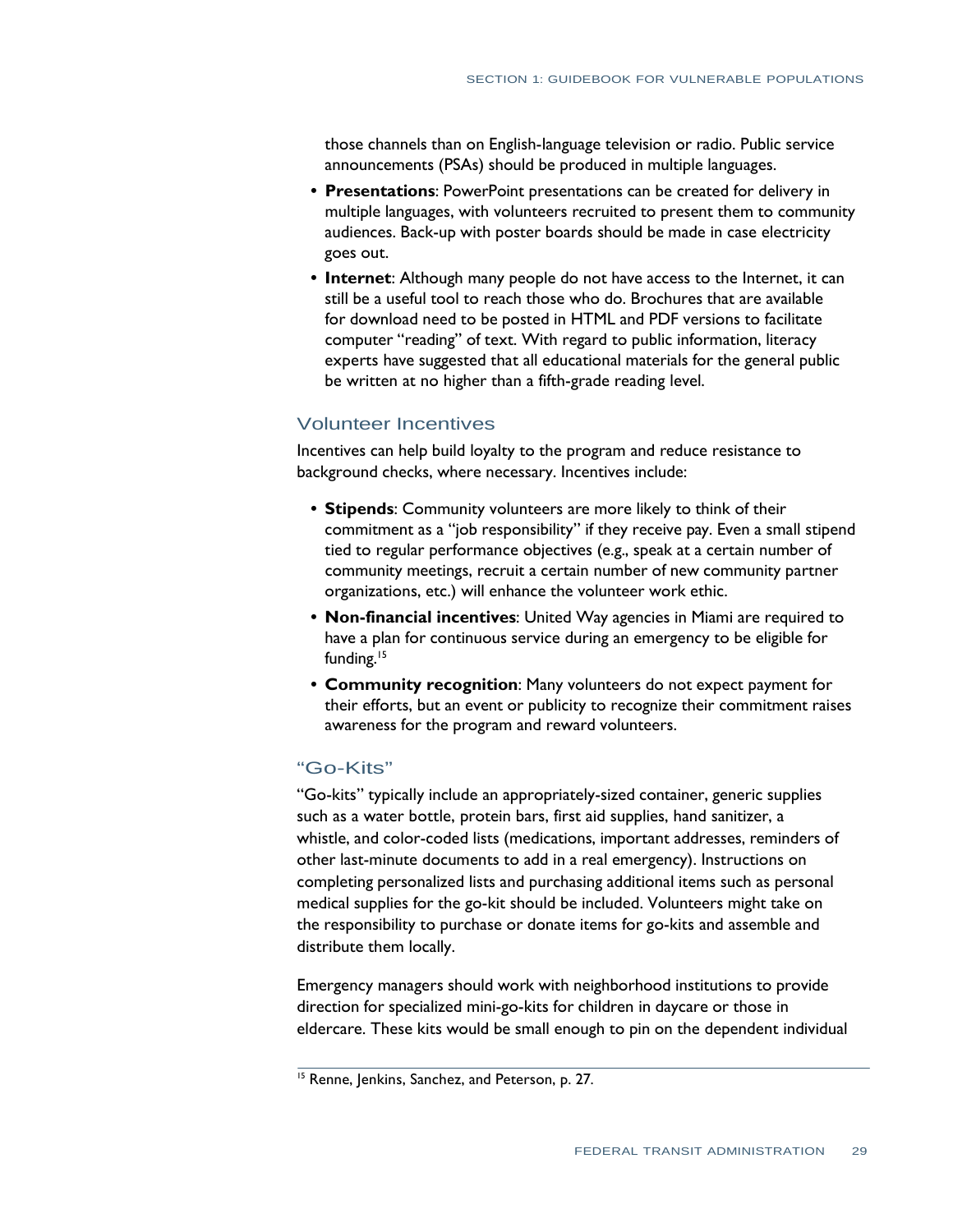and would include a photo of the dependent with family members to ensure that children or older adults are not handed over to a non-custodial parent or stranger at the receiving center. A basic form with emergency medical and family information should also be in the kit. One example is the Emergency Information Form offered by the American Association of Pediatrics [\(http://www.aap.org/](http://www.aap.org/)  advocacy/blankform.pdf), which was prepared for children with special needs but is useful for all children.

#### **Keep in mind ...**

- Obtaining assistance in medical emergencies.
- Providing counseling and other mental health services.
- Re-evacuation.
- Obtaining medications, including psychiatric medications.
- Keeping medication and nutritional supplies refrigerated or cooled as needed.
- Contacting community providers, clinicians, and other human service liaisons when their expertise is needed.
- Providing electricity to charge batteries used in power wheelchairs and other equipment.

For more checklist items, see the Workbook section.

Source: CT Development Disabilities Network

# Regional Planning for Evacuations

 and for creating a long-term regional transportation plans. Evacuation has typically been planned and administered locally by departments of emergency management, regionally by state police, and/or by state emergency management agencies. It is currently unclear who has the responsibility for regional disaster planning to identify the "demand side" of the carless and those with special needs as well as the "supply side" of transportation resources. Since MPOs already deal with regional transportation issues, they may be a logical place for regional disaster planning. Many MPOs already embrace areas such as land use and economic development planning because such fields are integrally connected with transportation systems. Disaster planning is no different. Our focus groups found that MPOs in all five regions are engaged with disaster planning; however, there are no clear federal guidelines as to the role of the MPO in emergency MPOs are responsible for decisions on transportation capital improvements preparedness.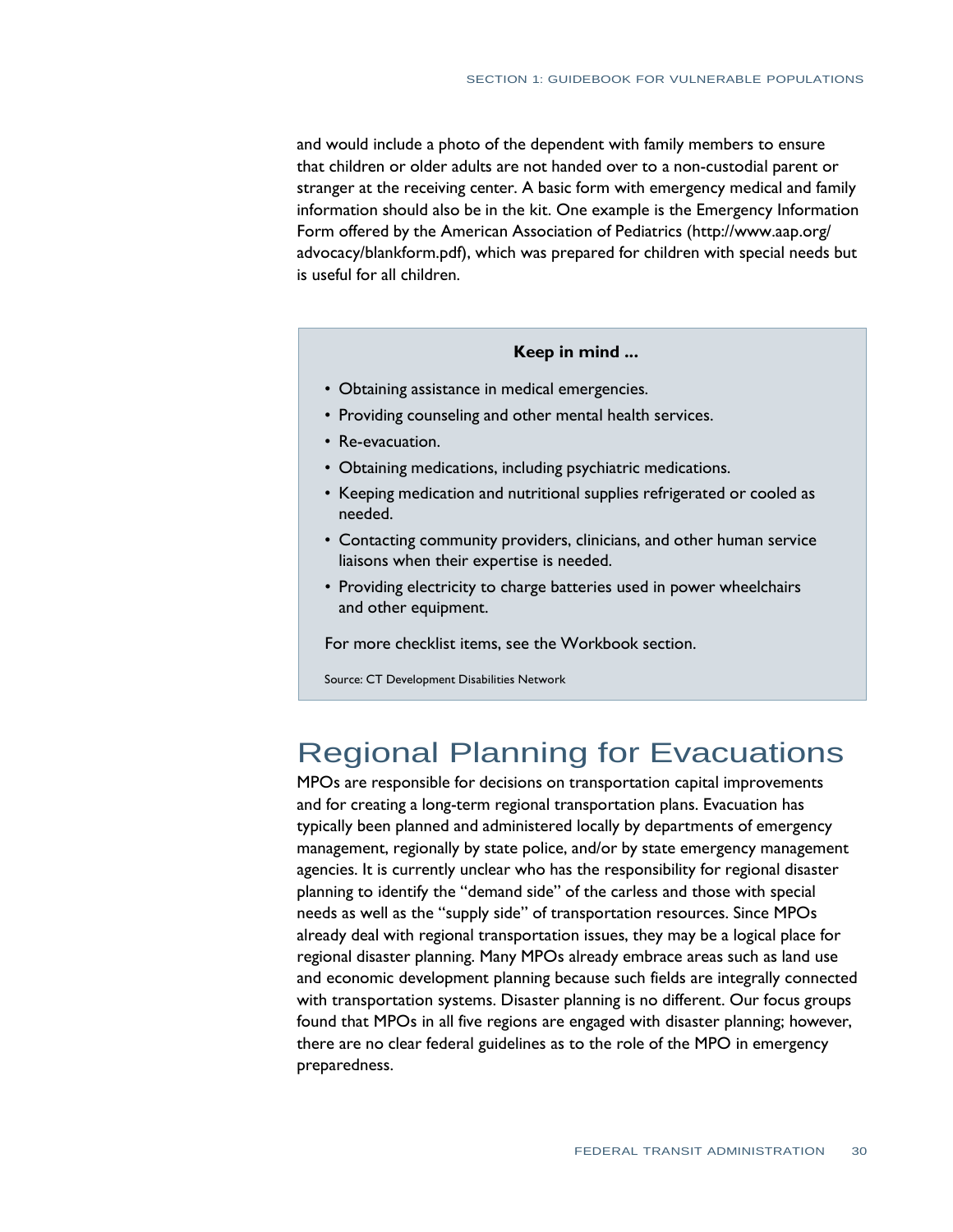MPOs would make a logical home for a regional coordinating council on emergency preparedness, which should include a focus on planning for people with special mobility needs. MPOs already have the infrastructure in place to coordinate regional decisions across local jurisdictions. MPOs currently deal mostly with transportation planners across regions, but not necessarily with emergency managers.

 Regional coordinating councils on emergency preparedness could be modeled after the Department of Homeland Security's Interagency Coordinating Council on Emergency Preparedness and Individuals with Disabilities. An Executiveo Order signed in 2004 by the President (Executive Order 13347) required cities to address individuals with disabilities in emergency preparedness. This order mandated that people with disabilities be considered by all levels of government and that the Department of Homeland Security create an Interagency Coordinating Council on Emergency Preparedness and Individuals with Disabilities. This Council includes members from 15 named executive departments, 4 federal agencies, and 6 other invited members. The purpose of the Council is to:

- Consider, in their emergency preparedness planning, the unique needs of agency employees with disabilities and individuals with disabilities whom the agency serves.
- Encourage, including through the provision of technical assistance, consideration of the unique needs of employees and individuals with disabilities served by state, local, and tribal governments, and private organizations and individuals in emergency preparedness planning.
- Facilitate cooperation among federal, state, local, and tribal governments and private organizations and individuals in the implementation of emergency preparedness plans as they relate to individuals with disabilities. (ICCEPID 2008)

 Regional coordinating councils hosted by MPOs could serve a number of important functions for special needs emergency preparedness planning. This includes:

- Providing assistance to local governments in planning for all types of hazards.
- Representing local governments to state and federal governments to ensure that regions have adequate funding and resources for all types of hazards.
- Coordination of local plans into a regional plan so multiple jurisdictions in a region can share limited resources during an emergency.
- Coordinating with other regional councils so that regions can borrow resources from nearby regions in the event of a massive catastrophic disaster. This will create a web of resource sharing that would extend across the United States.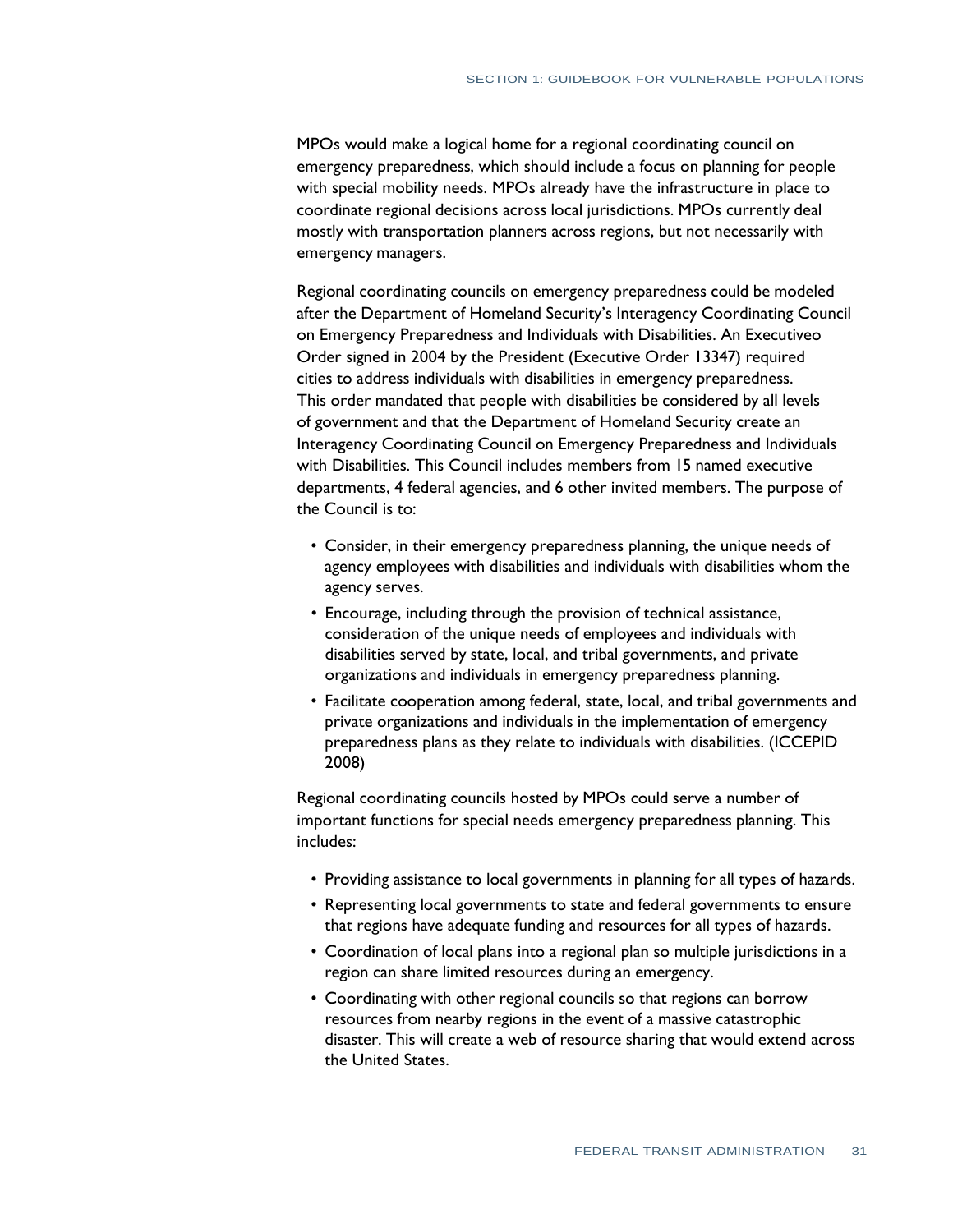- Cross-jurisdictional evacuation planning, which includes contra-flow, high occupancy evacuation lane and/or corridors, and coordination of transportation resources across all modes, including foot, bicycle, automobile, van and shuttle, bus, rail, air, and boat.
- Creating and streamlining regional memoranda of understanding agreements that all local jurisdictions can sign onto, ensuring liability concerns are addressed before a disaster.
- Providing technical expertise for community and local emergency preparedness.
- Backing-up important local data for local partners.

 A regional evacuation plan should be developed based on the results from a series of analyses:

- **Local Planning Analysis** Review existing local plans and procedures to identify planning assumptions, current emergency operations procedures and capabilities as it relates to evacuation.
- **Hazard Analysis** Review existing hazard identification and risk assessments, including local hazard mitigation plans, to identify the likely scenarios or hazards that may necessitate an evacuation.
- **•** Vulnerability Analysis Identify the areas, populations, and critical facilities or infrastructures that are vulnerable to identified hazards.
- **• Special Needs and Vulnerability Analysis**  Conduct a survey to ascertain the potential evacuation needs of a region's population, including the number of individuals that will require assistance and the number that will require shelter.
- **Evacuation Zone Analysis** Identify evacuation zones based on easily- identifiable regional landmarks such as highways, roads, buildings, and neighborhoods.
- **Transportation Analysis** Evaluate current roadway network, including capacity, modes of transportation, and traffic management strategies, to identify potential clearance times. Analyze the quantity of paratransit vehicles, ambulances, buses, trains, and planes that are necessary given the estimate number of evacuees (of all types), their origin, their shelter destination, the trip time (with heavy traffic), and the time available to evacuate.
- **•** Shelter Analysis Analyze specific city, county, and regional host shelter capabilities, including persons with special needs requirements for sheltering and transportation.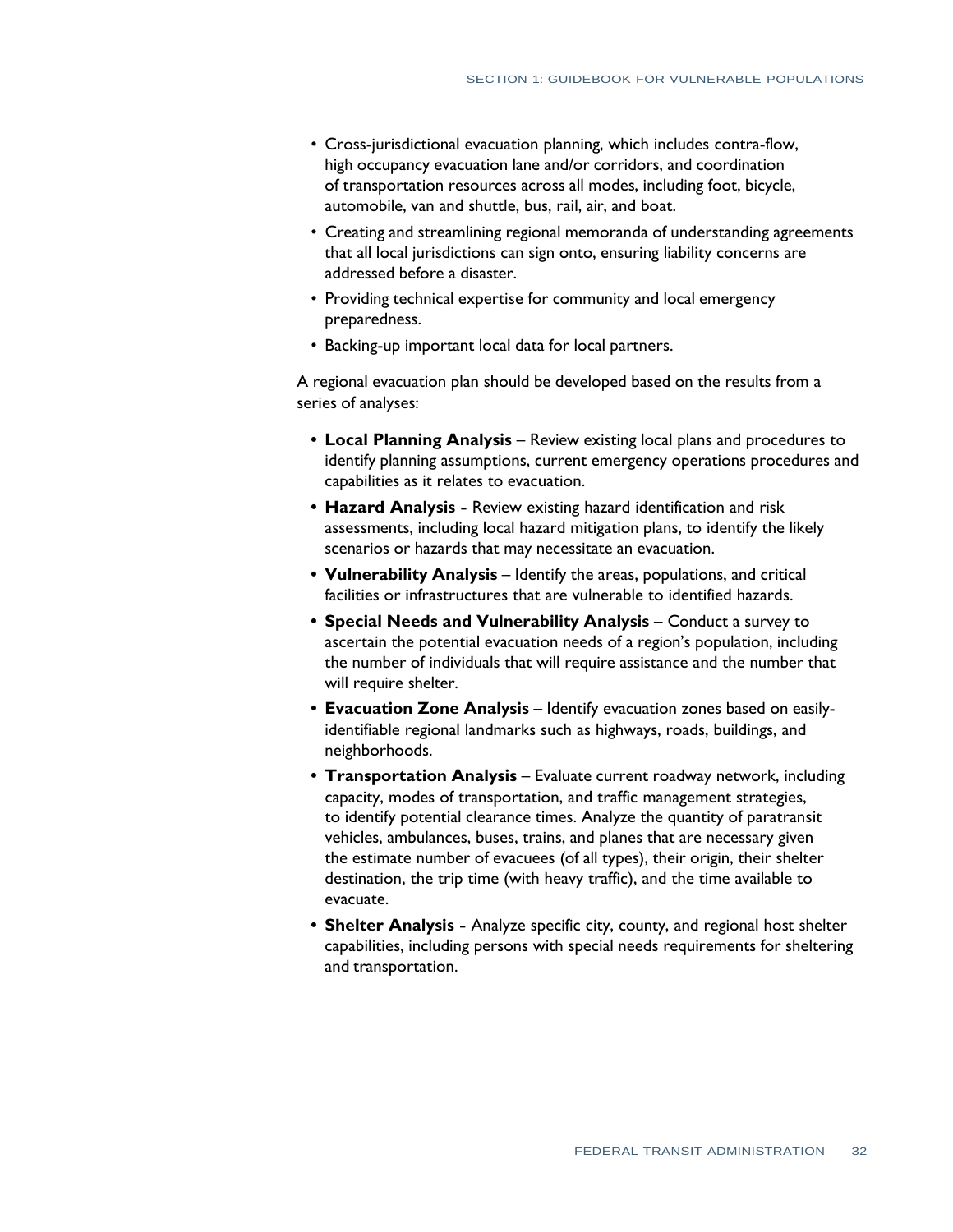## Process Evaluation

 The overarching goal of evacuation planning is to maximize the preservation of life while reducing the number of people that must evacuate and the distance they travel to seek safe refuge. Because of this, it is essential that cities, counties, and states have evacuation plans in place that denote specific actions to employ to facilitate the mass exodus of citizens during an emergency.

 Several factors must be considered when developing evacuation plans and issuing appropriate evacuation warning orders for populations at risk: timing of onset, magnitude, intensity, duration, time-of-day, and potential impact. Each factor affects the number of people at risk, the time available to implement phased evacuations or shelter-in-place guidance, the distance evacuees must travel, roadway corridors, communication procedures, shelter capacity, mutual aid and traffic control measures to ensure at-risk populations can seek safe refuge. Each of these elements can be assessed and re-evaluated after an evacuation event to better prepare for the future.

 By establishing an effective evacuation strategy and coordinating an appropriate plan with effective evaluation criteria, the capacity to implement a large-scale evacuation in a region is feasible. However, to establish an evacuation plan that will maximize safety, eliminate complications, and facilitate a streamlined mass departure of citizens, there are key elements of evacuation planning and implementation that must be continually evaluated, including:

- Public communication and preparedness
- Evacuation operations for all modes of transportation
- Evacuation-related sheltering considerations
- Decision making and management
- Reentry considerations
- Evacuation planning

 Ideally, the evaluation process will result in revisions to operational plans. Each section of the plans should be re-considered so that improvements can be made. Additional items may be added to checklists, and procedures may be altered. As such, corresponding training and exercises should be adjusted accordingly. Planners and emergency managers should also stay current on new technologies and procedures that become available and read the literature and best practices on persons with disabilities, older adults, medical evacuees, and transportation. In addition, updates to registries, sheltering procedures, and local plans should be monitored, and the transportation operational plan should be updated accordingly.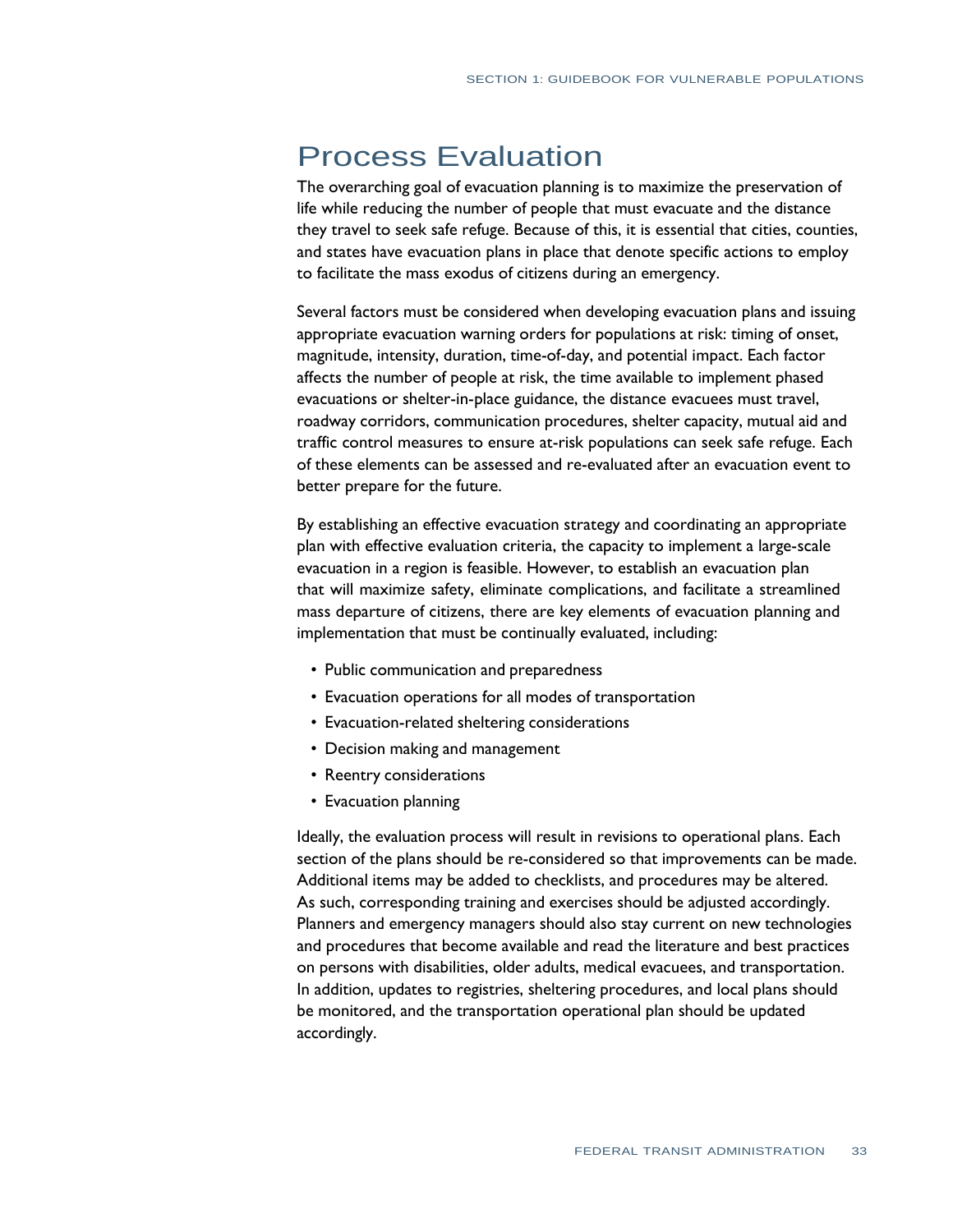Annual updates should be made to the plan including:

- Convening a planning task force that includes agencies likely to be involved in transportation beyond the agency's role such as:
	- Populations likely to be evacuated
	- Shelter operators
	- Facility managers
	- Transportation contractors
	- - Law enforcement, EMS, fire and rescue, and emergency management personnel
- Assessing each section of the plan and updating as necessary, ensuring that the plan is consistent with what local planners in other agencies expect and what individual evacuees may need.

 Transportation agencies should also participate in and offer training related to evacuation planning and operations. This may include training staff on communications, lifting, equipment, and emergency procedures, and working with staff from shelters, community residential care facilities (CRCFs), reception centers, and others involved in transportation for evacuations.

 If not already completed, an inventory of vehicles, equipment, materials, and supplies should be undertaken so that these items can are ready prior to the next evacuation. Standby contracts could be arranged with private sector companies to ensure the availability of transportation equipment and supplies when needed.<sup>16</sup>

## Critical Success Factors

 Disasters are difficult to anticipate and adequately prepare for. Planning for a mass evacuation poses a number of challenges for jurisdictions, including coordinating public communication, "right-sizing" the management of the evacuation process, coping with transportation flow issues, and managing guests and visitors in the community. Moreover, the logistics involved with assisting older adults and persons who are medically fragile, have disabilities, or are transit-dependent create a complex planning situation.

Evaluation criteria should the following critical success factors:

- Pre-event education
- Emergency evacuation notification systems
- Regional coordination and planning

<sup>&</sup>lt;sup>16</sup> FHWA, "Routes to Effective Evacuation Planning Primer Series: Evacuating Populations with Special Needs," 2009, p. 76.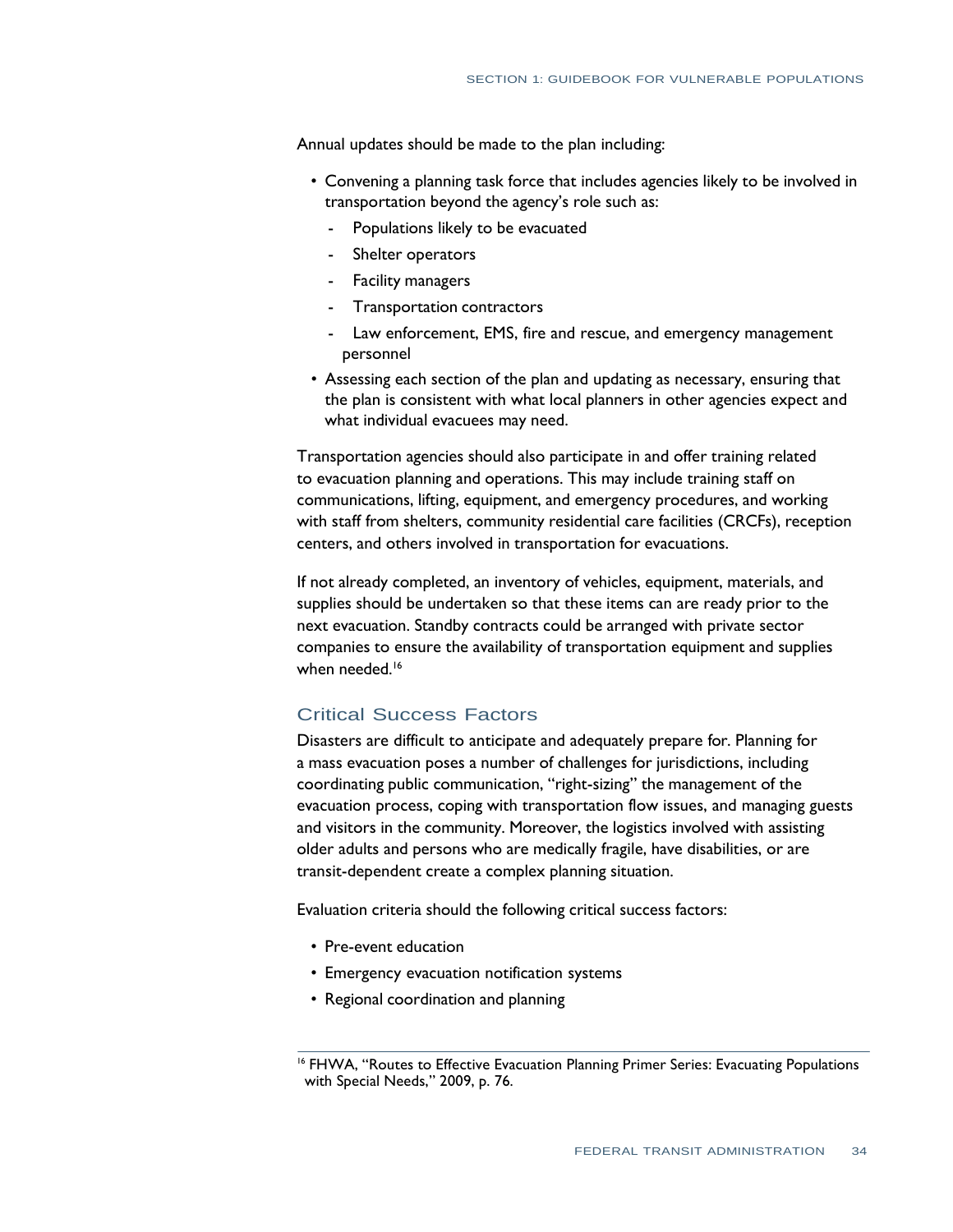- Community outreach and education
- • Availability of resources
- Regional communications (voice and data)
- Regional command and control
- Public awareness
- Ability to provide updates on real-time basis

 Checklists are useful tools in the evaluation process. Such checklists can include the key elements of evacuation planning, agency roles, and critical success factors like those mentioned above.

# Recommendations

 A primary challenge of evacuation planning is understanding how to assist, reach, and educate various populations for emergency preparedness and evacuation procedures. As discussed in this guidebook, communications, education, and outreach are vital in the evacuation planning process. Therefore, we recommend an emphasis be placed on education and outreach along with the application of technology to planning and operations.

## Preparedness Education and Outreach

 Materials on how emergency planning and response systems operate around the country need to be in a user-friendly format and available in multiple languages. See and earlier section that focuses on outreach to special needs populations.

## Data Management for Emergency Planning

 Transportation agencies regularly respond during emergencies by providing information and services. State and regional transportation agencies generally collect traffic information. Transit agencies provide information on the availability of rail and bus operators and drivers, and the number of available trains or other vehicles. Some new ideas for technology applications include:

- Encyclopedic digital collections on geography, environments, resources, buildings, computational facilities, and potential response personnel and organizations, together with software systems that can locate answers to pertinent questions. This requires research on storage of such a large set of information, computer languages to translate the different sources into a common source, and a method to allow distributed access and data management.
- Assembling a nationwide grid of unlimited computation using grid technology and the Internet to create a network of computation, data, and services that would support the use of any resource available during a response.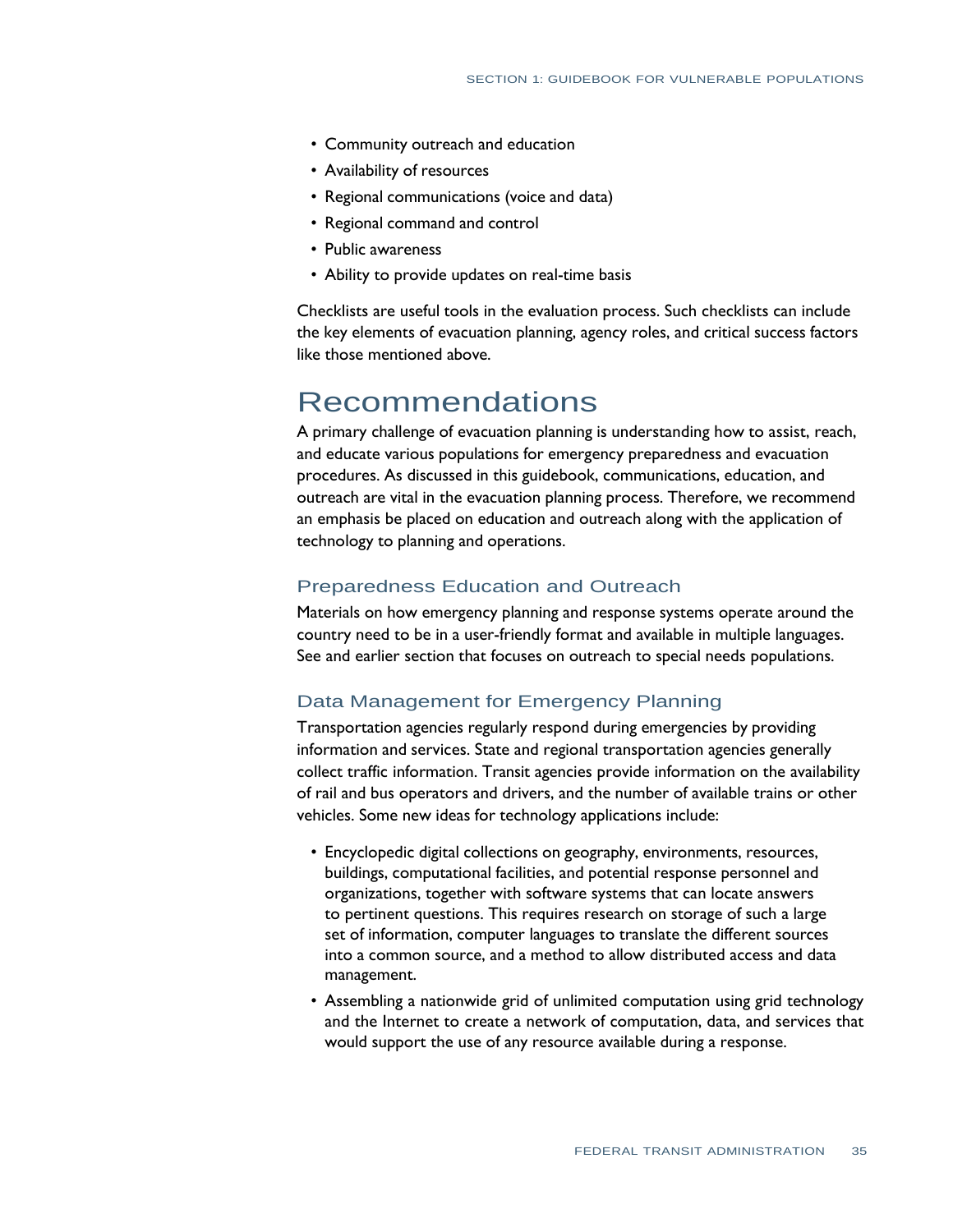Drawing from a wide range of research and focus groups across the U.S., we conclude with the following eight general recommendations for evacuating special needs populations. These recommendations are also useful to guide the overall planning process.

- 1. **Coordinate**  Emergency evacuation planning should involve all appropriate stakeholders, including emergency planners, police and fire departments, transportation planners and engineers, transit agency managers, public health officials, social service agency officials, municipal engineers, and communications experts. The planning process should allow everybody involved to understand all facets of evacuation planning and the roles that each stakeholder plays.
- 2. **Comprehensive**  Consider the widest possible range of possible disasters and transport system stresses. Emergency evacuation planning should be able to respond to complex incidents. For example, an earthquake could cause a forest fire, or an explosion could occur during a hurricane, increasing emergency demands and the complexity of an evacuation.
- 3. **Clarify**  Emergency evacuation plans should clearly specify who will do what during disasters. They should indicate the decision-making process and how information and instructions will be disseminated.
- 4. **Communicate**  Develop effective and reliable communication systems. Distributed emergency evacuation information regularly, not just when major emergencies occur.
- 5. **Responsibility**  Design evacuation systems to serve the most vulnerable people. Establish a system to identify and contact vulnerable people, provide individualized directions for their care and evacuation, and establish a chain of responsibility for caregivers.
- 6. **Inventory**  Maintain an inventory of critical resources, including public transit and service vehicles (snow plows, dump trucks, etc.), fuel, medical resources (ambulances, medicine and hospital beds), food, and drinkable water.
- 7. **Prioritize**  Develop guidelines and allocation systems to prioritize use of limited resources, such as road space, ferry capacity, fuel, repair services, etc. Give buses and other high-occupancy vehicles priority in traffic. Coordinate fuel, emergency repair and other support services.
- 8. **Dynamic**  Emergency evacuation plans should be improved and updated over time, based on new knowledge and circumstances, particularly after a practice exercise or incident tests the plan's effectiveness. Plans should be tested regularly.

 There are often years or even decades between major disasters, so it is important to preserve institutional memory by documenting successes and failures, and updating emergency plans while the experience is still fresh.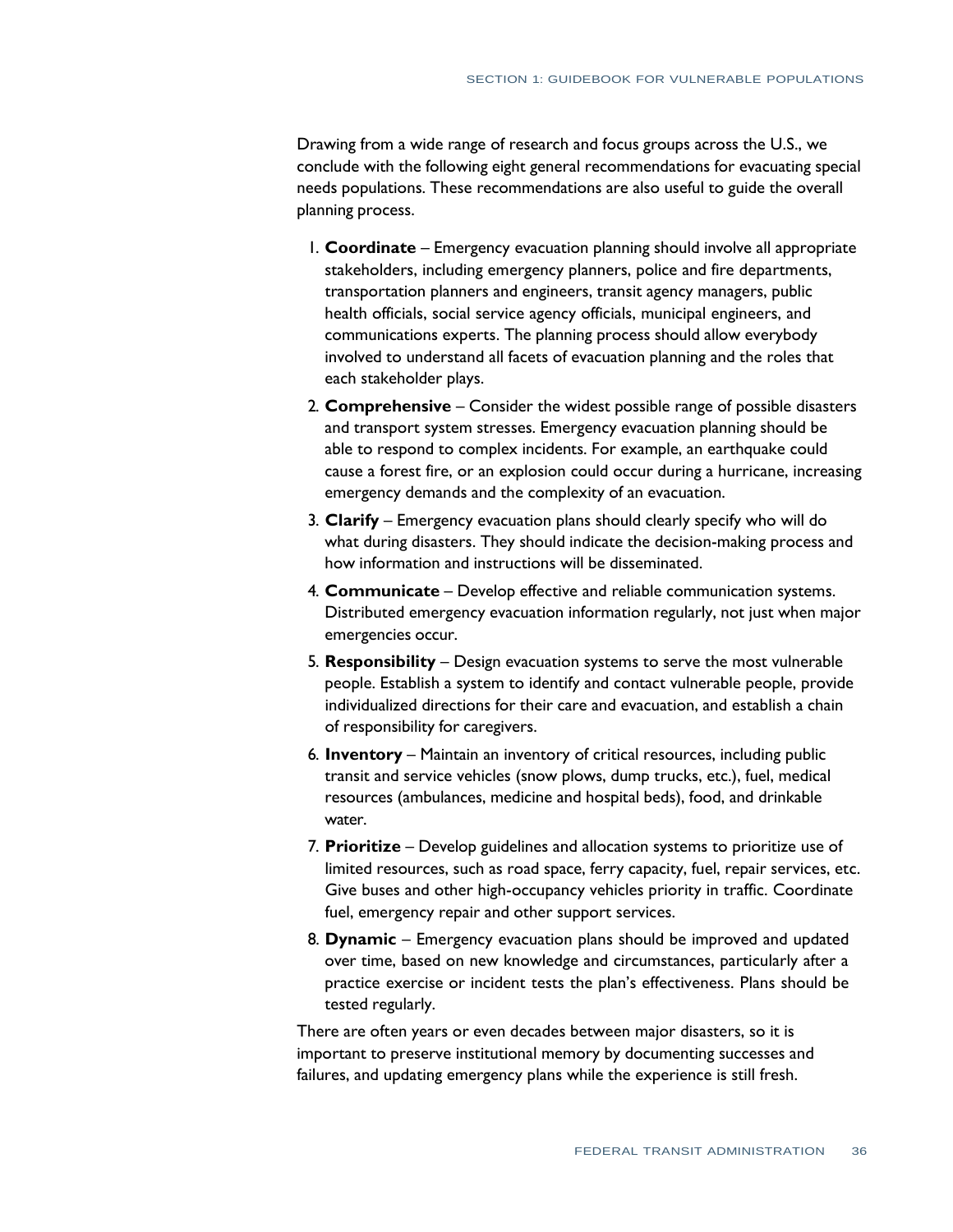# SECTION | Mobilizing Your 2 | MODIILAND YOUR<br>2 | Community for Emergency<br>Evacuation: Vulnerable Evacuation: Vulnerable Populations Planning Workbook

## Purpose

 The purpose of this workbook is to help with the process of evacuation planning for carless and special needs persons. The workbook is a companion to the "Mobilizing Your Community for Emergency Evacuation: A Guidebook for Vulnerable Populations" which provides background on planning issues. The workbook follows the general outline provided in the guidebook with sections on the Planning Process, Outreach, Plan-making, and Evaluation.

## *Planning Process*

 An evacuation plan should highlight the disasters that are most likely to occur in the area, although it should emphasize the importance of an all-hazards approach. It should also address the multiple entities and the resources involved in such responses.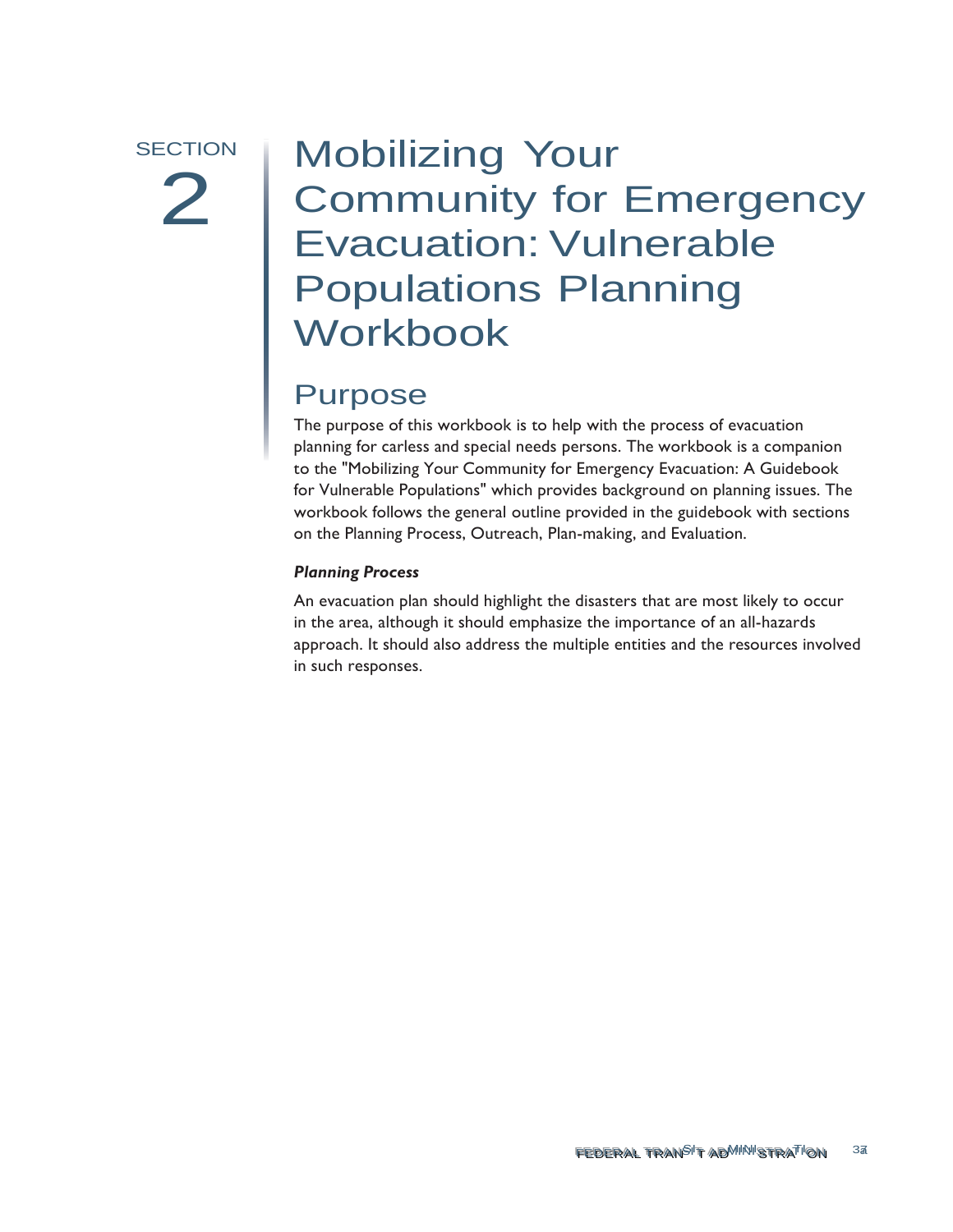| <b>Questions and Considerations</b>                                                                                                                                                                                                                                                                                                                                                                                                  | Done | Not yet<br>Completed |
|--------------------------------------------------------------------------------------------------------------------------------------------------------------------------------------------------------------------------------------------------------------------------------------------------------------------------------------------------------------------------------------------------------------------------------------|------|----------------------|
| Have you identified disasters that would require evacuation?                                                                                                                                                                                                                                                                                                                                                                         |      |                      |
| Do you have a classification framework to find disaster commonalities?                                                                                                                                                                                                                                                                                                                                                               |      |                      |
| Have you identified all stakeholders?                                                                                                                                                                                                                                                                                                                                                                                                |      |                      |
| Have you established a role for public transportation?                                                                                                                                                                                                                                                                                                                                                                               |      | $\Box$               |
| Have you included a schedule for periodic updates and evaluation?                                                                                                                                                                                                                                                                                                                                                                    |      |                      |
| Do you have an inventory of:                                                                                                                                                                                                                                                                                                                                                                                                         |      |                      |
| • Shelters<br>• Hospitals<br>• Prisons<br>• Buses<br>• Airports<br>• Boats<br>• trains, and<br>• Paratransit                                                                                                                                                                                                                                                                                                                         |      |                      |
| Do existing local, regional, and transit agency transportation plans consider analysis<br>of disaster vulnerabilities (the types of disasters that could occur in the service<br>area), risks to the transportation system, emergency response transportation<br>requirements, and how emergency transportation activities will be coordinated?<br>Do existing emergency response plans consider the most disadvantaged populations? |      |                      |

## *Outreach and Identification*

 For the purposes of this manual, special needs populations are those groups who for reasons of age, physical or cognitive ability, poverty or institutionalization are unable to independently participate in the general evacuation of a city during a natural or man-made disaster. People who do not own cars are included in this category when they are not carless by choice, but as a result of poverty or inability to drive. Other populations that choose not to own a car are not included in this discussion, under the assumption that they have other resources and networks that facilitate evacuation.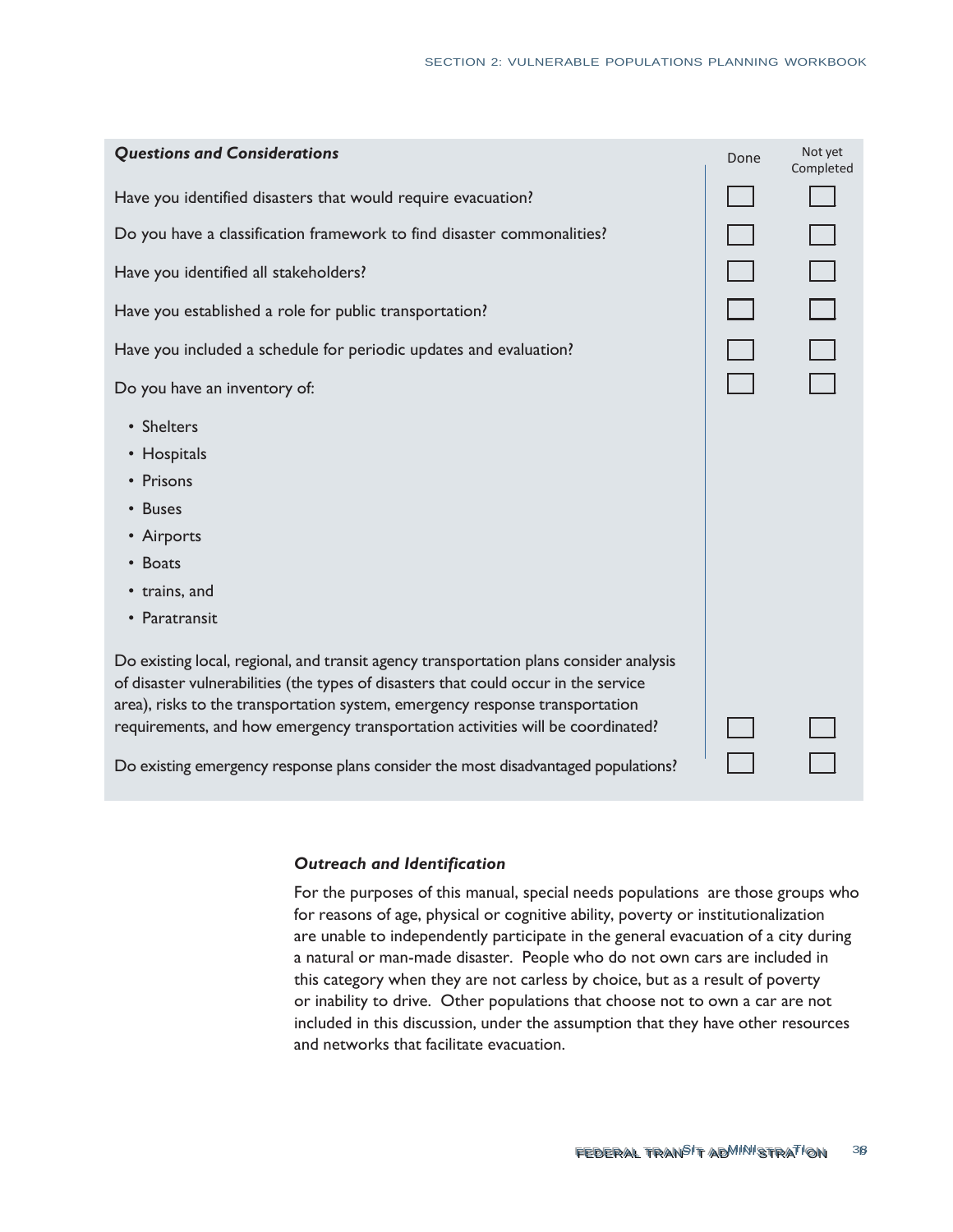| <b>Questions and Considerations</b>                                                                                                                           |      |                      |
|---------------------------------------------------------------------------------------------------------------------------------------------------------------|------|----------------------|
| Identification                                                                                                                                                | Done | Not yet<br>Completed |
| Does the plan include the demographic profile of the community and the type of<br>assistance that may be required by various populations during an emergency? |      |                      |
| How does the plan identify people with special needs?                                                                                                         |      |                      |
|                                                                                                                                                               |      |                      |
| Do you have a registry of people with special needs that may need to be<br>evacuated and does it address their:                                               |      |                      |
| • Medical equipment needs                                                                                                                                     |      |                      |
| • Companion caregiver/attendant                                                                                                                               |      |                      |
| • Service animal                                                                                                                                              |      |                      |
| • Household pet                                                                                                                                               |      |                      |
| • Communication needs                                                                                                                                         |      |                      |
| What agency is responsible for maintaining/updating the registry of those with<br>special needs who may need evacuation?                                      |      |                      |
| How often is the registry updated and disseminated to agencies responsible for<br>evacuating those on the registry?                                           |      |                      |
| How is the need to register communicated to those with special needs?                                                                                         |      |                      |
|                                                                                                                                                               |      |                      |
| Have you determined mutual aid agreements and memorandum of understanding<br>for evacuating institutionalized populations to other municipalities?            |      |                      |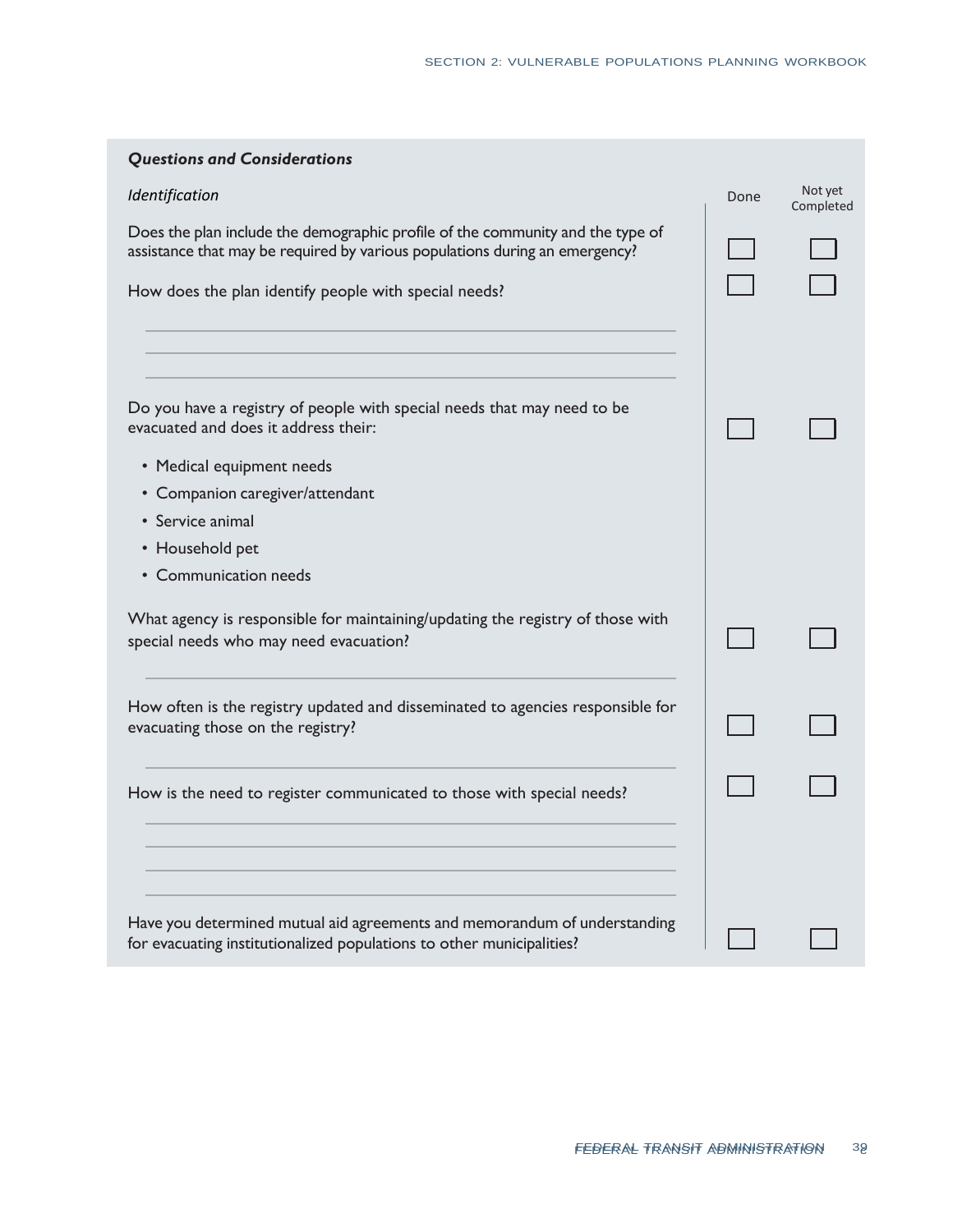| <b>Outreach Plan</b>                                                                                                                                                                                | Done | Not yet<br>Completed |
|-----------------------------------------------------------------------------------------------------------------------------------------------------------------------------------------------------|------|----------------------|
| Have you established a public education program with an emphasis on personal<br>preparedness?                                                                                                       |      |                      |
| Is the educational information available in accessible formats and languages to<br>reach the entire community?                                                                                      |      |                      |
| What local groups did you bring into the planning forum to address evacuations<br>(e.g., local health, EMA, transportation, CRCFs, NGOs, community leaders)?                                        |      |                      |
|                                                                                                                                                                                                     |      |                      |
| Have you completed a demographic analysis to identifying the population for<br>outreach?                                                                                                            |      |                      |
| When preparing for communication with people who have limited English<br>proficiency or are non-English speaking, have you:                                                                         |      |                      |
| • Developed written and pictorial illustrations of various words and phrases that<br>may need to be used during the evacuation process and included copies on<br>board all transportation vehicles? |      |                      |
| • Did you create consistent, easily readable photo identification badges and shirts<br>for the transportation staff?                                                                                |      |                      |
| • Color-code the shirts and/or badges to identify supervisors, drivers, and other<br>key staff?                                                                                                     |      |                      |
| • A printed handout in relevant languages and/or with illustrations for evacuee<br>being transported?                                                                                               |      |                      |
| Have you developed brochures, electronic media, presentations, and made these<br>available online and in alternative formats, translation, and varying levels of detail?                            |      |                      |
| How does the plan utilize and organize volunteer help?                                                                                                                                              |      |                      |
|                                                                                                                                                                                                     |      |                      |
|                                                                                                                                                                                                     |      |                      |
|                                                                                                                                                                                                     |      |                      |
|                                                                                                                                                                                                     |      |                      |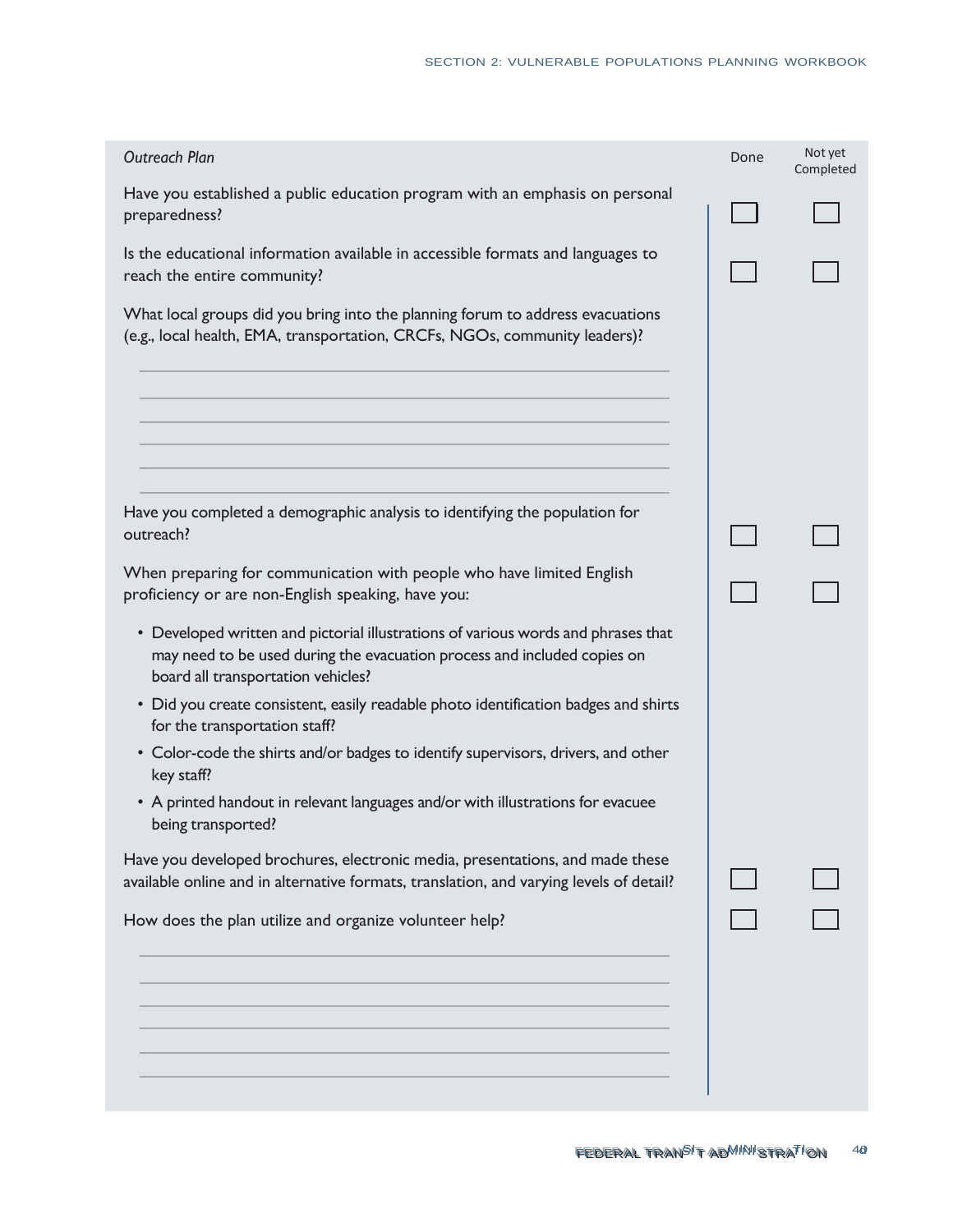|                                                                                                               | Done | Not yet<br>Completed |
|---------------------------------------------------------------------------------------------------------------|------|----------------------|
| What incentives does the plan include for volunteers?                                                         |      |                      |
| Have you determined effective staging sites within community (e.g. schools,<br>churches, other institutions)? |      |                      |
| Do the staging sites have:                                                                                    |      |                      |
| • A list of other nearby schools (or other evacuation sites)                                                  |      |                      |
| • A list of trained local volunteers, with contact information)                                               |      |                      |
| • Water, protein bars, blankets, etc for emergency distribution                                               |      |                      |
| • Diapers                                                                                                     |      |                      |
| • Common emergency medications, like insulin, Benadryl, and inhalers                                          |      |                      |
| • Equipment like evacuation chairs where there are multi-story buildings                                      |      |                      |
| • Arrangements with nearby restaurants, pharmacies, banks, etc. to provide<br>service to the staging area.    |      |                      |
| $\cdot$ Shade                                                                                                 |      |                      |
| • Access to information                                                                                       |      |                      |
| • Electric generator with fuel                                                                                |      |                      |
| • Spare pet carriers                                                                                          |      |                      |

## *Plans*

 Evacuation has typically been planned and administered locally by departments of emergency management, regionally by the state police, and/or by state emergency management agencies. It is currently unclear who has the responsibility for regional disaster planning to identify the "demand side" of the carless and those with special needs as well as the "supply side" of transportation resources.

| <b>Questions and Consideration</b>                                                  |  |
|-------------------------------------------------------------------------------------|--|
| How does the plan address the timeline for evacuating those with special needs?     |  |
|                                                                                     |  |
|                                                                                     |  |
|                                                                                     |  |
| How does the plan address communicating with people who have special needs such as: |  |
| • Speakers of other languages and those with limited English proficiency            |  |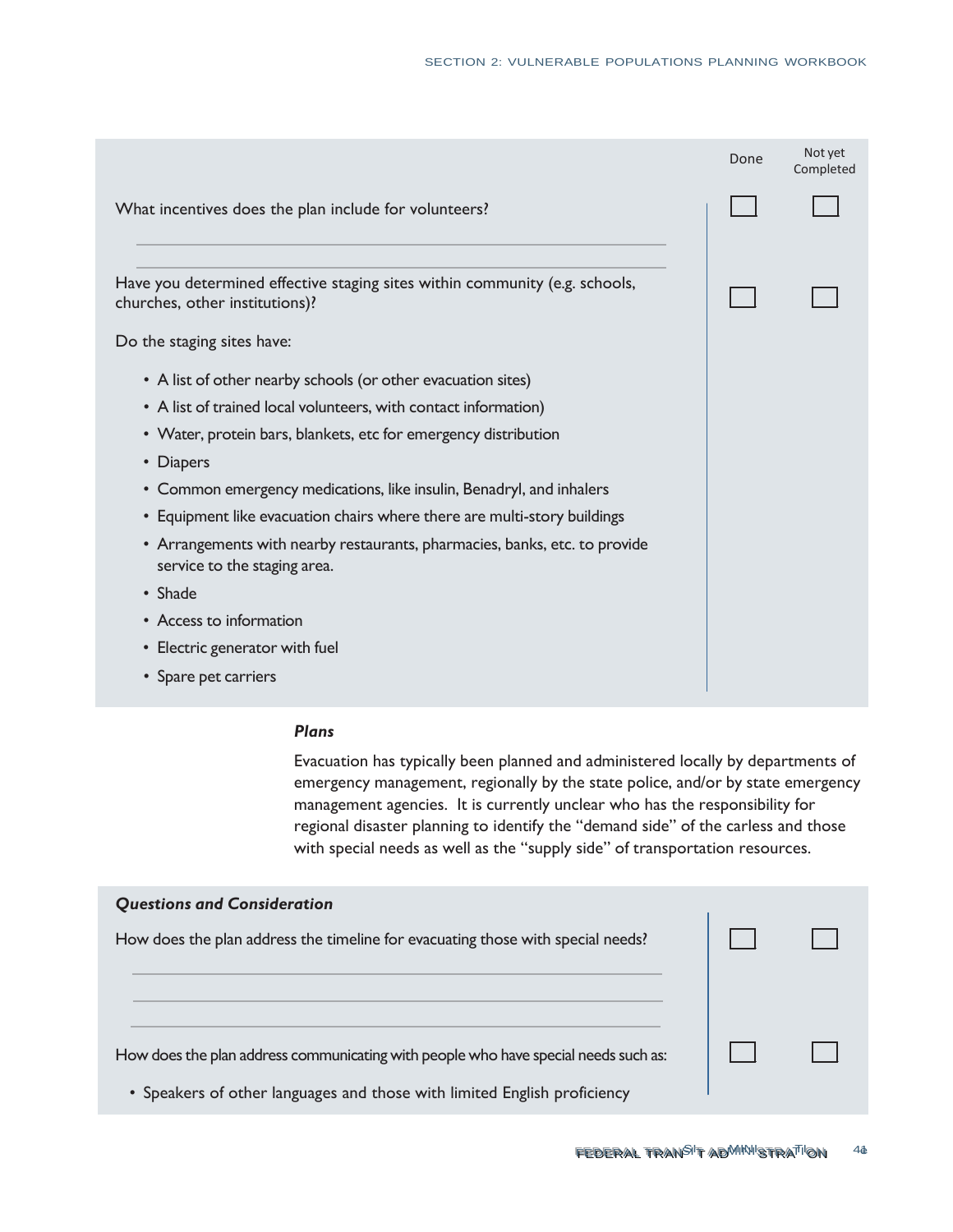|                                                                                                                                                  | Done | Not yet<br>Completed |
|--------------------------------------------------------------------------------------------------------------------------------------------------|------|----------------------|
| • People with disabilities                                                                                                                       |      |                      |
| • People with medical needs                                                                                                                      |      |                      |
| How does the plan address coordinating transport of those with special needs<br>with the special needs shelters?                                 |      |                      |
| Do you have copies of all agreements with Community Residential Care<br>Facilities (CRCFs), hospitals, jails, etc.?<br>• Where are they located? |      |                      |
|                                                                                                                                                  |      |                      |
| • Who do you have agreements with?                                                                                                               |      |                      |
| • Who do you not have agreements with?                                                                                                           |      |                      |
|                                                                                                                                                  |      |                      |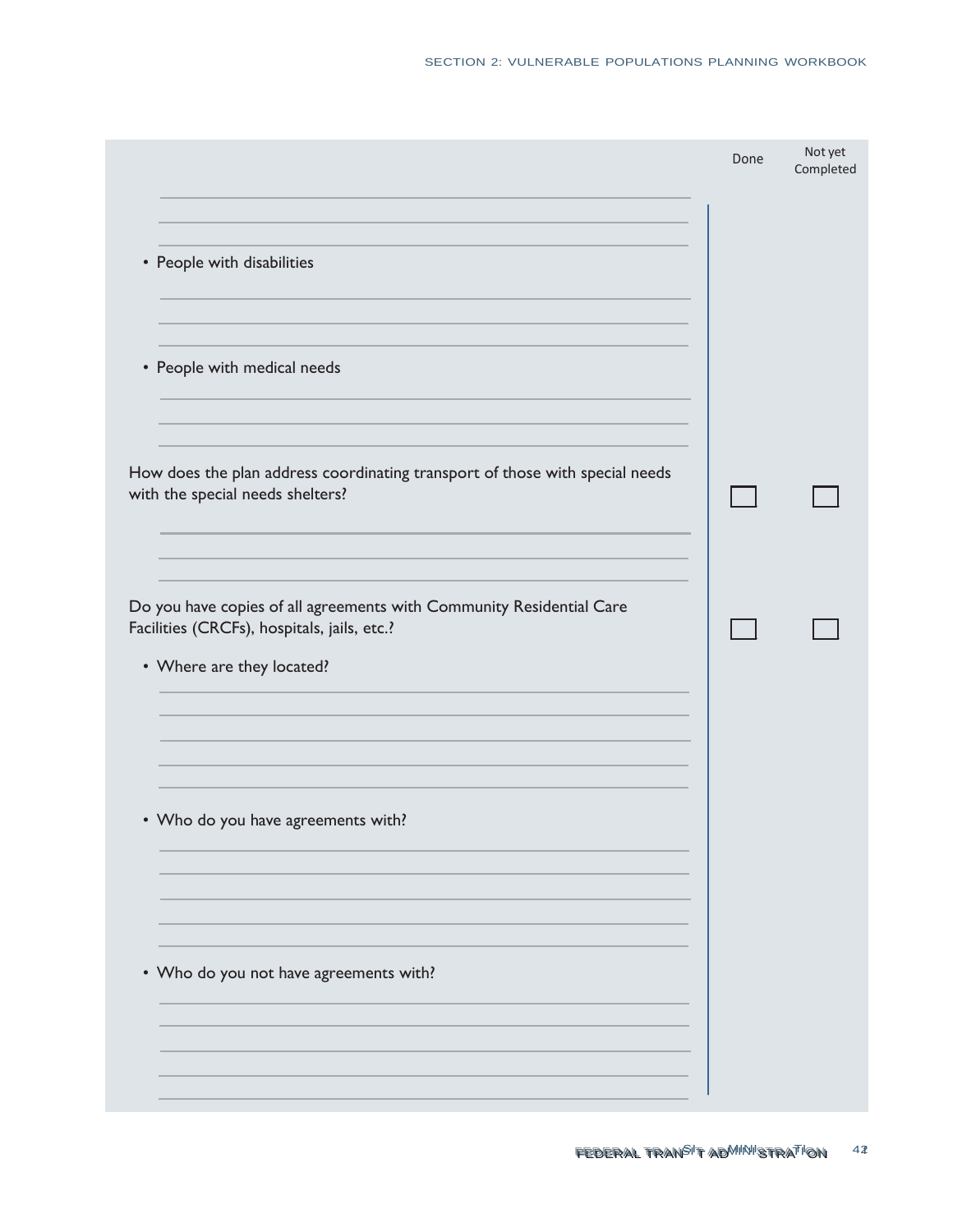|                                                                                                                                                                                         | Done | Not yet<br>Completed |
|-----------------------------------------------------------------------------------------------------------------------------------------------------------------------------------------|------|----------------------|
| • Have you ensured that your agency is not the sole transportation provider?<br>• Is there the potential for competition for transportation resources between<br>your agency and CRCFs? |      |                      |
| How does the plan address communicating information/outreach to people with<br>special needs about:                                                                                     |      |                      |
| • Pick-up locations for transportation                                                                                                                                                  |      |                      |
|                                                                                                                                                                                         |      |                      |
|                                                                                                                                                                                         |      |                      |
| • What they can bring with them                                                                                                                                                         |      |                      |
|                                                                                                                                                                                         |      |                      |
|                                                                                                                                                                                         |      |                      |
| • What services/facilities are available at special needs shelters                                                                                                                      |      |                      |
|                                                                                                                                                                                         |      |                      |
|                                                                                                                                                                                         |      |                      |
| Do you have an inventory of available vehicles for an evacuation and does it address:                                                                                                   |      |                      |
| • Contact information<br>• Number and types of vehicles                                                                                                                                 |      |                      |
| How and when do you notify transportation providers to activate the evacuation?                                                                                                         |      |                      |
|                                                                                                                                                                                         |      |                      |
|                                                                                                                                                                                         |      |                      |
|                                                                                                                                                                                         |      |                      |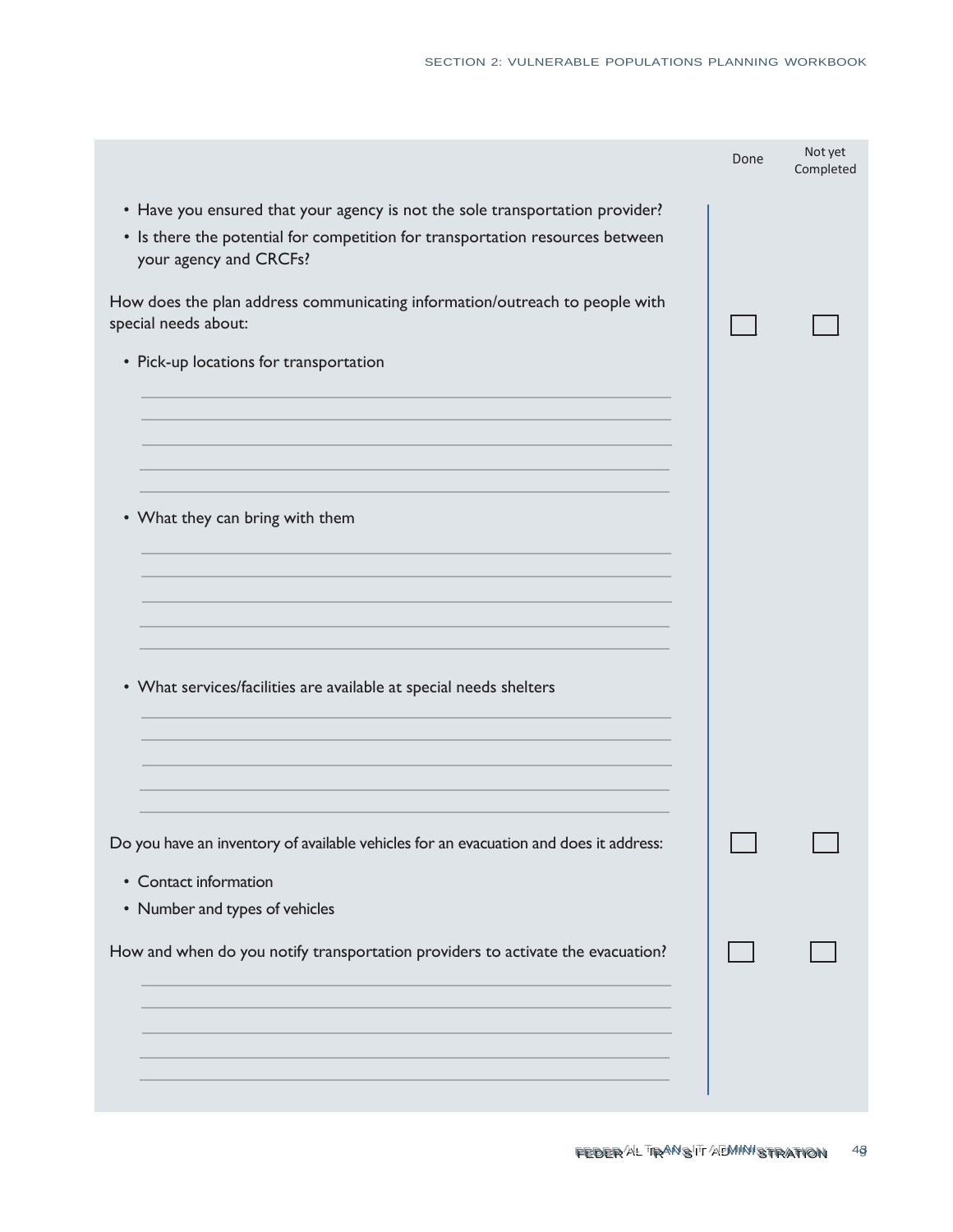|                                                                                                                                            | Done | Not yet<br>Completed |
|--------------------------------------------------------------------------------------------------------------------------------------------|------|----------------------|
| How do you track requests for transportation to ensure requests are responded<br>to and to support future planning for transportation?     |      |                      |
| How do you monitor the status of the evacuation and report it to your EMA?                                                                 |      |                      |
| How do you provide staff at the transportation pick-up locations?                                                                          |      |                      |
| Have all the CRCFs identified a like-to-like facility to which to evacuate, and what<br>agreements are in place to support such an action? |      |                      |
| How does the plan address communications with CRCFs before, during, and after<br>an evacuation?                                            |      |                      |
|                                                                                                                                            |      |                      |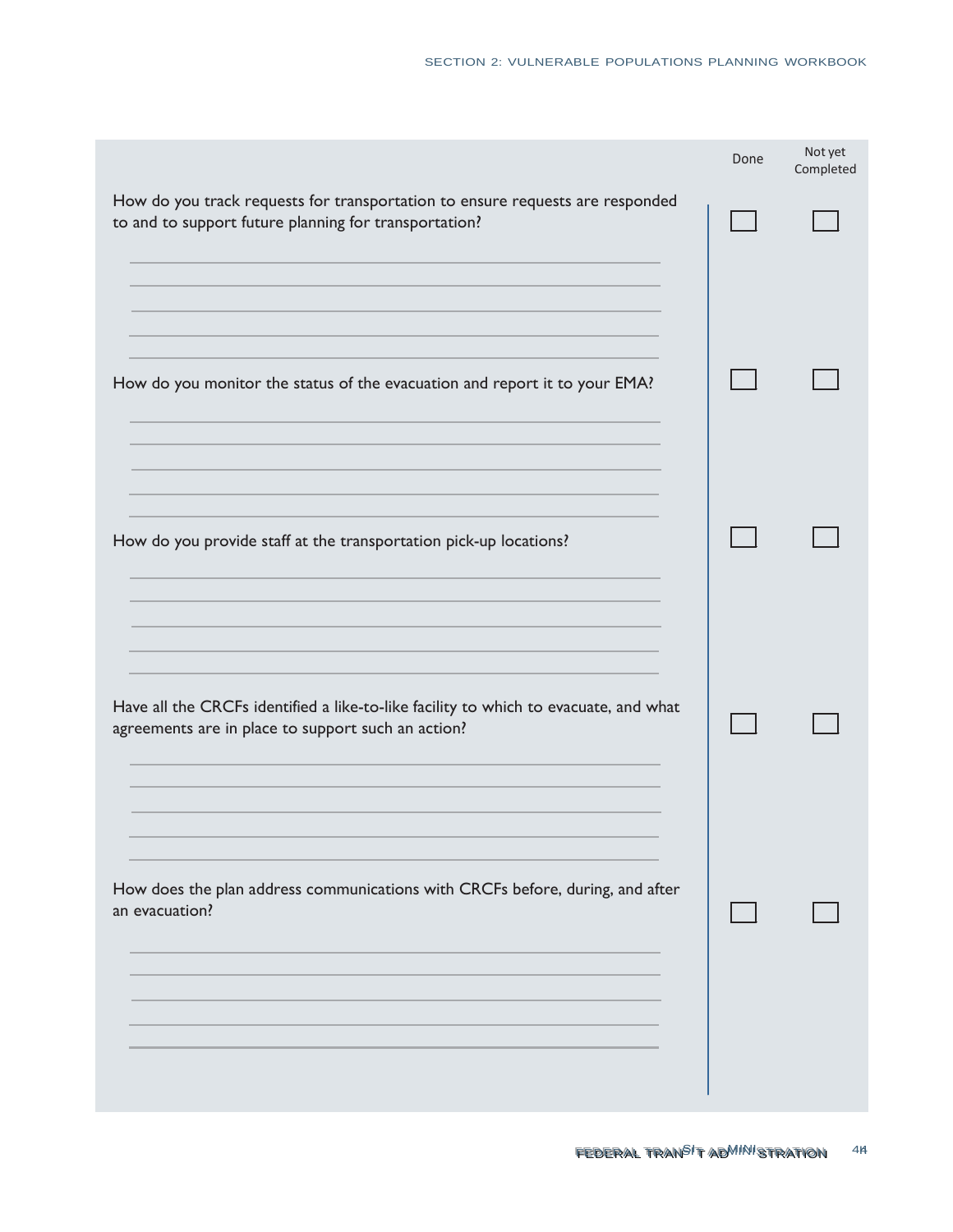|                                                                                                                                                                  | Done | Not yet<br>Completed |
|------------------------------------------------------------------------------------------------------------------------------------------------------------------|------|----------------------|
| Have you considered, during the planning phase, some of the challenges that<br>transportation agencies should include, such as:                                  |      |                      |
| • Transporting adequate supplies on a continuous basis during an emergency<br>when medical supplies and equipment may be at high demand                          |      |                      |
| • Transporting adequate food supplies                                                                                                                            |      |                      |
| • Coordinating transportation resources that include vehicles with<br>accommodations for people with special needs during evacuations, re-entry,<br>and recovery |      |                      |
| • Procurement of medical equipment, supplies, and medication that takes into<br>consideration the full age, disability, and medical needs spectrum               |      |                      |
| • Working with emergency officials on credentialing issues for "essential<br>transportation personnel" in the context of special needs/CRCF patients             |      |                      |
| Have you considered different scenarios to help with contingency planning including:                                                                             |      |                      |
| • Timing of the evacuation (should special needs populations be evacuated<br>prior to others)                                                                    |      |                      |
| • Specialized equipment to assist with the process                                                                                                               |      |                      |
| • Different scenarios and the types of evacuation that would occur                                                                                               |      |                      |
| • Dealing with medically fragile people who are at high risk                                                                                                     |      |                      |
| How does the plan for CRCFs address:                                                                                                                             |      |                      |
| • Vehicle types                                                                                                                                                  |      |                      |
|                                                                                                                                                                  |      |                      |
| • Fuel for vehicles                                                                                                                                              |      |                      |
|                                                                                                                                                                  |      |                      |
| • Vehicle operators                                                                                                                                              |      |                      |
|                                                                                                                                                                  |      |                      |
|                                                                                                                                                                  |      |                      |
|                                                                                                                                                                  |      |                      |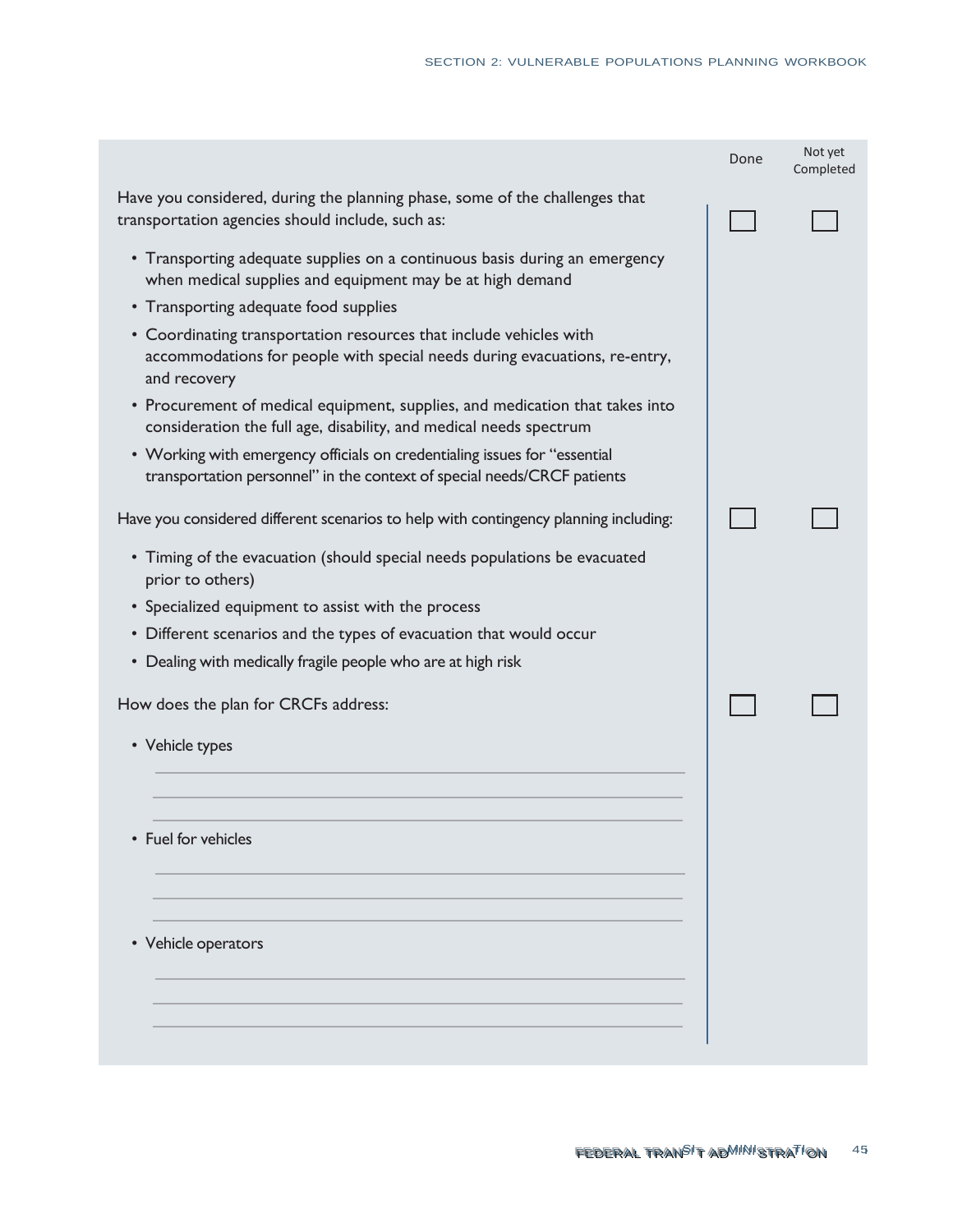| • Transport of service animals |  |  |
|--------------------------------|--|--|
|                                |  |  |
| • Medical emergencies en route |  |  |
|                                |  |  |
| • Vehicle identification       |  |  |
|                                |  |  |
| • Credentialing                |  |  |
|                                |  |  |
| • Dispatch and tracking        |  |  |
|                                |  |  |
|                                |  |  |
|                                |  |  |
|                                |  |  |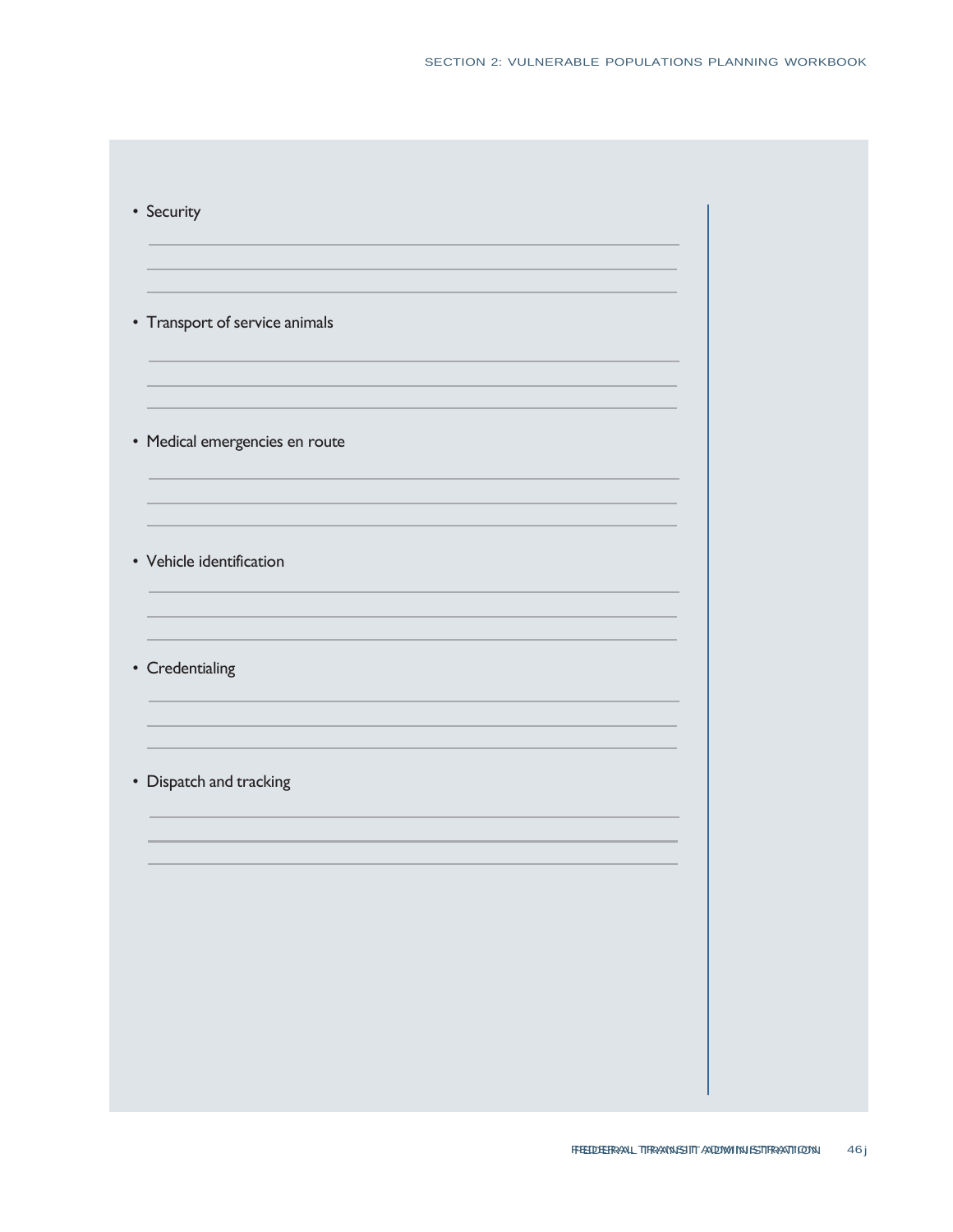#### *Process Evaluation*

 The overarching goal of evacuation planning is to maximize the preservation of life, while reducing the number of people that must evacuate and the distance they travel to seek safe refuge. Because of this, it is essential that cities, counties and states have evacuation plans in place that denote specific actions to employ in order to facilitate the mass exodus of citizens during an emergency.

| <b>Questions and Considerations</b>                 | Done | Not yet<br>Completed |
|-----------------------------------------------------|------|----------------------|
| How does the plan address re-entry needs including: |      |                      |
| • Assessment of road conditions                     |      |                      |
|                                                     |      |                      |
| • Identification of re-entry routes                 |      |                      |
|                                                     |      |                      |
| • Fuel availability on re-entry routes              |      |                      |
| • Security                                          |      |                      |
|                                                     |      |                      |
| • Availability of rest areas                        |      |                      |
|                                                     |      |                      |
| • Availability of food and water                    |      |                      |
|                                                     |      |                      |
| • Use of ITS components to support re-entry         |      |                      |
|                                                     |      |                      |
|                                                     |      |                      |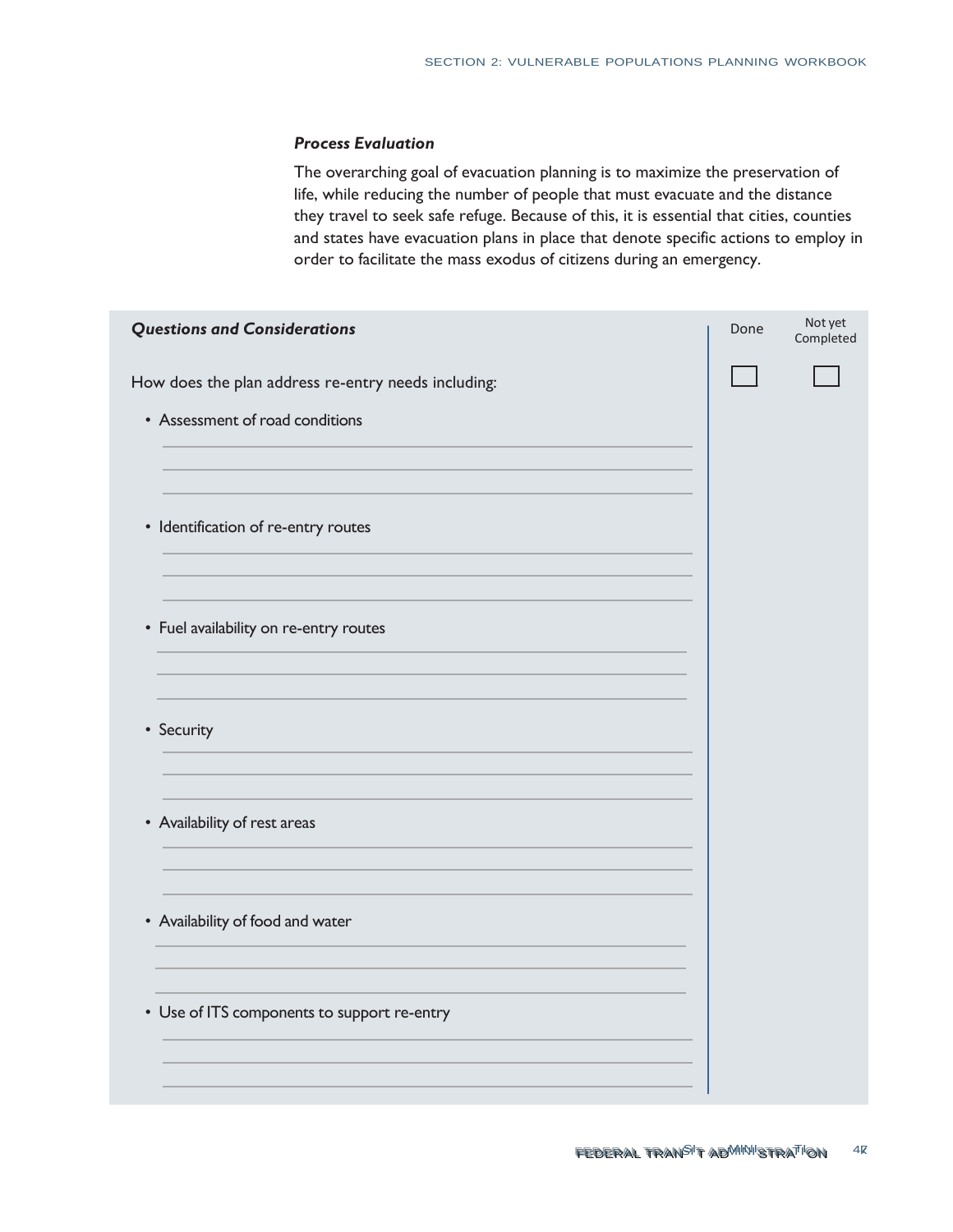|                                                                                                                                                          | Done | Not yet<br>Completed |
|----------------------------------------------------------------------------------------------------------------------------------------------------------|------|----------------------|
| During re-entry how does your agency track and report the following to the EMA:                                                                          |      |                      |
| • Road conditions and status of whether they are open or closed                                                                                          |      |                      |
|                                                                                                                                                          |      |                      |
| • Need for vehicles to transport returning evacuees with special needs                                                                                   |      |                      |
|                                                                                                                                                          |      |                      |
| • Status of shelters-open or closed                                                                                                                      |      |                      |
| Post-event, how is your transportation agency taking the following actions:<br>• Conduct an after-action debriefing soon after the event (within a week) |      |                      |
| • Develop an after-action report to capture lessons learned and actions that<br>worked                                                                   |      |                      |
| How does the plan address seeking reimbursement for the costs of the<br>evacuation?                                                                      |      |                      |
|                                                                                                                                                          |      |                      |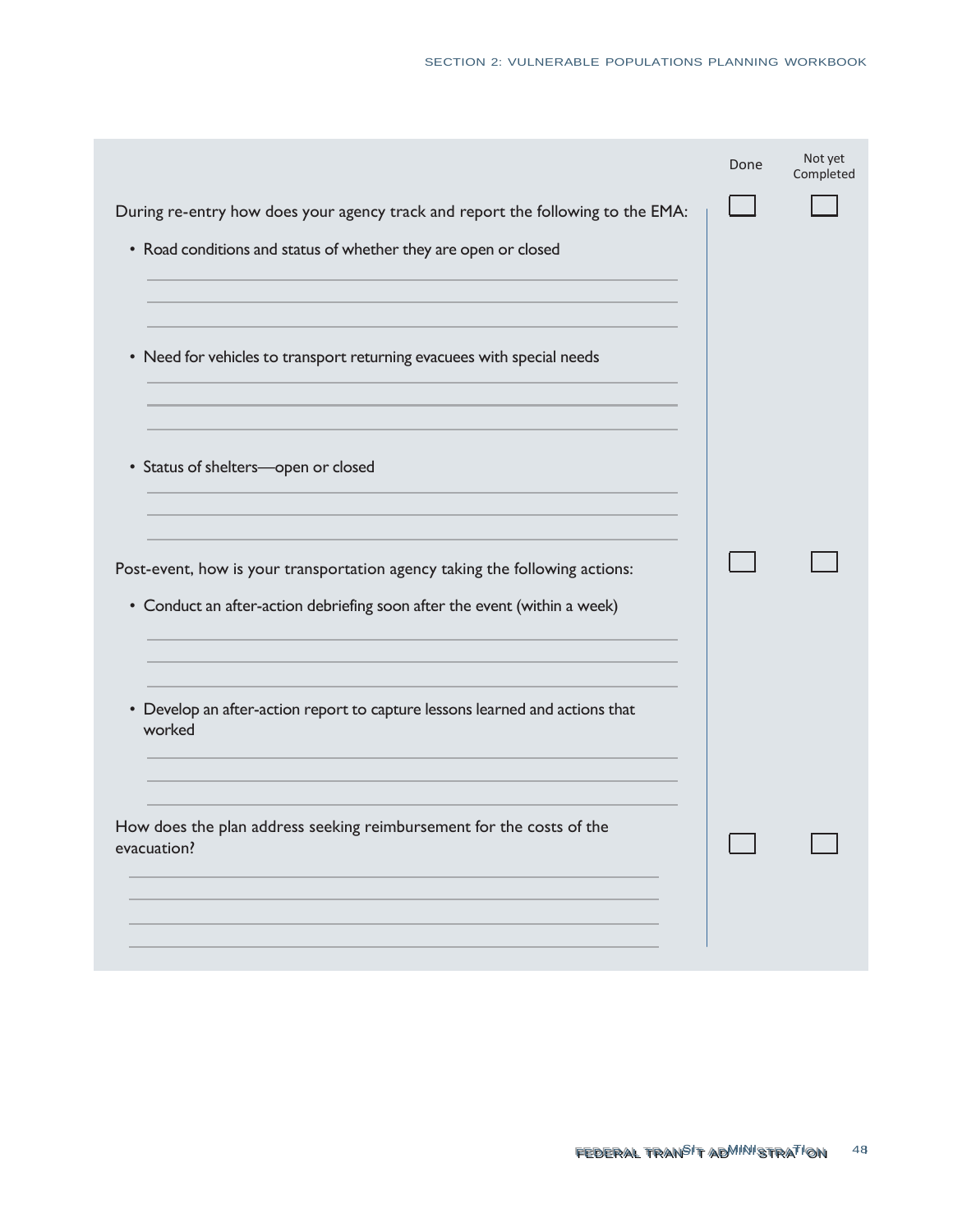|                                                                                                                                                                                                        | Done | Not yet<br>Completed |
|--------------------------------------------------------------------------------------------------------------------------------------------------------------------------------------------------------|------|----------------------|
| As with evacuation procedures, transportation dispatchers should track the<br>following:                                                                                                               |      |                      |
| • Driver names/contact information                                                                                                                                                                     |      |                      |
| • Vehicle information (owner, number, license plate, type, capacity, etc.) and<br>assignment                                                                                                           |      |                      |
| • Route maps                                                                                                                                                                                           |      |                      |
| • Location of fuel                                                                                                                                                                                     |      |                      |
| • Contact information for interpreters and translators                                                                                                                                                 |      |                      |
| • Evacuee information (where available through evacuation registries)                                                                                                                                  |      |                      |
| • Contact information for liaisons and other people/agencies that will provide<br>critical up-to-date information, including medical support personnel who<br>cared for an evacuee prior to the exodus |      |                      |
| • Names and contact information for people assisting with evacuations<br>(mechanics, personnel at fuel depots, staging area workers, assistants traveling<br>with vehicles)                            |      |                      |
| Due to potential hazardous road conditions on re-entry, have the vehicles also<br>been equipped with:                                                                                                  |      |                      |
| • Flashlights                                                                                                                                                                                          |      |                      |
| • Spare tires                                                                                                                                                                                          |      |                      |
| • Flat tire fixative                                                                                                                                                                                   |      |                      |
| • Shovel                                                                                                                                                                                               |      |                      |
| • Heavy-duty gloves                                                                                                                                                                                    |      |                      |
| Have vehicles used in the evacuation been:                                                                                                                                                             |      |                      |
| • Cleaned                                                                                                                                                                                              |      |                      |
| • Refueled                                                                                                                                                                                             |      |                      |
| • Repaired                                                                                                                                                                                             |      |                      |
| • Restocked                                                                                                                                                                                            |      |                      |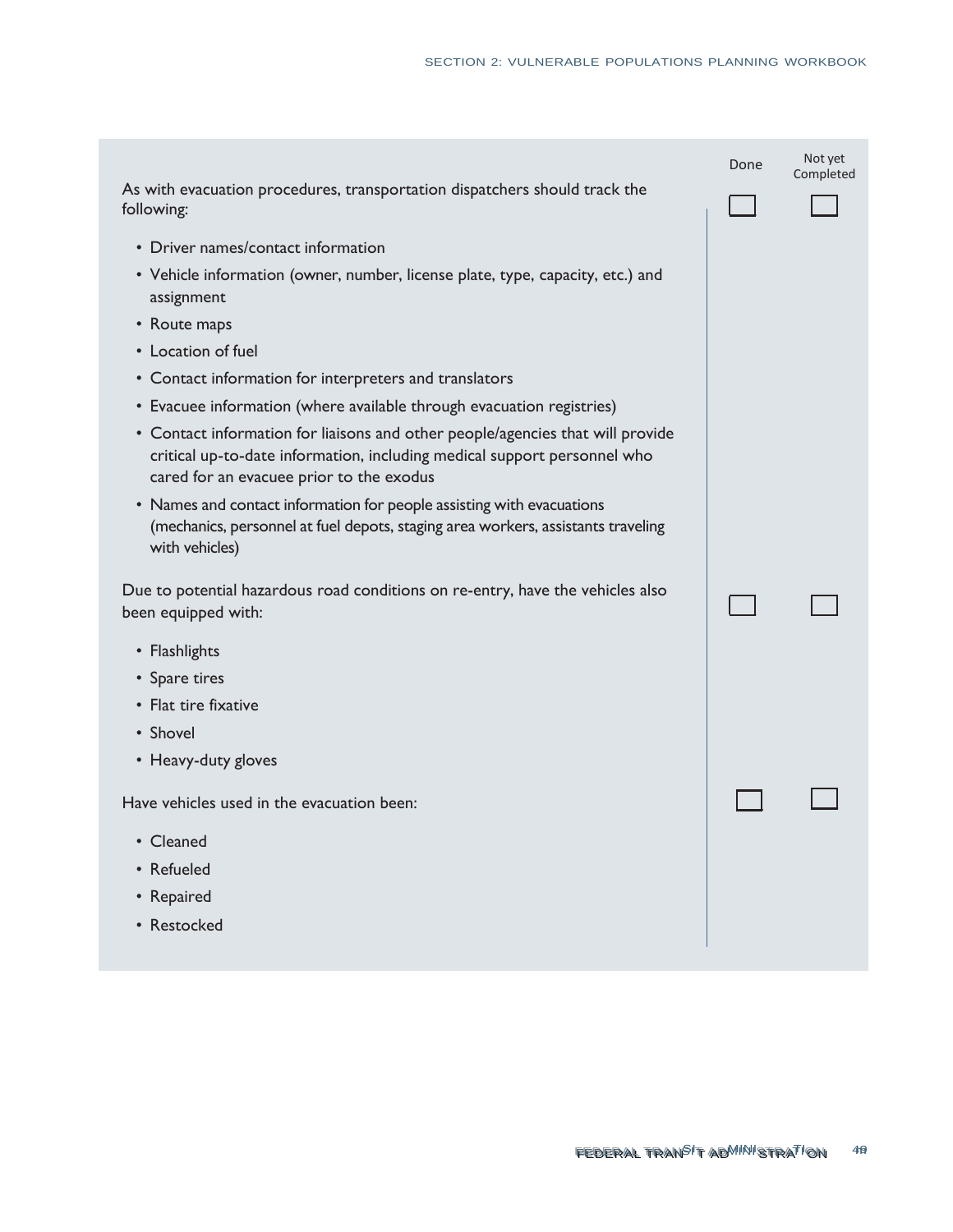# Next Steps

 This workbook focuses on evacuation planning for carless and special needs persons. The evacuation event itself obviously takes substantial preparation the success of an evacuation depends on effective implementation. The next step in the process is to prepare evacuees for return to their places of residence. Depending on the nature and extent of the disaster, the return process may be hazardous. Utilities and other services may need to be monitored to insure there are no remaining health or safety concerns. This is also the point at which evaluation of the evacuation process should begin through data collection and other assessment methods. and effort to implement. This workbook assists in pre-event preparation, but

 A primary challenge of evacuation planning is understanding how to assist, reach, and educate various populations for emergency preparedness and evacuation procedures. As highlighted in this workbook, planning, communications, collaboration, and outreach are vital in the evacuation planning process. Therefore we recommend an emphasis be placed on education and outreach along with the application of technology to planning and operations.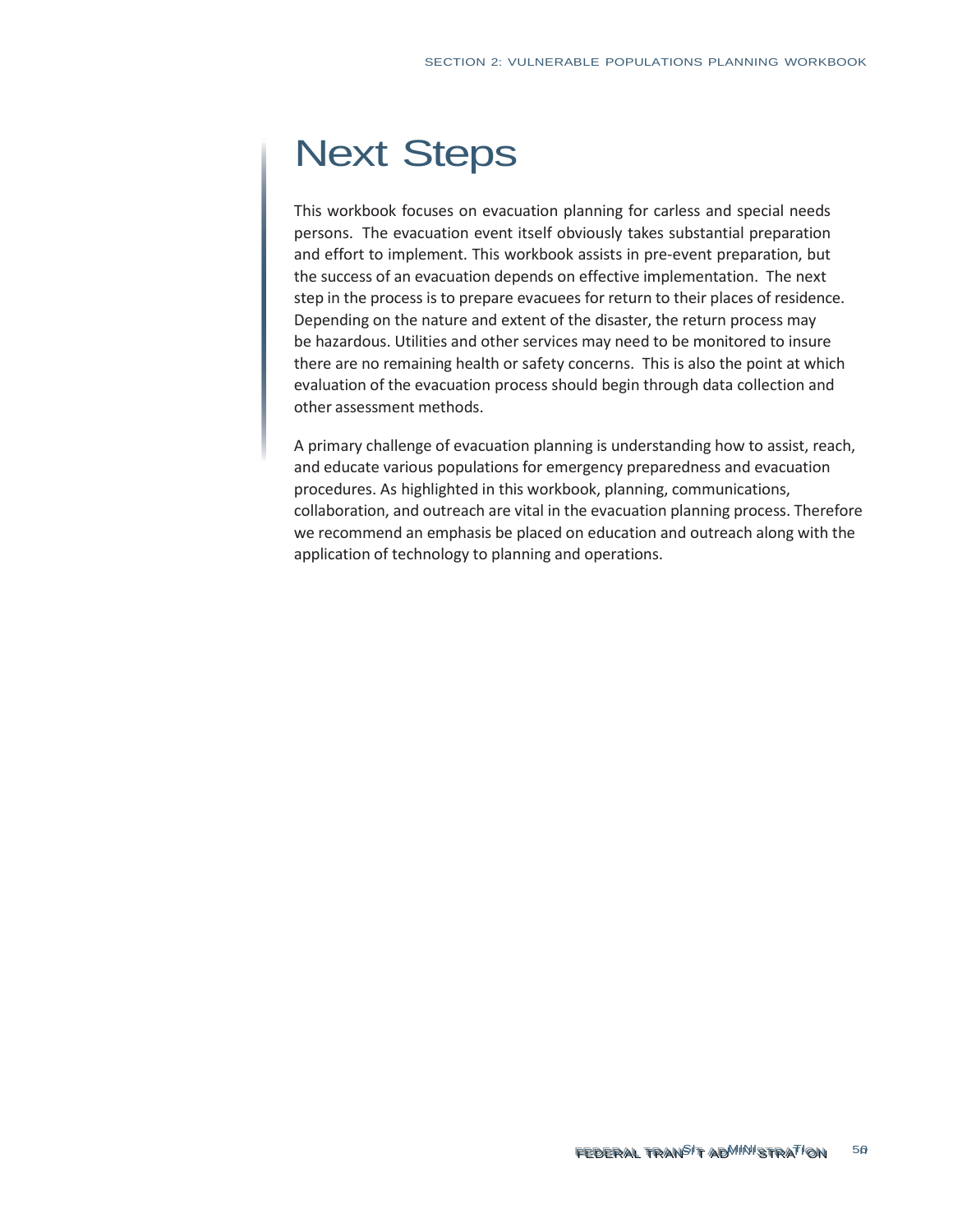# **SECTION** 3<sup>2</sup>

# Summary of Stakeholder Mobilizing Your<br>Community for Community for Emergency Evacuation: **Workshops**

 This report summarizes the creation of a guidebook called "Mobilizing Your Community for Emergency Evacuation: A Guidebook for Vulnerable Populations," a compendium workbook, and workshops held with stakeholders in Chicago, Miami, New Orleans, New York, and San Francisco to solicit feedback on these materials as well as address emergency evacuation issues for carless and vulnerable populations.

 The purpose of the workbook is to help with the process of evacuation planning for carless and special needs persons. The workbook is a companion to the guidebook, which provides background on planning issues. The workbook follows the general outline provided in the guidebook with sections on Planning Process, Outreach, Plan-making, and Evaluation.

 Representatives from each of the five cities were given time to review each of these and met in each of the five cities to discuss their feedback. The mix of organizations that participated demonstrated the diversity and reach of planning activities throughout each of the case study cities and their regions. We were able to hear directly from practitioners who handle the day-to-day interactions with community members and other organizations tasked with planning and executing emergency response and evacuation activities. The information gathered from these sessions was especially valuable and the stakeholder meetings generated some rich conversation.

 Following are the summaries from each of these five meetings. We found that whereas many of these cities encountered several of the same challenges, there were some issues that were unique to particular jurisdictions. As might be expected, most of the groups acknowledged that evacuation planning is quite complex and that the fragmentation of agencies, organizations, and other groups involved present significant challenges related to coordination, communications, and information sharing—not only among organizations, but also with the public. This is understandable considering the wide range of logistical factors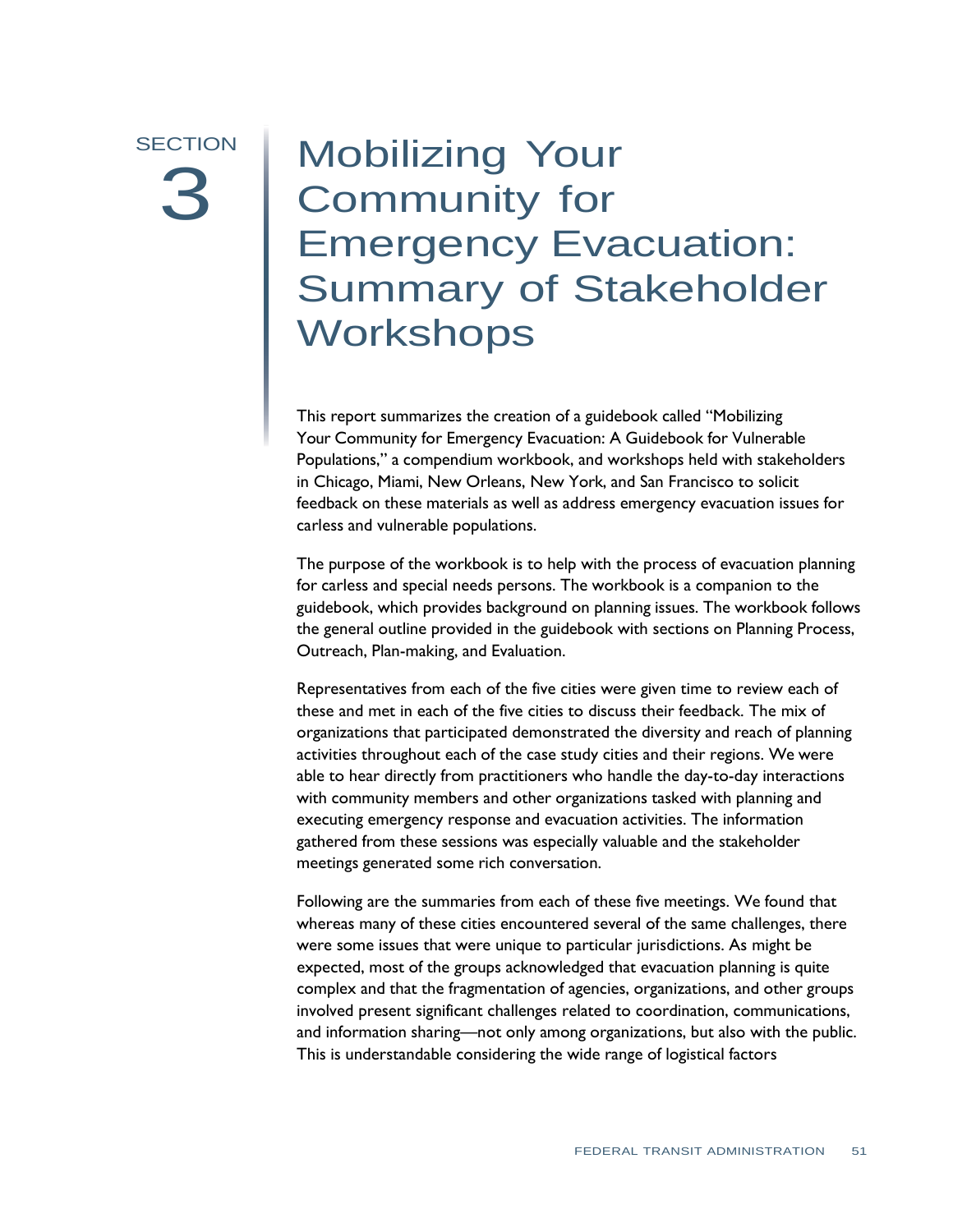involved. Much of this fragmentation is a function of the geographic sizes of these particular cities and the large populations that reside in them. These large cities are also culturally diverse, meaning that notifications and other communications must be in multiple languages and include otherwise hard-to-reach populations. Another challenge related to communications is that in most places, the occurrence of large-scale evacuations are very infrequent and, therefore, the planning process, preparation, and conversation and evacuation needs tend not to be consistent over time. These efforts lose priority with time since the last event. Losing priority has an impact on the resources made available for planning efforts as jurisdictions struggle to meet other public service needs.

 Other particular issues that emerged are that in many cases evacuation plans, routes, and other specifics are confidential and may reveal system vulnerabilities during an emergency or evacuation event. There is concern that ill-meaning individuals or groups may exploit these plans. Therefore, the question is how to properly plan when the plans cannot be made public far in advance of an emergency. Also, the location of individuals varies by time of day, so evacuation scenarios need to take into account evacuation from home, work, and school locations. School evacuations are challenging from the standpoint of connecting children with adults who themselves are in locations other than home.

 Several of the points raised by stakeholders highlight not only the complexity of evacuation planning for carless populations, but also the progress that is being made on the topic. Cities such as Miami that experience frequent evacuation events have developed sophisticated planning and communication systems over time. The State of Florida is proactive in evacuation planning and clearly sets an example for other regions. Similar experiences were noted in post-Katrina New Orleans and New York. This research was completed before Superstorm Sandy and thus does not benefit from lessons learned during that experience. However, the lessons from this study should help guide evacuation planning for carless and vulnerable populations across the nation, particularly for urbanized regions.

## New Orleans

 The following is a summary of stakeholder responses to evacuation planning issues for the New Orleans region. This information is compiled from written responses to the workbook and a discussion moderated by John L. Renne on November 11, 2011. Representatives from the following organizations were present:

- American Red Cross
- Catholic Charities
- Evacuteer.org
- Natural Hazard Mitigation Association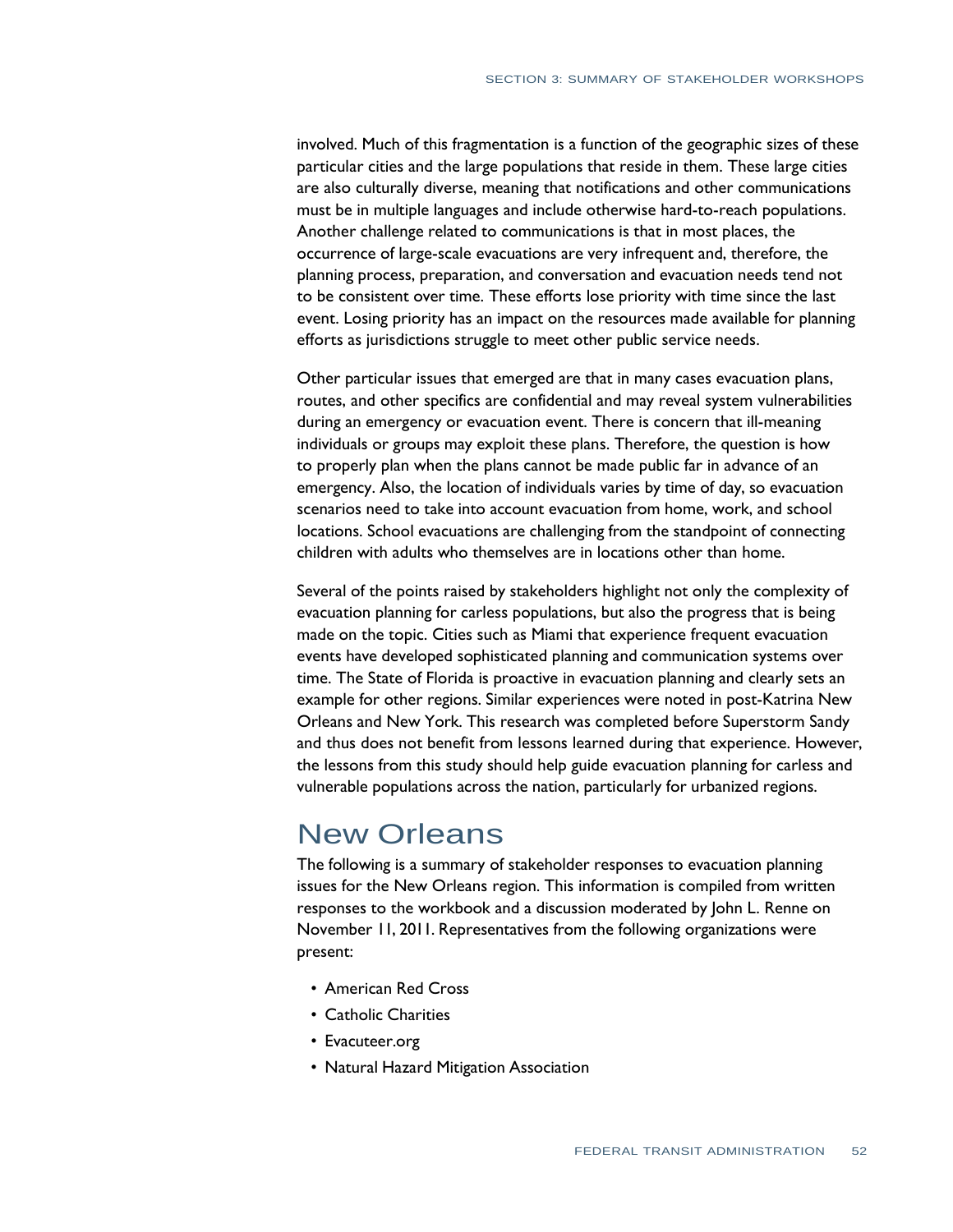- New Orleans Council on Aging
- New Orleans Homeland Security
- Regional Planning Commission
- UNO-CHART

 The summary is divided into three sections: Planning Processes, Outreach and Identification, and Process Evaluation.

## Planning Processes

 Due to the nature of most disasters, there is a need for more hazard mitigation as well as long-range planning. Unfortunately, emergency planning tends to be on the back burner until an event is actually happening. In addition, it may be necessary to bring the private sector into the planning process while the plans are still in their nascent stages.

 Traditionally, evacuation planning in New Orleans has been stove-piped, meaning it is structured vertically, and it may be better to take a more horizontal planning approach to reach more targets. Currently, the City of New Orleans staff and budget for those that deal with evacuations are back to pre-Katrina days. There are no longer assurances that evacuation will be funded as it should. Due to this, it is extremely important for citizens to take control and have community based conversations. However, there is also a risk for preparedness fatigue with this approach.

 As far as bringing the private sector to the planning process, incentivizing private evacuation efforts could be necessary. There are many private transportation assets that would be of great assistance—85 percent of the U.S. infrastructure is built and maintained by the private sector. This sector includes tourism, charter buses, and hotels, among other entities, that could play a part in evacuation implementation. Most often, the interaction between the private and public sector often consists of a single point of contact and if that fails, the whole conversation is for naught.

 Community-based organizations use their representatives to determine the different neighborhoods' unique needs and to establish contacts to further broaden the evacuation planning conversation. It is a grassroots way to start dialogue and include the greatest amount of people. Enough time has passed since Katrina that things and preparations will need refreshing again.

 In comparison to another hurricane-prone city, Miami's MPO does not have a role in an evacuation. Alternatively, the New Orleans Regional Planning Commission has a large role in the event of an evacuation. The RPC has a broad mandate and is able to assist other parishes that may lack certain resources during evacuations.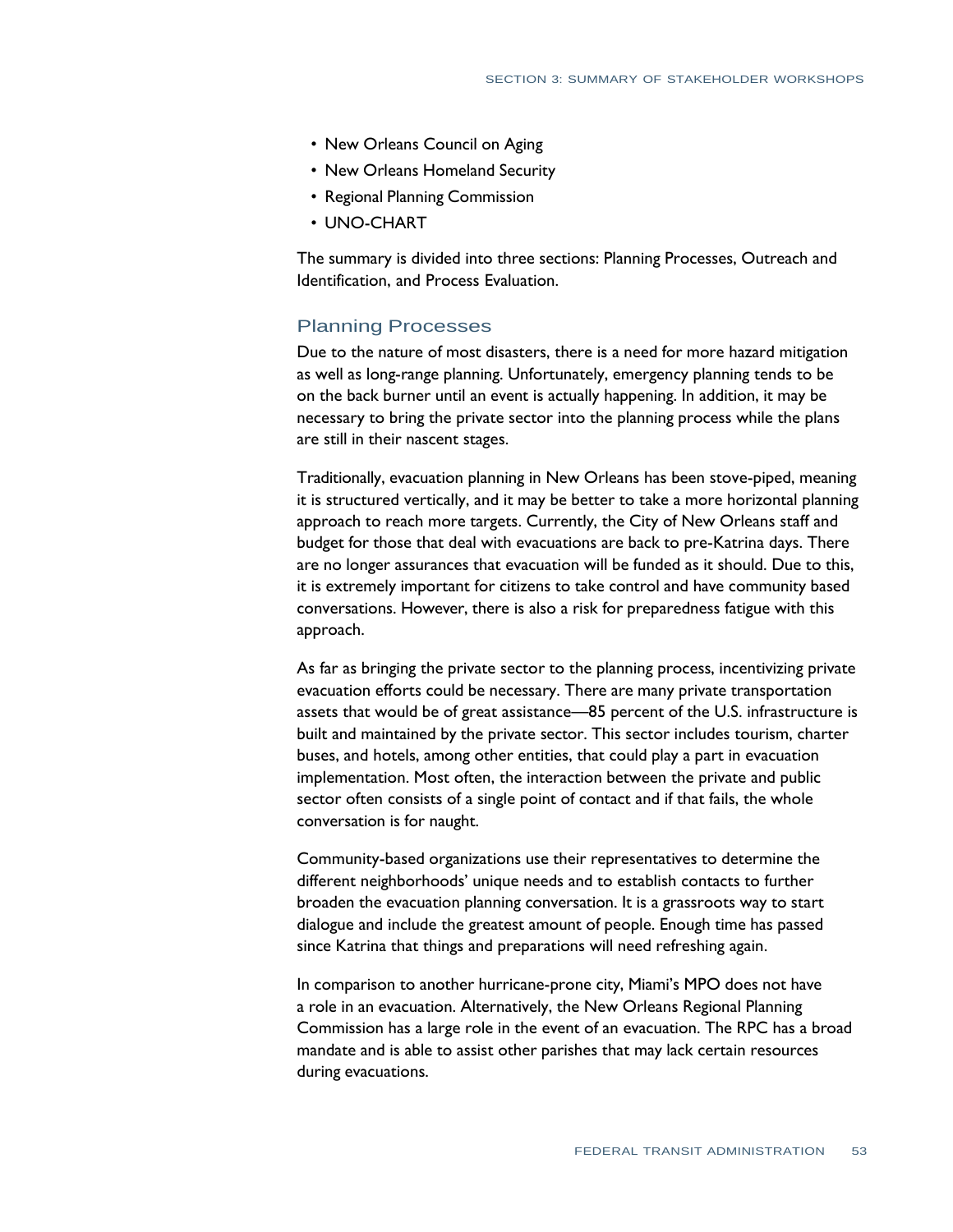Catholic Charities has standing Memorandums of Understanding (MOUs) in place with area charter buses, vans, and other transportation services, which they can use as needed. They also use their own transportation and do not have to depend on RICPs.

 Receiving funding from outside sources for evacuation planning is episodic and giving is seen not to provide tangible investment for these outside sources. The private sector would not necessarily fund evacuations without incentives, so if they were to be included, it must be with a question of "How can you help us?" so as to play to the collective advantage of all parties. This may prove important since the Katrina money is dried up; however, even with funding struggles, the story of evacuation and preparedness must be an everyday narrative within the community.

 In comparison to Miami dealing with Andrew 20 years back, the city manages to keep preparedness fresh every year, whereas New Orleans seems to move farther away from preparedness each year. Despite a key difference in Miami focusing more on sheltering than evacuation and the fact that it is a far wealthier city, it also has an evacuation component built into its build applications to encourage mitigation.

 Related to the bringing in the private sector, one idea is to approach the insurance industry with ideas of how it can save money. If these ideas are aired, insurance companies may be more inclined to assist with the efforts. It is a way to providing funding while building resiliency. New Orleans should look to Miami for ideas of how this may work best for the area.

## Outreach and Identification

 The farther we get from 2005, the more some events are forgotten and the more of an uphill battle it is to reach people. One model that could serve as an example of how to reach and identify people would be New Orleans' Catholic Charities. They have standing MOUs with area homeless shelters to recognize potential carless candidates. They also work within the diocese and congregation to train and have disaster plans and leaders in place throughout the churches and also to identify the vulnerable population through that process.

 Similarly, there was an outreach program through the Red Cross called "My Brother's Keeper" that helped train hundreds of people and assisted in producing a database of at-need candidates as well as bring communities together. Evacuteer organizes and participates in biannual events commemorating the beginning and ending of the season so that it can bring more attention to hurricane preparedness.

 The 311 calling service was defunded at the tail-end of the Mayor Nagin administration and was picked back up under Mayor Landrieu in recent years.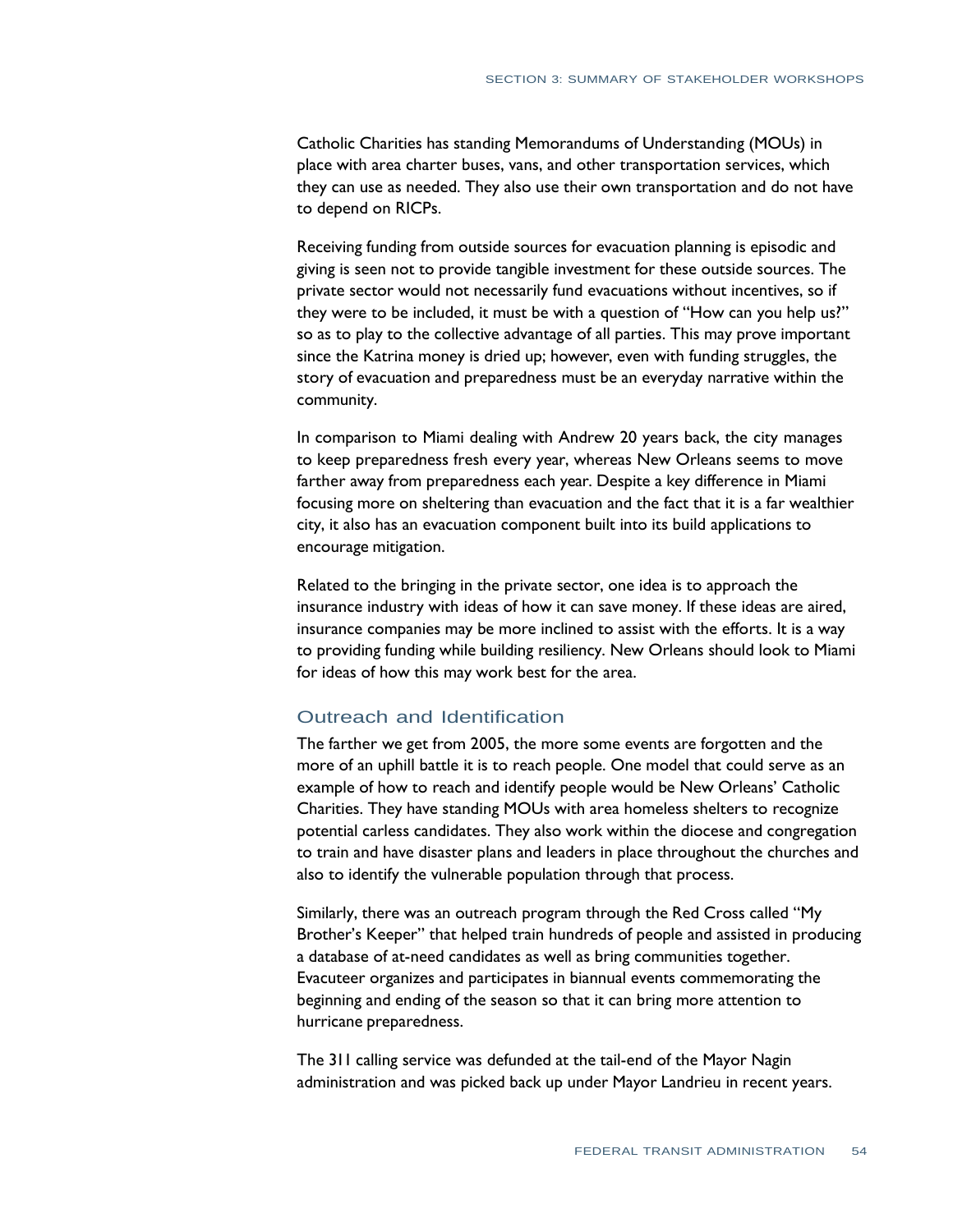For medical special needs, 311 partners with clinics and can register for CAAP once called. The caller runs through a three-question survey and if the answer is yes to any question, he then escalated to a nurse. The nurse follows up and determines if an ambulance is needed for transport. If a caller can sit up in bed, then he does not need an ambulance for transport. It is vital to use 311 and the ambulances in the most efficient way possible. Users have to reregister every year, with the database also being updated on a yearly basis. Faith-based organizations also work with their members and communities to identity those that may need transportation.

 However, due to confidentiality agreements, it is often very difficult to share these lists with outside entities. The City only has four paid workers who attempt to coordinate the task of working with partner agencies to determine a clear list of those at need. It should also be noted that this process, regardless of the difficulty, is still better than pre-Katrina. In total, there are roughly 30,000 people on the registry list at this time.

 In discussing what segments of the population may have been overlooked within the carless and low-mobility population, one include the homeless and/ or low-income adolescents and the other includes those in the public who have an aversion to inclusion on any form of government or organizational list. The overall homeless population is monitored well enough so that there is very little overlooked within that community.

 Mid-City has the highest number of participants on the registry, in part, because that area has a solid network of transportation alternatives. This is important because 20 percent of the New Orleans population remains carless. The means to reach people depends on the individual. The most essential aspect of outreach is community involvement. Technology and printouts do not work well, considering the target audience may be lacking in the means to either view or obtain the information. This community involvement outreach should not just end at the community leader—it is necessary to reach others face-to-face. It is without question the most critical component.

## Evaluation of Response

 Considering that the registry is operational, there are numerous ways to evaluate the success of a response. One of the biggest challenges is preparedness fatigue. Around 1.7 million people left the gulf coast for Gustav and of those, many said they would never evacuate again.

 Part of what needs to be done is to focus primarily on preparedness and not evacuation. The City must acknowledge that hurricane season is not really 6 months but actually 12 and must prepare accordingly. Ideally, children would come home from school asking their parents "Where is my disaster kit?"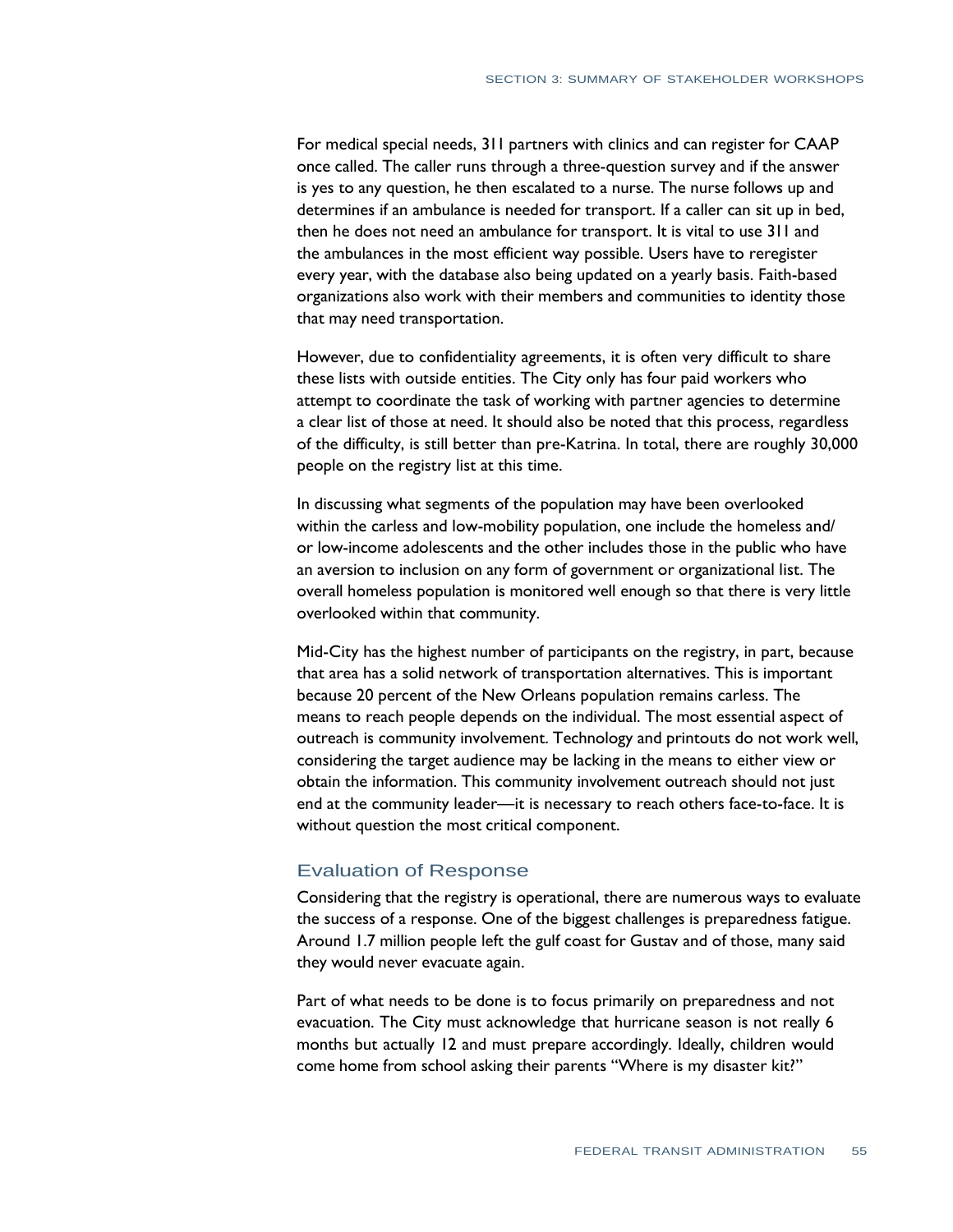Community-led traditions must also be established. These would be seen as inspirational and would force people to think for a moment about ways in which to help themselves as well as those around them in regards to response. The biannual hurricane gatherings are an example of traditions that would help the public.

 Citizens of New Orleans must have a more realistic understanding of what it means to live in this area. They need to know how much time they would have it the levee breached and have a route and bag ready in that event.

 Stakeholders can also be better identified and a concerted effort should be made to reach those who are not yet attached to any organization. Currently, some surveys show that only 30–40 percent of the population has taken steps to prepare for an evacuation. Some organizations have also seen a decrease in attendance in their preparedness meetings. Citizens need to embrace their stakeholder role and encourage dialogue with one another to continue the evacuation conversation.

# New York City

 issues for New York City. This information was compiled from written responses to the workbook and a discussion moderated by John L. Renne and Thomas W. Sanchez on October 26, 2010. Representatives from the following organizations The following is a summary of stakeholder responses to evacuation planning were present:

- Con Edison
- Metropolitan Transportation Authority (MTA)
- New York City Department for the Aging (DFTA)
- New York City Department of Health and Mental Hygiene (DOHMH)
- New York City Office of Emergency Management (OEM)
- New York City Transit (NYCT)
- New York State Department of Transportation Albany (NYSDOT)
- New York University Public Safety (NYU)
- New York University Wagner Graduate School of Public Service (NYU)
- The City University of New York John Jay College (CUNY)
- World Cares Center

#### Planning Process

• The Office of Emergency Management (OEM) is the primary coordinator of evacuation planning in New York. The Department for the Aging (DFTA), State Department of Transportation (NYSDOT), and New York City Transit (NYCT) are some of the agencies that use their plans. Many organizations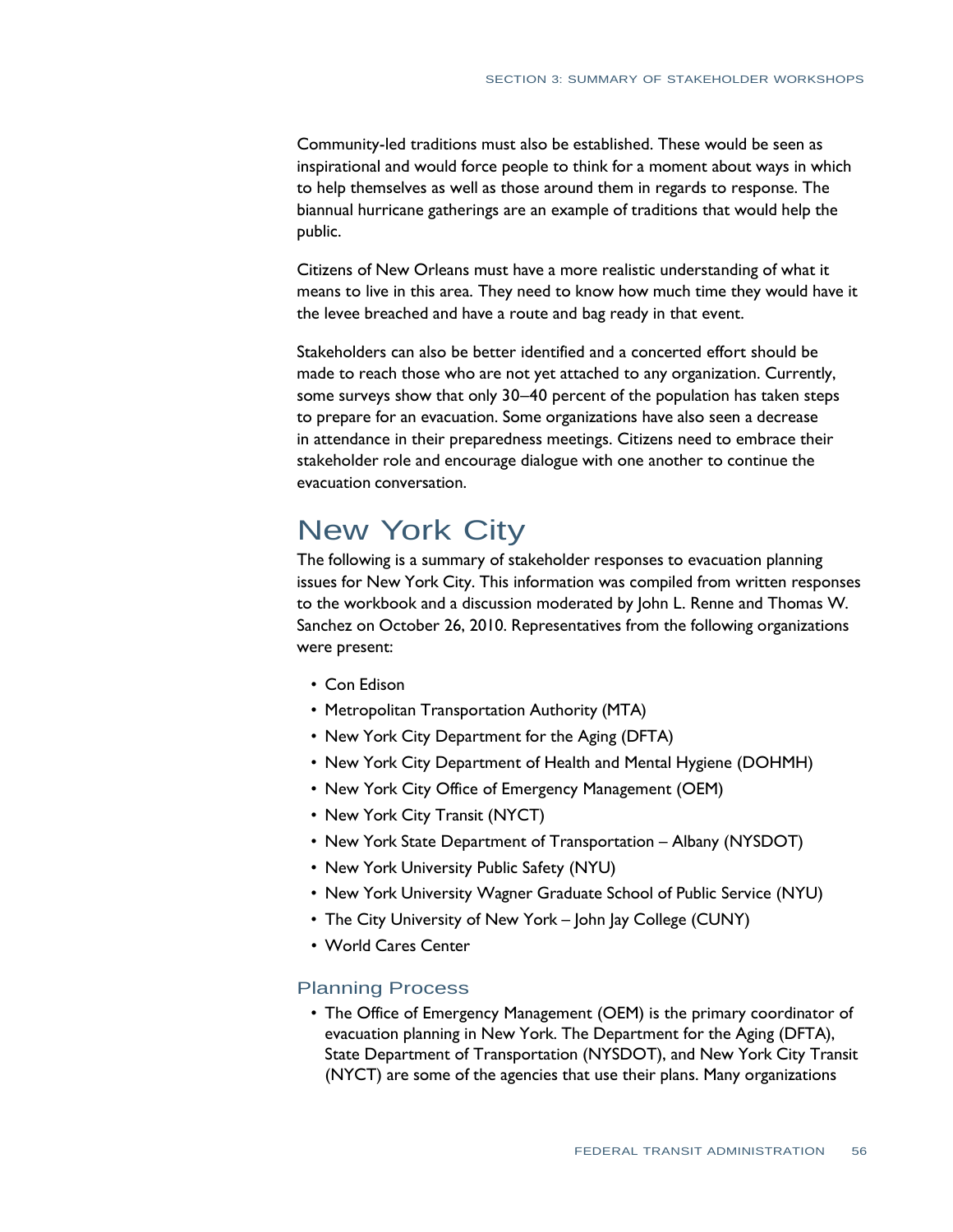provide the data inputs for OEM's plans. The Mayor's Office, MTA, and DOHMH are cited as other sources for plans. Emergency Management Assistance Compacts (EMAC) are mutual-aid agreements.

• Inventory—NYCT keeps an inventory of transit vehicles, and DFTA keeps a directory of senior centers and transportation programs.

## Outreach and Identification

 There is no single registry for special needs; each service provider keeps its own, which is a problem. NYSDOT thought DFTA kept a registry, but it is actually kept by community-based organizations. Some agencies and transit providers cannot use volunteers, but there are conditions in which employees are used. DFTA has staff that are asked to volunteer and provides training. OEM's CERTs coordinate human service partners and volunteers. There is outreach being done about pedestrian evacuation. OEM's "Ready NY" campaign is aimed at personal preparedness and uses many languages. Special needs are generally self- designated, and outreach is done through agencies and direct mail. Citizen Corps Council, Medical Reserve Corps, Community Emergency Response Teams, Volunteer Organizations Active in Disasters. Related to demographics, some Census analysis has been done, but not enough.

#### Plans

 Staging sites are uneven, voluntary, and vary in resources. Shelter locations are kept confidential. The community wants to know where to go, however. Evacuation centers are identified. There are special needs shelters for medical needs. Advanced Warning Systems (AWS) provide rapid messaging and coordinate with OEM and transit agencies. "Notify NYC" is an email and text messaging alert system. 311 and 911 systems are used for people needing help and transportation. A hazard-specific approach to transportation is necessary because they impact different modes differently. Public transit is encouraged. Pedestrian evacuation should be encouraged.

### Process Evaluation

 Transportation infrastructure conditions for re-entry are reported through the existing dispatchers and command centers. NYCT debriefed and reported lessons learned after 9/11. OEM plans could use more about re-entry. OEM's Emergency Operations Center has capacity for regional partners and plans for a backup center. There is a Regional Emergency Liaison Conference Call.

#### Next Steps

 The Regional Catastrophic Planning Team/Grant provides for planning for the region to tackle natural and security disasters. The UASI funds and coordinates 8 or 10 municipal agencies. Smaller organizations and NGOs are not funded for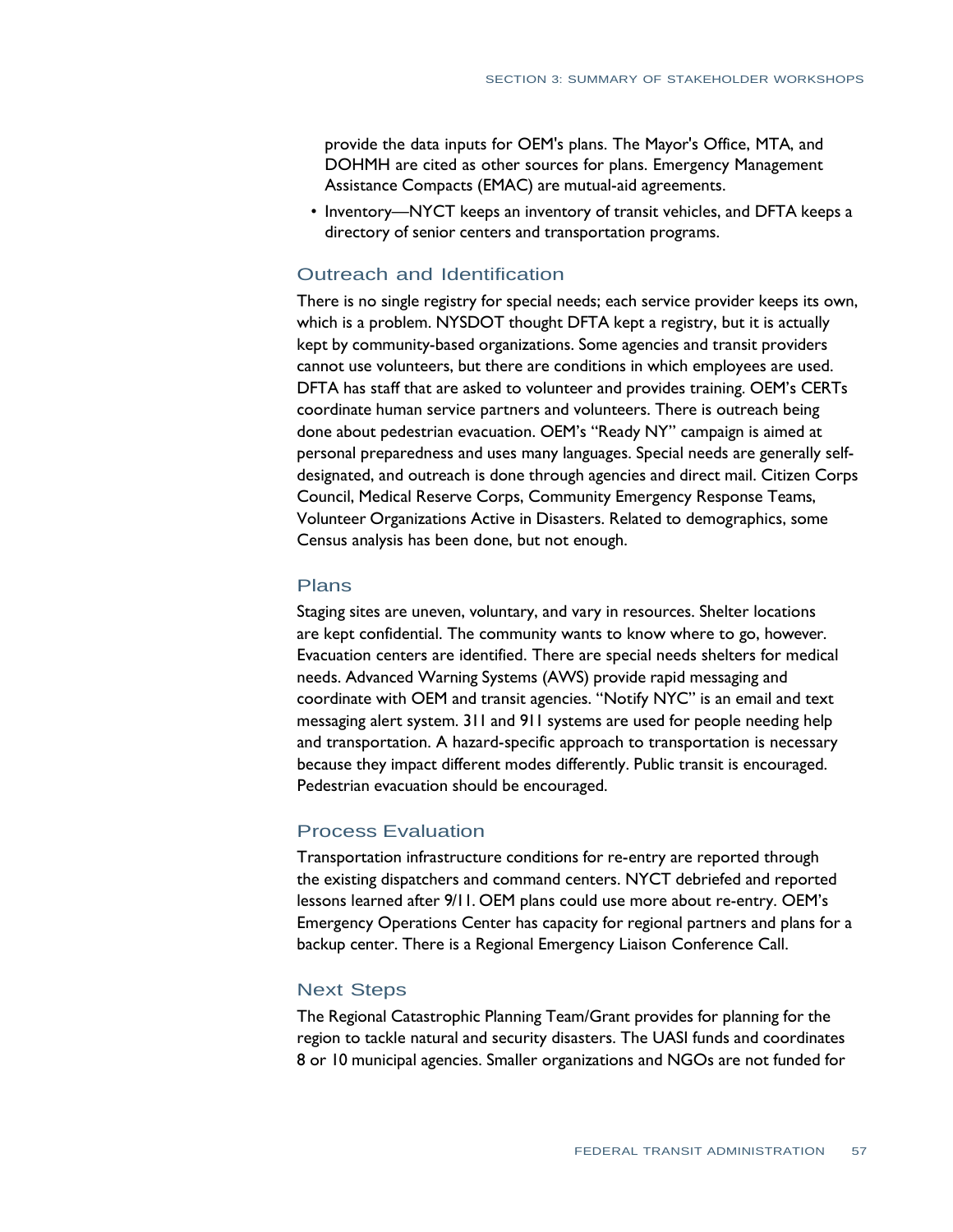disaster management or have "unfunded mandates." Agencies may not fund staff to attend meetings of non-profits.

## Other Concerns

 People who are not economically disadvantaged and who are voluntarily carless will need the same resources and have some of the same challenges as special needs populations. There is a conflict between confidentiality of plans and outreach and education. Evacuation planning for school children; after 9/11 many parents could not find their children.

## Miami

 The following is a summary of stakeholder responses to evacuation planning issues for the Miami region. This information was compiled from written responses to the workbook and a discussion moderated by John L. Renne on April 26, 2011. Representatives from the following organizations were present:

- Alliance for Aging, Inc.
- • American Red Cross
- Community Partnership for the Homeless, Inc. (CPHI)
- Florida Department of Emergency Management (Florida DEM)
- • Florida Department of Transportation (FDOT)
- Florida International University (FIU)
- Miami Coalition for the Homeless
- Miami-Dade County Public Schools (MDCPS)
- • Miami-Dade Emergency Management (Miami OEM)
- • Miami-Dade Transit
- Monroe County Board of County Commissioners (MCBOCC)
- Monroe County Emergency Management (Monroe OEM)
- Monroe County Health Department (Monroe DOH)
- South Florida Regional Planning Council (SFRPC)
- The Arc of South Florida

### Planning Process

- Identifying disasters—The State has just completed a statewide regional evacuation study with 11 planning regions and 7 operational regions. The study separates storm threats into five categories for wind speed and uses an A to E scale for storm surge (available a[t http://www.floridadisaster.org/res/](http://www.floridadisaster.org/res/)  index.asp). One planner described it as more of a framework/strategy than a plan. The strategy is revolves around what issues need to be considered.
- Most plans for Monroe County (where Key West is located) are all-hazard. The biggest threat is hurricanes Category 3 and higher. The possibility of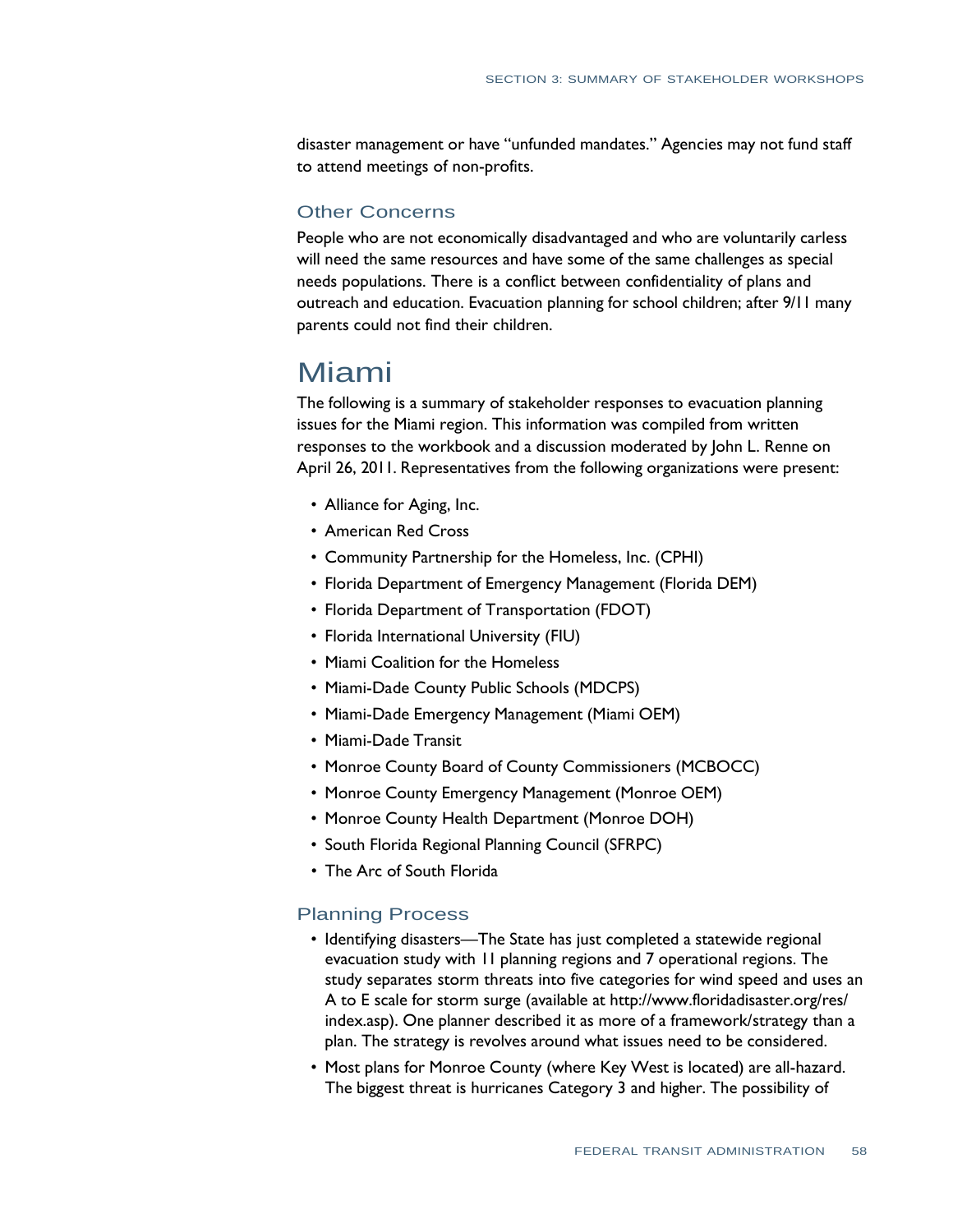a bridge failure necessitates a sheltering plan. They work closely with the National Weather Service and monitor lower-category storms that do not require evacuation closely. Key West is the only place where flooding is a threat.

- Carless evacuation plans—At Miami-Dade Transit, the Miami area practices its plans often. It is not a full evacuation plan; it aims to transport people from vulnerable areas to safe areas. The role of public transit buses is to pick up able-bodied people, and school buses are used to pick up special needs. The pick-up points are sorted by ZIP code, grouped into special route maps based on location, and distributed to drivers. This minimizes distances traveled. Pick-up points are identified with special bus stop signs. Turkey Point has a special set of maps.
- Transport for drivers' families-For Miami-Dade Transit, drivers are not first responders, so there is no legal requirement to serve. There is an emergency contact list, and assignments are based on duty and availability. A backup plan to use National Guard troops for drivers would help. In Monroe County, there is a requirement to help in an evacuation in their job description. There are backup drivers, and families are generally allowed to come on the same bus. In Monroe County, carless populations are not addressed in the special needs directory. They can use the existing bus plan for the general population, which has lots of outreach.
- Vulnerable populations—The Red Cross has done a review of shelters for ADA compliance in response to a Department of Justice lawsuit relating to a gentleman with disabilities who was not allowed in a general population shelter. The settlement with the school district mandated ADA compliance (used to be case-by-case), and the settlement with the County relates to signage. The primary shelters are all ADA-compliant; the secondary and tertiary shelters are not all complaint. There are generators for air conditioning at all special needs shelters, but not all general population shelters.
- Homeless population—There are more homeless people in the winter than the summer, with around 800–900 are on the street; there used to be 8,000 but a citizen tax addressed much of the problem. The size of the "shadow" population is unknown. The shelters work with the Red Cross to provide meals during an emergency. The shelters use the transit bus plan and work with the EOC. There is a pre-designated evacuation site, a school. For homeless on the street, a Community Action Agency brings them to shelters by bus. Miami-Dade Transit has had problems with post-disaster return transportation. Homeless people do not have a physical address and will sometimes refuse to leave the bus. In Monroe County, similar problems have arisen, and the police are unable to remove them.
- Regional cooperation—Local planning is highly valued for evacuations and is integrated well into the plans at higher levels of government. There are regional conference calls. Plans are coordinated in a phased approach with local and county plans. Re-entry is based on impact and is determined locally.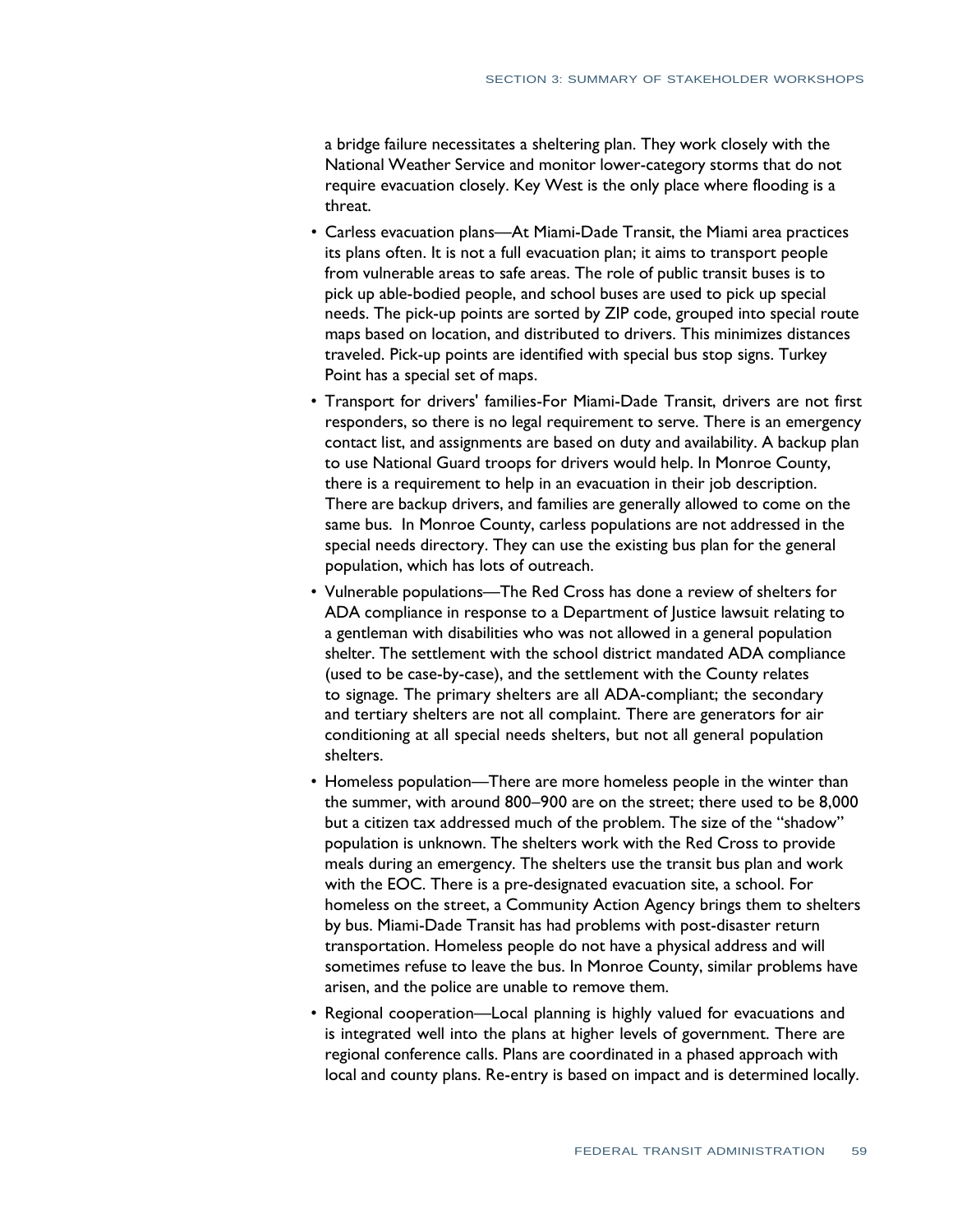## Outreach and Identification

- Registries—The State requires every county to have a registry, which falls under emergency management. Monroe, Miami-Dade, and Broward counties are the most aggressive on outreach. One concern is that being on a registry is a requirement for insurance, in some cases, and these people may not actually intend to use it. Outreach is important to determine an actual number of users. A big issue is comparing the registries to the state public health vital statistics to keep the registry updated. In Monroe County, registration involves huge outreach operations, described below. The registry is updated daily, is active in removing deceased residents, and an annual call contacts everyone on the list. In Miami-Dade County, similar to the Monroe registry, it is large-scale and has two call-downs annually to update it. Volunteers from the Red Cross call the list in an evacuation.
- Outreach— Outreach from the Red Cross is very good at assisted living facilities, and guides are very helpful. Outreach to people living alone is harder. In Monroe County, community organizations, health providers, word- of-mouth, local TV, newspaper, website, radio, and electric bill outreach is done.
- Behavioral studies—The statewide regional evacuation study used 8,500 responses to determine how people would react to a disaster. Jay Baker at FSU is a key researcher in this field. The study was based on vulnerability areas, assessments, hazards, and transportation analysis. This study developed software called "Transportation Interface for Modeling Evacuation" (TIME) with the Florida Department of Transportation (FDOT). This software is provided free to all communities, but FDOT also wants to train people to use it, and there are sessions for this.

#### Plans

- Alerts—In Monroe County evacuations, coordinators are alerted 48-72 hours before, and special needs evacuees are notified 12-24 hours before. They are picked up, taken to Florida International University (FIU), and brought back. They have been told to have a pack ready, but can forget things in a panic. Some help is possible when transportation arrives, but it is hard to make sure everything is packed. The driver can enter the home and grab the bags, but there is not enough time to pack. People who cannot make it to the pick-up points can be picked up at home by staff.
- Shelters—In Monroe County, special needs individuals are evacuated to FIU, and the general population goes there as well as elsewhere. FIU can accommodate 91 special needs (60 sf each) and several hundred general population, but these populations cannot mix. There are 393 on the Special Needs registry, and currently no plan for the 92nd person. They are looking for a backup for FIU within Miami-Dade County. Schools are a last resort, and are all Enhanced Hurricane Protection Area (EHPA) compliant. "Refuge of last resort" is preferred because it implies that there are no amenities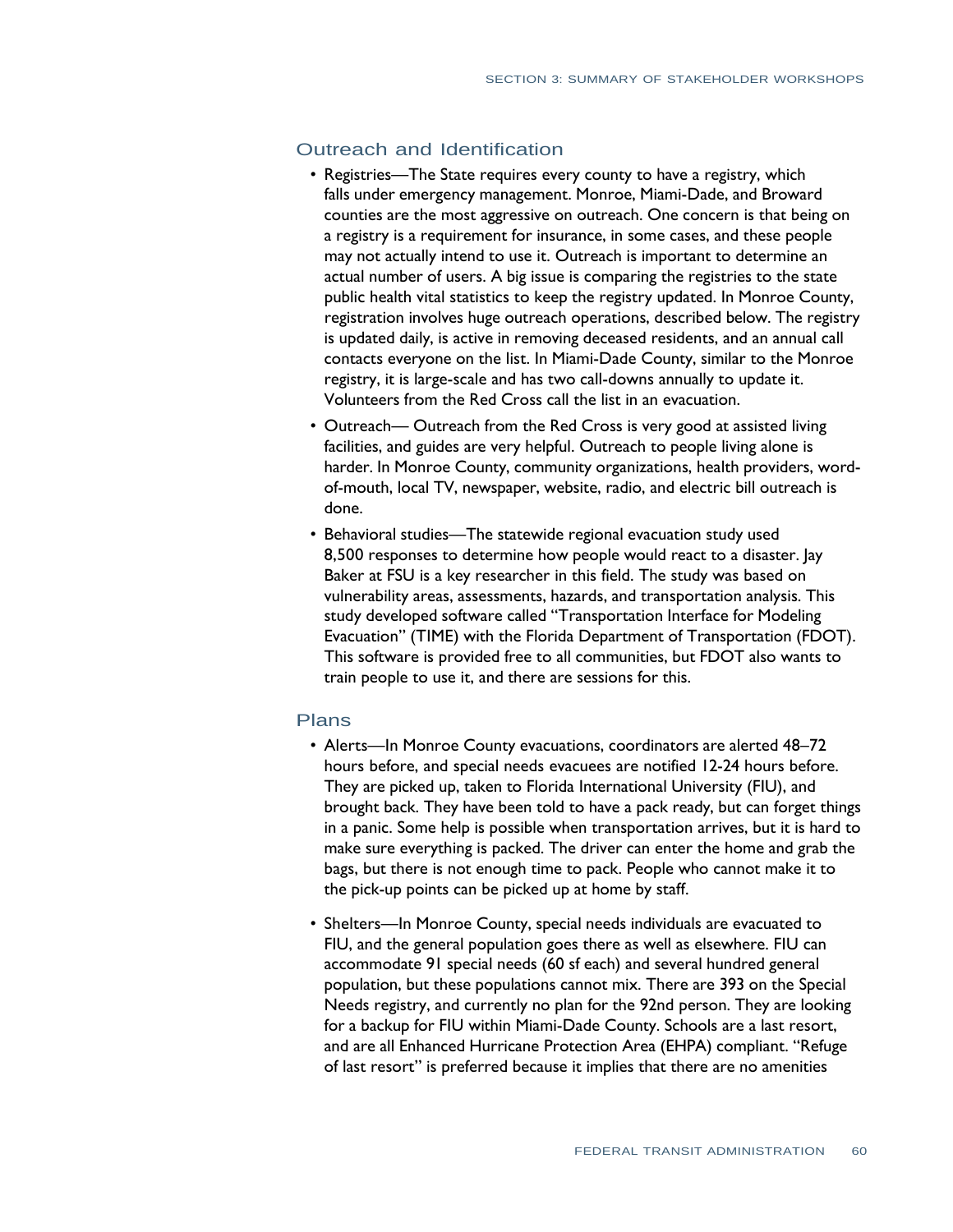(versus a shelter). In Miami-Dade County, public schools are expected to be EHPA and follow the Florida Building Code. There are non-EHPA schools that are used as shelters because all schools are offered to the state, and the state decides which ones to use. The state requires a shelter inventory every two years, and the legislature makes sure this happens.

- Health care—In Miami-Dade County, every residential care facility submits a plan for review. They must have food, water, transportation, and mutual aid with another facility. The OEM has a registry of children and electrical- dependent and bed-bound citizens. Plans are updated annually, and the registry is contacted. At the time of an emergency, they are contacted and transported to hospitals based on location. In Monroe County is one nursing home, which has its own plans.
- Transportation—In Monroe County, a coach bus service is contracted to help with evacuation. Special needs are in the registry, transportation system, and paratransit system. Transportation planning and special needs planning are done in the same room. It can take all day to get from Key West to FIU. Because there is one road out, Monroe County needs the greatest warning. There are feeder buses to a high school in the upper Keys (Coral Shores) and American Coach buses that go to FIU. At Miami-Dade Transit, two wheelchairs can fit on a bus, and four on a coach bus. Some paratransit vehicles are wheelchair accessible. After Hurricane Andrew destroyed some buses, the agency would like to move their buses out of harm's way.
- Bridges-The bridges in the area never officially close, which is a popular misconception. They are advised not to be used at a certain point, and drawbridges are locked down by the EOC, coast guard, and DOT.
- Provider duplication—Transportation providers send a copy of all contracts with facilities that they have to the EOC. Assisted living facilities are required to have two transportation services (can be from the same provider). This can be two vehicles for small facilities.
- Volunteers—In Monroe County, many volunteers were signed up and trained a few years ago, but that number has dwindled to zero. They had a grant to start back up, but there were problems, and the funding was reallocated. Religious groups such as San Pedro have offered their building and volunteers. Shelter managers are volunteers—County employees that become temporary disaster workers—and are paid \$12/hour after a security check. This is not mandated. In Miami-Dade County, there is a Disaster Assistance Employee (DAE) program. Non-essential employees are required to report to the EOC and are given many duties. They have gone through an employee orientation. There is a "blue book" of 25,000 employees and their assigned response.
- Red Cross and CPHI work together to provide food service.
- Broward County Human Services has non-essential employees and social workers who are assigned to shelters.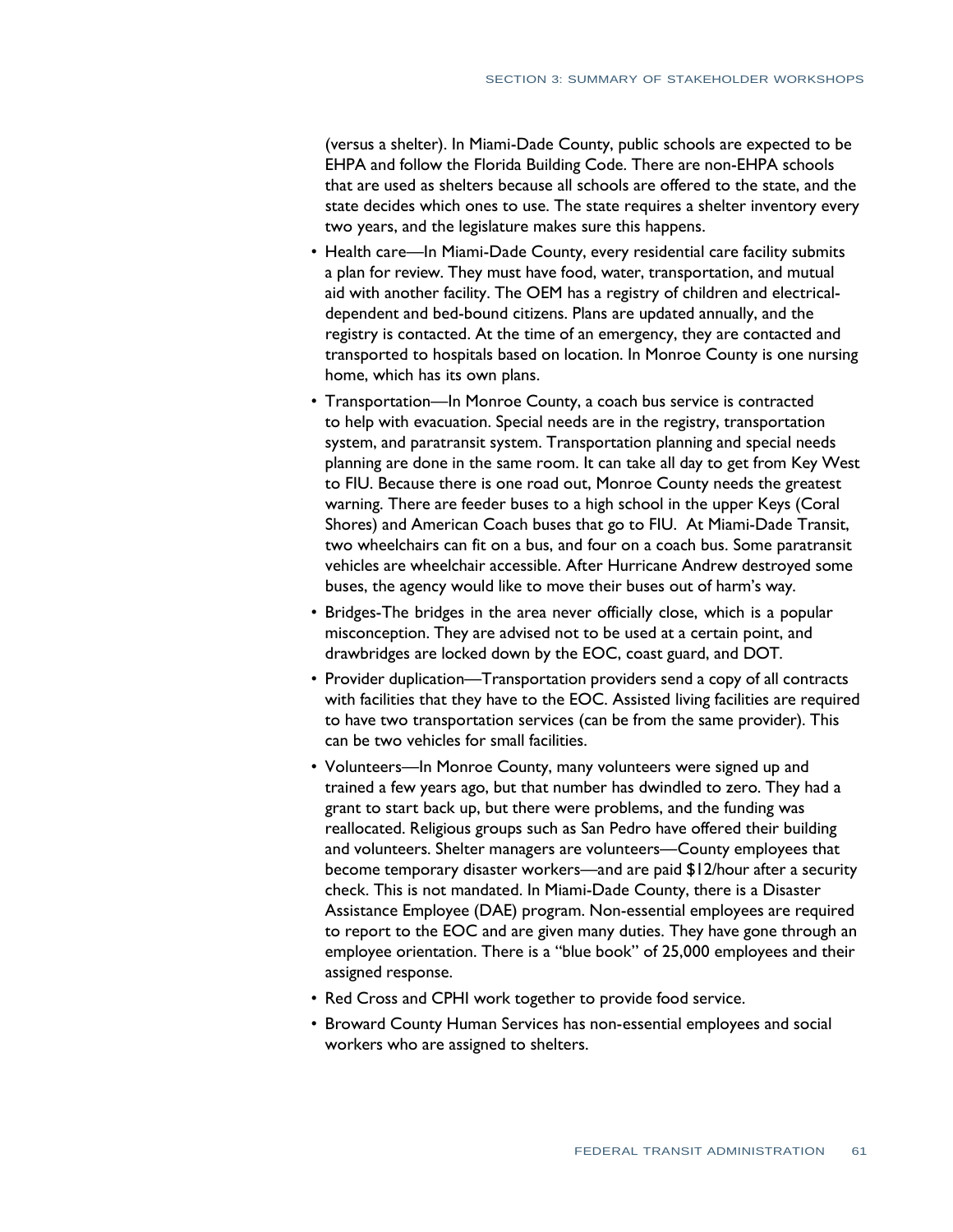- CERT Teams are useful on a neighborhood level. It is hoped that these are the most prepared citizens in the community and that they won't draw on resources needed by others.
- Re-entry—Compromised structures (such as a house) can mean people will need to be picked up again. Monroe County will not drop people off unless the structure is habitable. Sequencing of re-entry, security checks, determining critical private sector workers are all done on a local and county level. Monroe County uses colored stickers on vehicles. Statewide, there are staging areas and resources at rest stops, a logistics center in Orlando, and plans for first responders and road clearance. The same checkpoints are used by state and local governments, making conflicting security problems less likely. Counties are anxious to get schools operating again, but some of the evacuees are newly homeless; there is a need for post-disaster sheltering.

## Process Evaluation

- Updating plans—For Miami-Dade Transit, planning is done in-house. It helps to run the plan several times a year to evaluate it. The FTA and State safety oversight mandate periodic updates to their plans. System Safety Program Plan (SSPP) and System Security and Emergency Preparedness Plan (SSEPP) are two plans that review and revise Emergency Action Plans every year. A hurricane preparedness plan is revised every year and sent to many cities across the country as a model.
- CPHI—The main focus of what CPHI does each year does not change, and many of the responsibilities happen every year. For this reason, it is high profile, and receives funding. It is also funded by a sales tax.

#### Next Steps

• Funding—Florida has very advanced hurricane planning. There were several years with many hurricanes, so funding was easy to obtain. This funding has paid for LIDAR, surge maps, behavioral studies, and demand data. The State understands that "all evacuation is local." The State has also received Hazard Mitigation Grant Program (HMGP) funding from FEMA.

## Other Concerns

 Social media is already a reality for any evacuation. What is missing is an integrated application for the various forms it takes. FEMA is using it. It is also important to note that older adult populations are using cell phones more, and low-income people are more likely to have only a cell phone.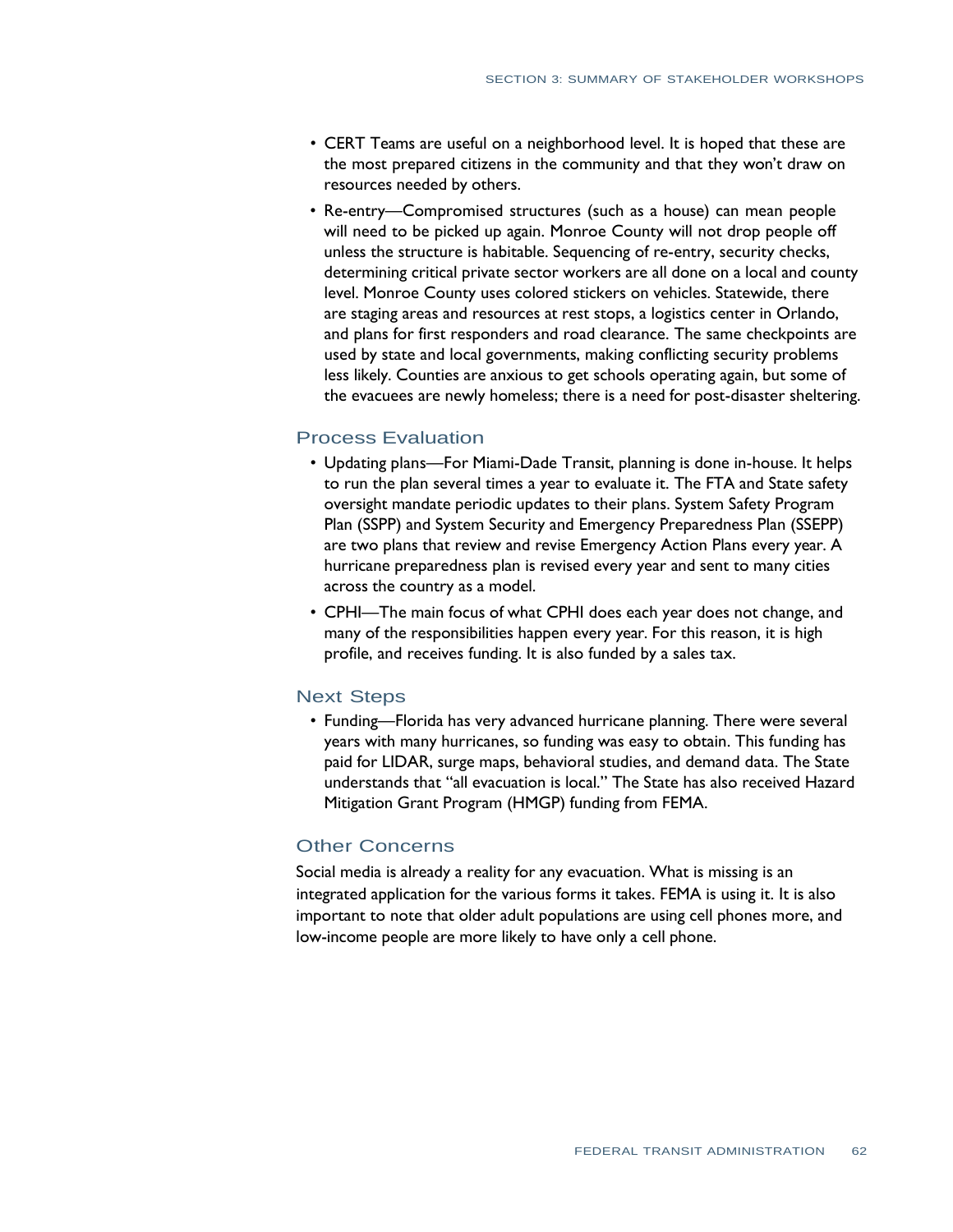# **Chicago**

 The following is a summary of stakeholder responses to evacuation planning issues for Chicago. This information was compiled from written responses to the workbook and a discussion moderated by John L. Renne on December 7, 2010. Representatives from the following organizations were present:

- Center for Neighborhood Technology (CNT)
- Chicago Metropolitan Agency for Planning (CMAP)
- Chicago Transit Authority (CTA)
- Chicago Department of Transportation (CDOT)
- • Illinois Department of Public Health (IDPH)
- Mayor's Office for People with Disabilities (MOPD)
- Office of Emergency Management and Communications (OEMC)
- Regional Transportation Authority (RTA)

## Planning Process

 OEMC is the primary coordinator of emergency and evacuation planning in the city of Chicago. It does tabletop exercises to prepare for disasters. IDPH has an all-hazards approach with an informal system to update the plan. The Illinois Emergency Management Agency (IEMA) collects and compiles all local evacuation plans. The Special Needs Advisory Panel (SNAP) is a City-County initiative but does not yet have a transportation component. The Collaborative Healthcare Urgency Group (CHUG) contracts mass care and shelters for functional needs.

• Inventory—OEMC has a database of care facilities and statistics. CDOT has inventories of resources and demographic data, and has done some modeling. RTA is a planning and financial oversight agency; it has an inventory of buses, but does little evacuation planning.

## Outreach and Identification

- Registries-The Mayor's Office for People with Disabilities (MOPD) works with OEMC on a voluntary registry; those who do not update are dropped. RTA has a database of paratransit customers as well as their disabilities. The CTA works with the Department of Aging (DOA) and MOPD to identify people with special needs. IDPH works with a team of agencies and has a Mass Care/Mass Shelter committee to identify special needs, but registries are kept at a local level of government. State law now requires municipalities to have a registry.
- Outreach-OEMC does outreach to NGOs and non-profits through community meetings; the "connect the dots" program is an example. "AlertChicago" is OEMC's personal preparedness initiative. CTA has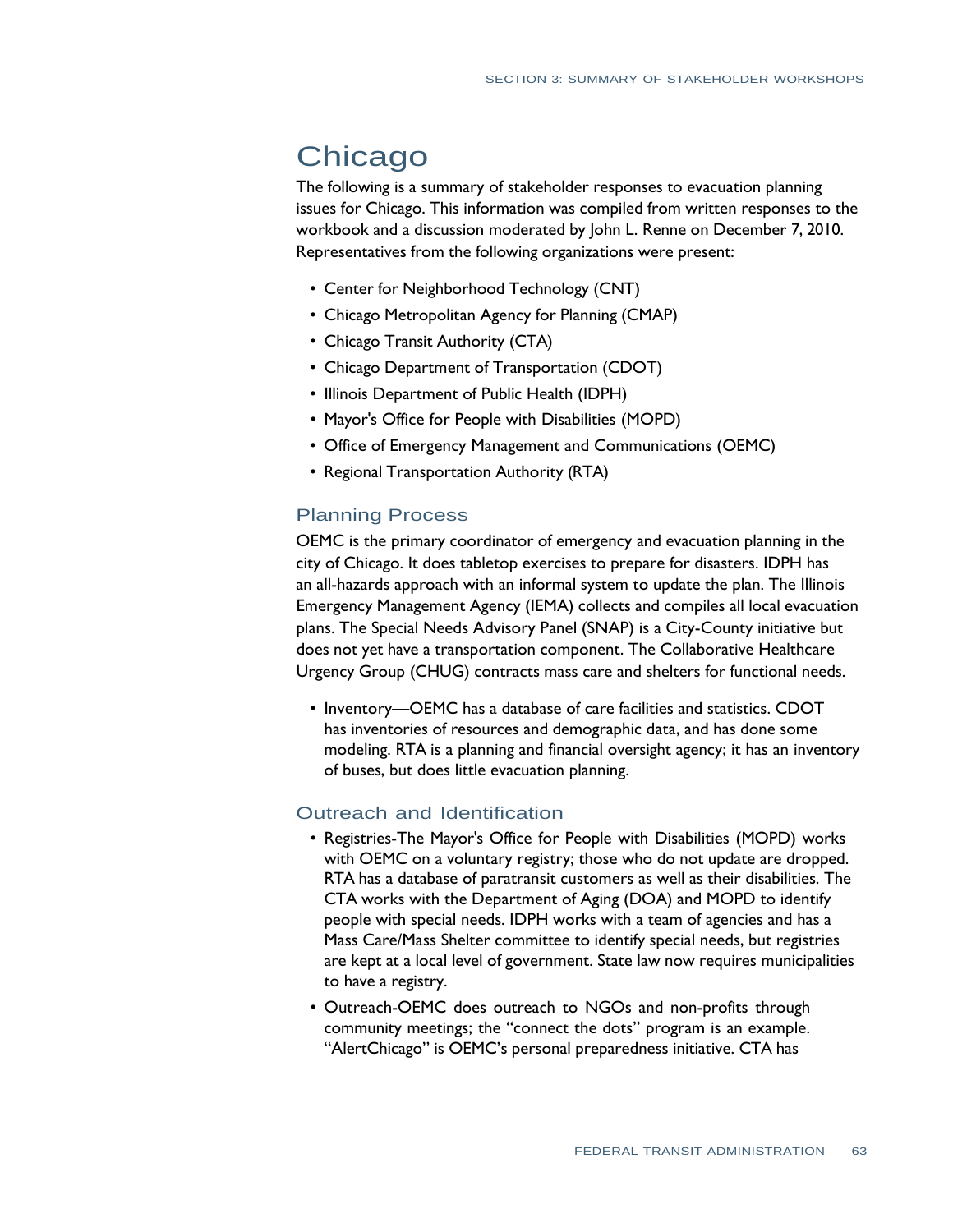outreach in multiple languages; it publicizes pick-up locations in the media and other resources.

#### Plans

- Alerts-OEMC's Emergency Operations Center notifies transportation providers; 311 is used to track requests. The CTA has an emergency communication system to notify transportation providers.
- Shelters—There may be an inventory of staging points. Shelter sites are kept confidential, but communities want to have information.
- Transportation—CTA has 1,781 buses equipped to transport people with functional needs, and some have specialized equipment. Pick-up locations are staffed based on a predetermined hierarchy. Service animal transport must be considered. MOPD has agreement with paratransit operators. The bus and rail system provide redundancy in many places; the rail system is electrified.
- Volunteers—At the state level, the Emergency System for Advance Registration of Volunteer Health Professionals (ESAR-VHP) is used.

### Process Evaluation

Traffic management centers assess road conditions. CDOT debriefs afterwards.

#### Next Steps

• Funding—the Emergency Management Assistance Compact (EMAC) allows for the city and suburbs to share aid.

### Other Concerns

• How do emergency plans become ADA compliant? Community confidence is key; the OEMC must see communities as clients. A continuous dialogue is missing. There is no neighborhood level planning.

# San Francisco–Oakland Bay Area

 planning issues for the Bay Area. This information is compiled from a discussion moderated by John L. Renne on April 18, 2012. There were 19 representatives across numerous fields present at the meeting; unfortunately, none of the agencies represented were transit agencies. The agencies present included: The following is a summary of the stakeholder responses to evacuation

- San Leandro City Emergency Preparedness
- Eden Medical Center
- Alta Bates Sutter Health
- Children's Hospital and Research Center
- Livermore-Pleasanton Fire Department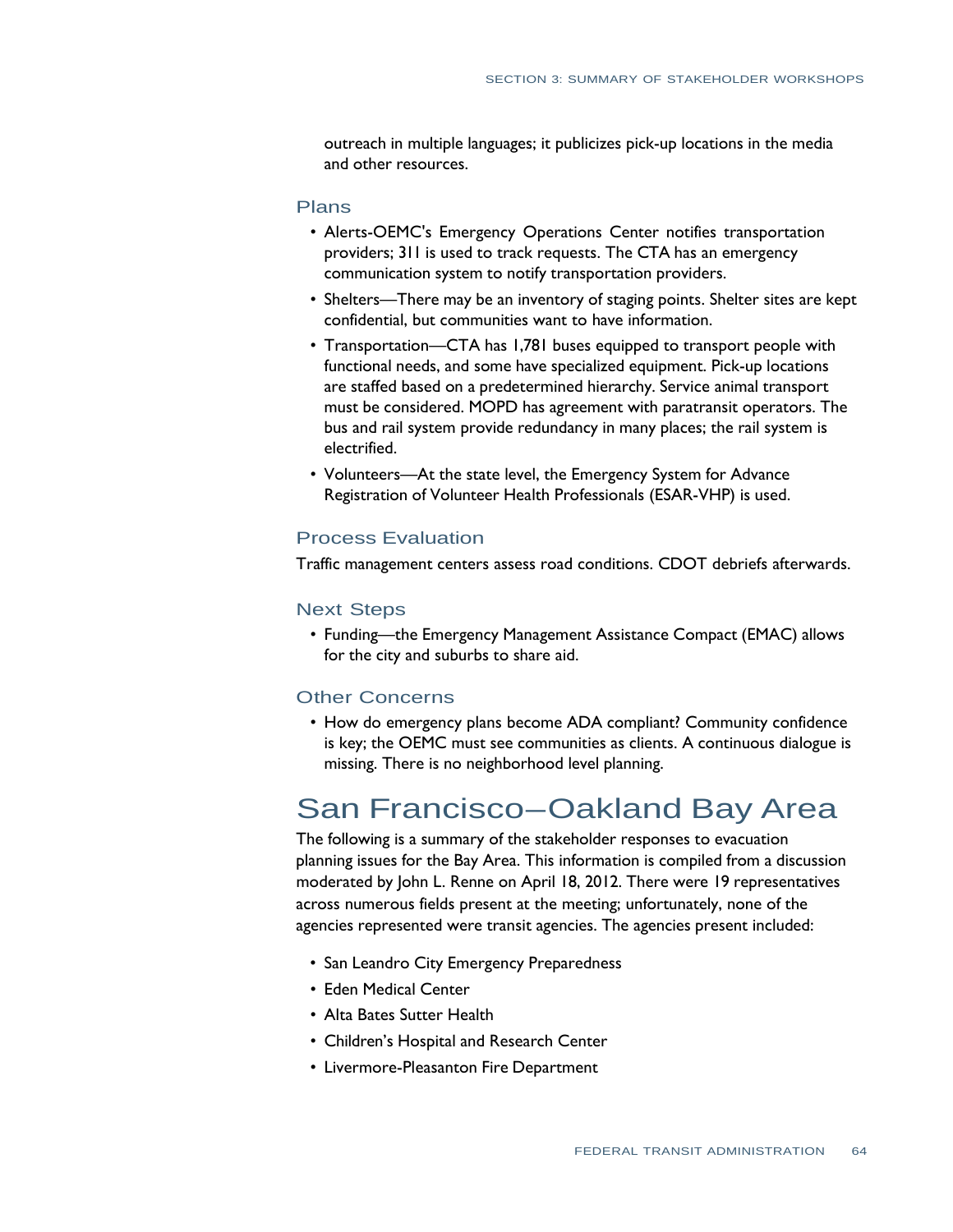- Alameda Sheriff's Office
- City of San Francisco Department of Emergency Management
- City of Oakland Office of Emergency Services
- • Berkeley Unified School District
- • American Red Cross
- Holy Names University
- Mills College
- California College of the Arts
- City of Oakland Parks and Recreation
- CARD, Collaborating Agencies Responding to Disasters
- Alameda County Medical Center
- City of Oakland Department of Human Services
- Consultant Company

# Planning and Outreach

- Key takeaways—the Bay Area is a progressive region that encourages a holistic, all-inclusive approach to planning in the area. Evacuation shelters do not separate by needs for certain segments of the population in the event of an emergency evacuation. Fundamental to their system is having the capability to include all persons in every facility.
- One key component they felt was lacking in the overall process was the ability to track inventory. An additional issue was whether or not regions and transportation agencies/companies with MOUs had the ability to actually follow through with those agreements in the event of a large scale evacuation when there is a possibility that other cities and facilities may have MOUs with them as well.

### Planning Processes

 The Children's Hospital, in accordance with their accreditation process, created a dataset of non-federal helipads across northern California and parts of Nevada and Oregon. In coordination with CalTrans, the dataset contained information on 140 hospitals, including pictures, specifications, helipad facilities, and mapping features. This has never before been attempted at any other hospital in the area. This process, essential to their highly regulated industry and in receiving accreditation, also helped stimulate thought about how this can be of benefit in the event of an emergency evacuation. Aside from being useful for day-to-day operations, in the event of a local or large-scale catastrophe, the dataset can also be shared with pilots and other hospitals to assist with their evacuation efforts.

 As a children's hospital, there are also other complexities such as extreme NICU and Pediatric Intensive Care Unit patients may require cumbersome instruments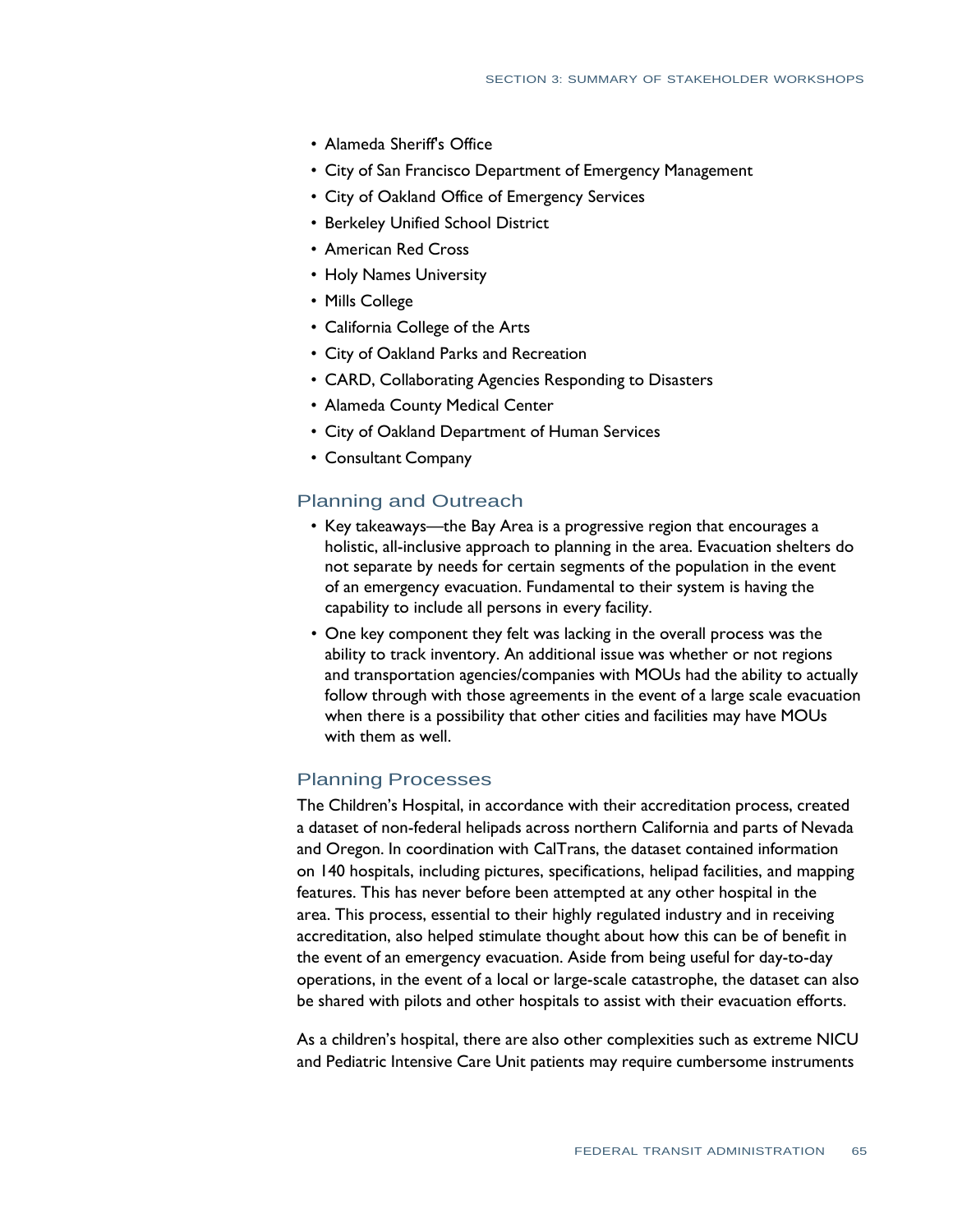for transport. There is also the added difficulty of accounting for outpatient care patients, such as an asthmatic child living in a wildfire prone area.

 Evacuation of the hospitals is first done at the city and county level. Transport in the area is heavily reliant upon MOUs between hospitals and transportation companies. Alameda County is a heavily collaborative county that is reliant upon sharing information and coordinating between various agencies. MOUs were initially executed at the county level, but have since moved beyond jurisdictional boundaries. Currently, Alameda extended its MOU to three neighboring counties. Alameda County also required for accreditation to ensure that they were properly integrated within the community. MOUs between suppliers and other facilities must also be vetted and established.

 The system in the region is designed to be multi-tiered. When immediate local resources are drained, they move to the next highest level. In theory and if necessary, this process would continue up until the federal government would get involved. This process has separate groups looking at cities and regions initially and establishing MOUs within one another as well as outside agencies. However, data collection and inventory assessment is missing in this equation. Presently, however, there is a State-led metrics program to track equipment and personnel throughout the state in order to send the proper equipment to the areas that need it most. This has to occur at the state level because local jurisdictions cannot be expected to create a metric system of this magnitude on their own as they simply cannot function on that level.

 Each city typically has its own evacuation plan, which is modeled off the regional plan. Regarding tsunamis, San Francisco has defined the potential impact zones when high tide is present. Maps were created and warning and evacuation route signs posted.

 The City of San Francisco has an MOU in place with groups ensuring 150 paratransit vehicles to evacuate functional needs individuals from their present locations.

 San Francisco has a plan in place to use the ferries during an evacuation. Collaboration for this is done at the state level under the San Francisco Bay Area Water Emergency Transportation Authority. An issue with this plan is not the retrieving of people, but identifying a proper drop-off point.

 Emergency preparedness is focused heavily on resilience. Looking across sectors highlights different segments of the population with regards to the vulnerability. Understanding the complexities and diversities of communities at large is essential to achieving success.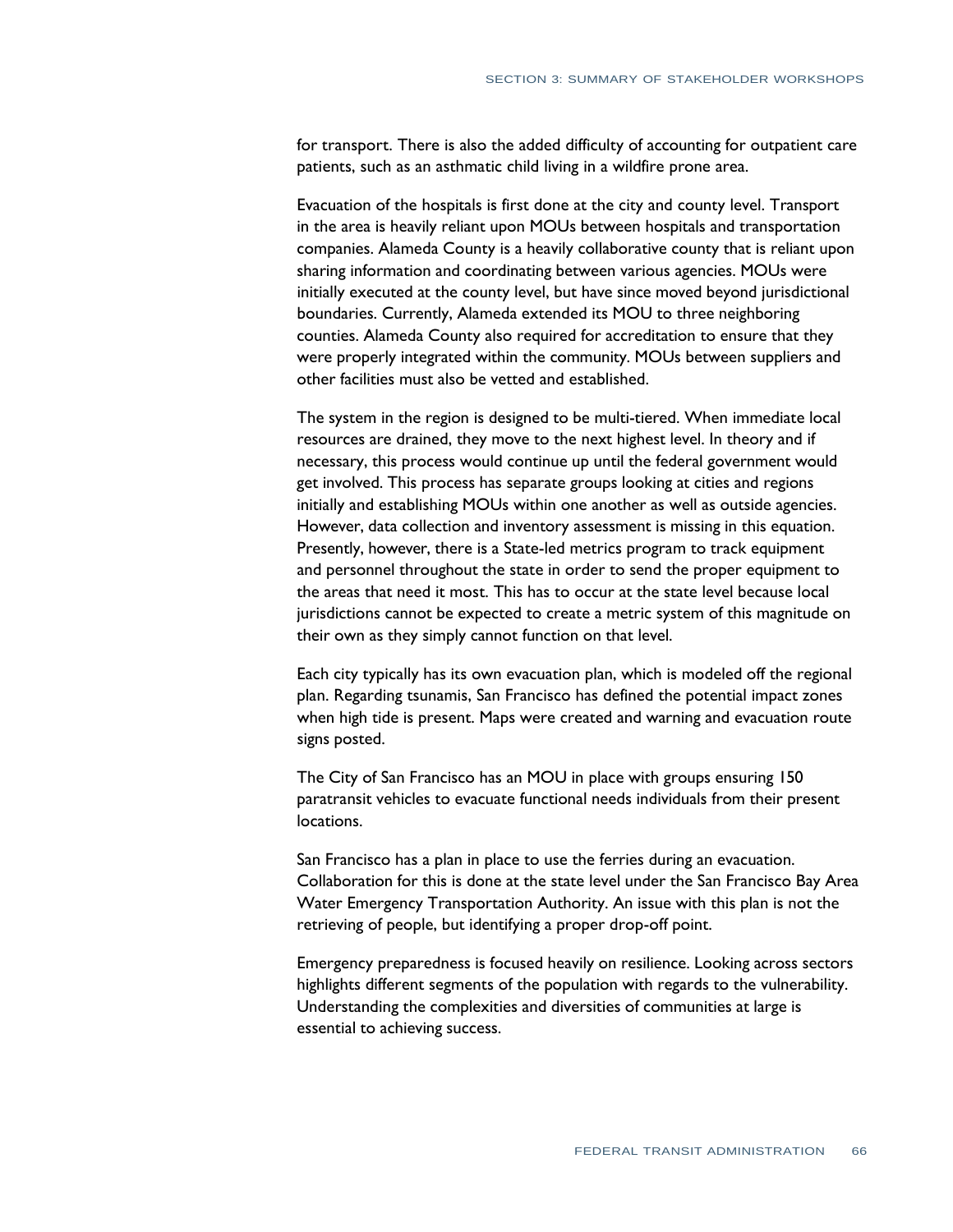# Outreach and Identification

 Within the healthcare system, hospitals are only one component. Community clinics and skilled nursing groups are not at the same level as the hospitals when it comes to evacuation planning. Some have plans that call for patients to go to one hospital or another, while it could be that the receiving facility does not have enough room to house additional patients. A manifest tracking and banding system was instituted so as not to lose track of certain individuals as they are relocated.

 A regulatory framework began five years ago with the California Community Care Licensing Division Title 22 issues need to be addressed as well. This process helps hospitals identify partners that will support the evacuation of a facility and assist in moving patients.

 Due to the topography of the area, if something happens in one area, it is necessary to depend on neighbors to assist one another, so a tri-city plan was created for cities in eastern Alameda County. LAVTA (Livermore Almador Valley Transit Authority) provides evacuation services that are operated by local drivers and vehicles. They have also created alternative route plans with County transportation departments, creating a list of local stakeholders and features what each group can bring to the table in terms of resources and manpower. California State Law 3100 also requires government employees to respond to all emergencies and evacuations where possible, also helping curb any truancy of the transit agency drivers.

 Some area colleges are also concerned because they are not certain where to turn to establish planning and recognition during an evacuation. They feel that since they have large grounds and numerous buildings, the nearby public would gather there and turn to them for help; unfortunately, the colleges present did not know what information they could relay or direction they could give to help remedy such an event. They also were not certain how transit would factor into the equation. Hospitals facilitate the conversations by being proactive and seeking transit and emergency personnel contacts before a disaster in order to gain knowledge and better contacts. The colleges need to speak with the Oakland Office of Emergency Service to create an evacuation plan. This will help initiate the proper response from the EMS. Furthermore, if a catastrophic event does take place in the area, local transit buses will be insufficient for evacuation. Oakland would need to turn to San Francisco for assistance.

 The Office of Emergency Services began developing scenario-driven regional preparedness plans for the community. Some universities were involved and others were not, which goes back to the lack of community recognition and outreach that is sometimes apparent in the area.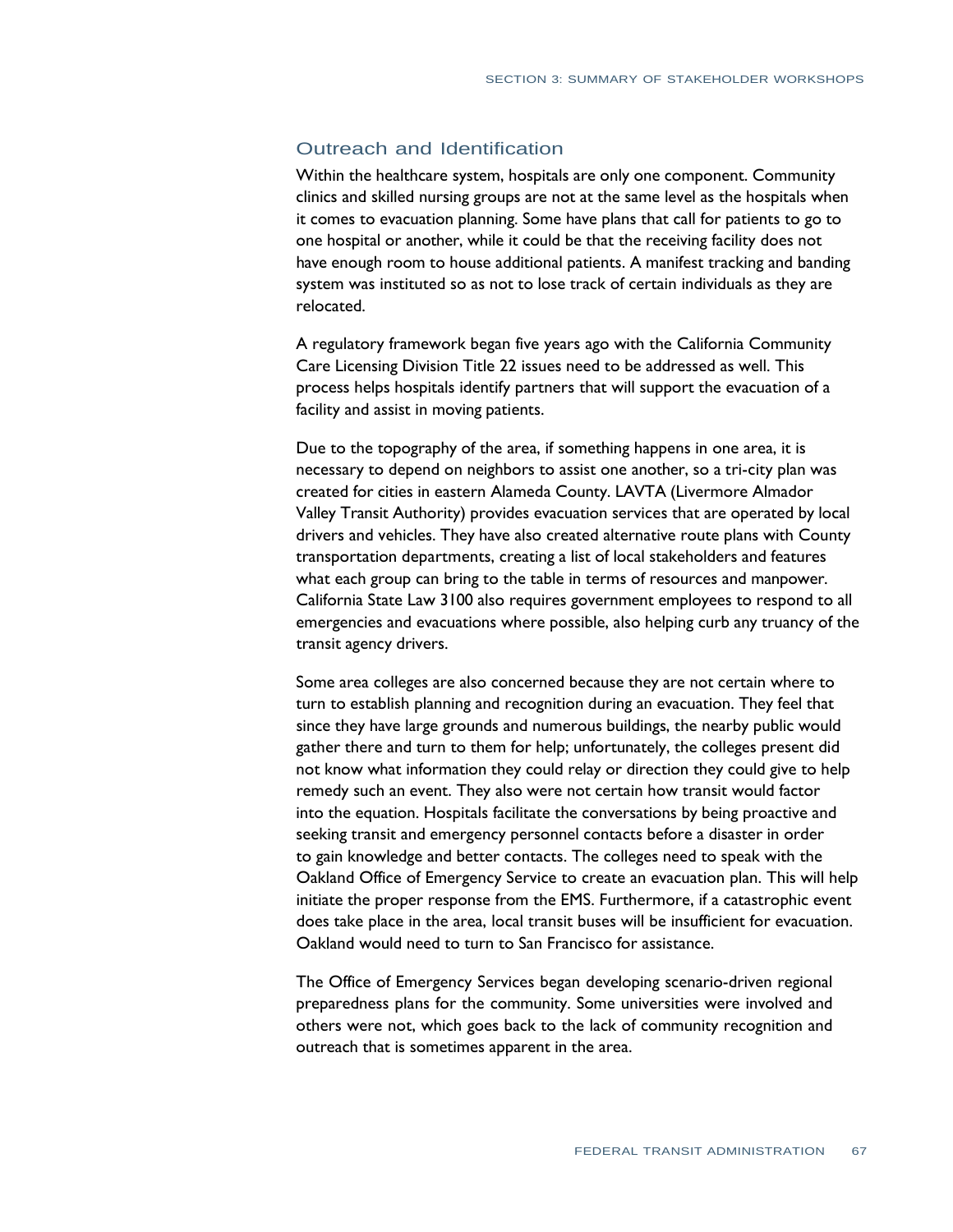The local government has traditionally done a poor job of dispersing information to the public. Occasionally, outside agencies and non-profits are brought in to help mediate discussions, but the conversations are not sustained and soon fall to the wayside. As far as quick notification and outreach, one agency found using nixle.com was a reasonable way to disperse quick information to the public, allowing batch alerts and texts to be sent all at once. However, this system is dependent upon there being power in the area.

 In regards to cultural preparation, CARD assists in bringing attention to accommodate the various language groups, which should also be sensitive to what these groups need from the agencies. Simply translating an English pamphlet will not work. Studies have shown the ability to speak a second language significantly reduces when under duress.

 In the area, as in across the nation, 211 is used to help find shelter following a disaster; 511 is used to communicate road closures and transportation issues.

# Evaluation of Response

 California is unique as compared to other states and their needs are reflected in that as well. The State has a standardized all-purpose emergency plan, and the conversations work well within places the system is already established. However, it is not established everywhere and more attention and dialogue needs to be brought to communities concerning the matter. An example of this shortcoming was identified when one agency was speaking to the board of a health care facility and it was made apparent that they had not even considered preparations for an emergency event. A newly-implemented State law helps facilitate this by reimbursing non-profits for disaster response and education.

 MOUs are not the "be all, end all." They exist, but one county may have hundreds of them with different organizations and these may be in conflict with one another. The numerous groups need to compare plans and operations to verify that there is no overlap in the event of a large disaster. The hospitals are also unsure of identified earthquake evacuation routes and if they do exist, then they are apparently not readily shared with the public. However, due to the nature of the terrain and the unpredictable results from an earthquake, evacuation routes may not be of use whatsoever in the county.

 The planning paradigm present in the area has not advocated for carless and vulnerable populations as unique plans. The Bay Area leads the country in taking a holistic approach to planning and does not divide special or functional needs from the general population within shelters. They do not build a special annex to deal with functional needs individuals. This is in part, due to threat of litigation so great efforts are made to be all-inclusive. ,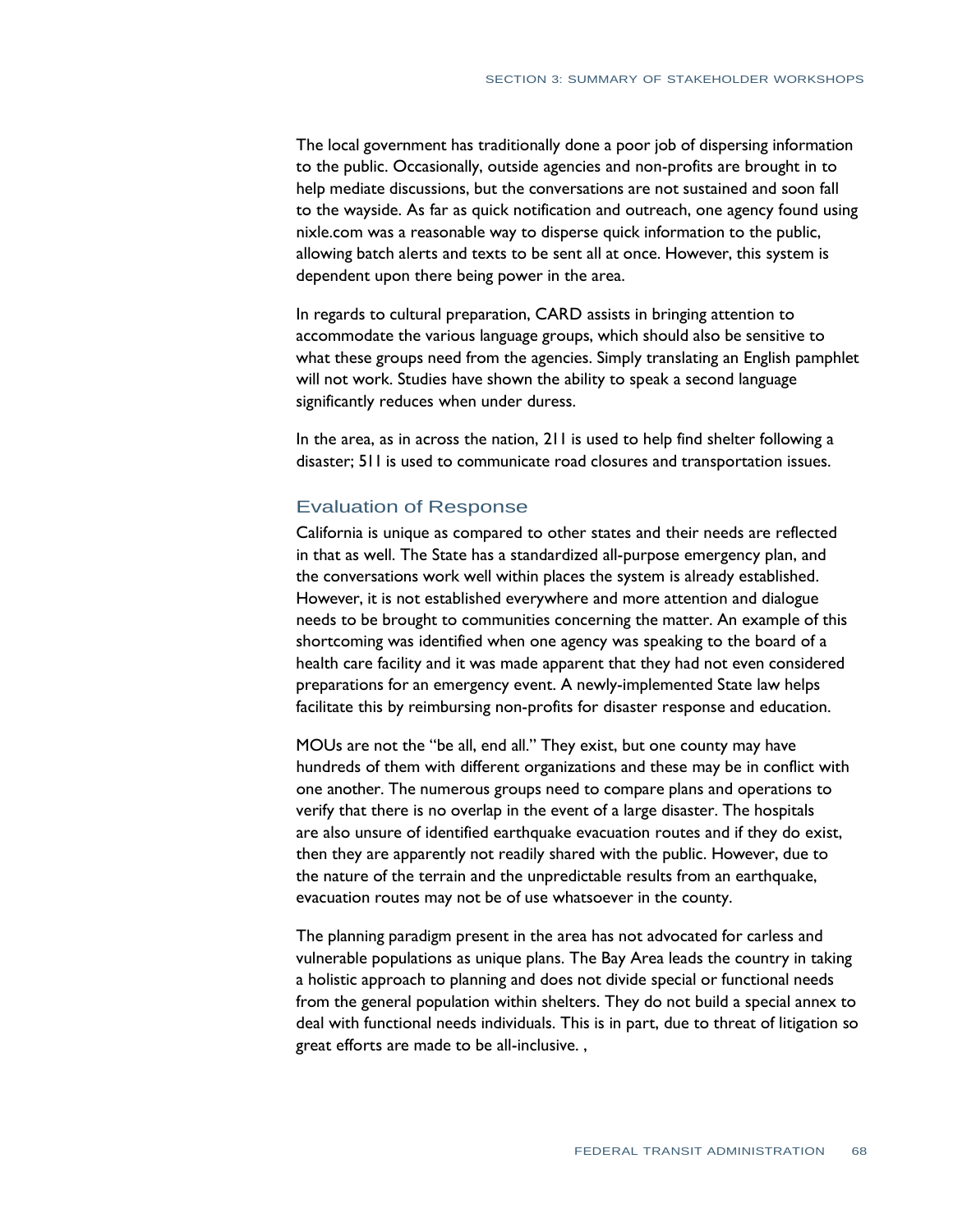Any organization not planning for the totality of the community will be left outside of the conversation as well as funding sources. As one agency stated: "Annex is a nice way of saying you're an afterthought. We have been sued by the best of them. We are the home of the vulnerable population movement, so we have much more experience at this than the rest of the country."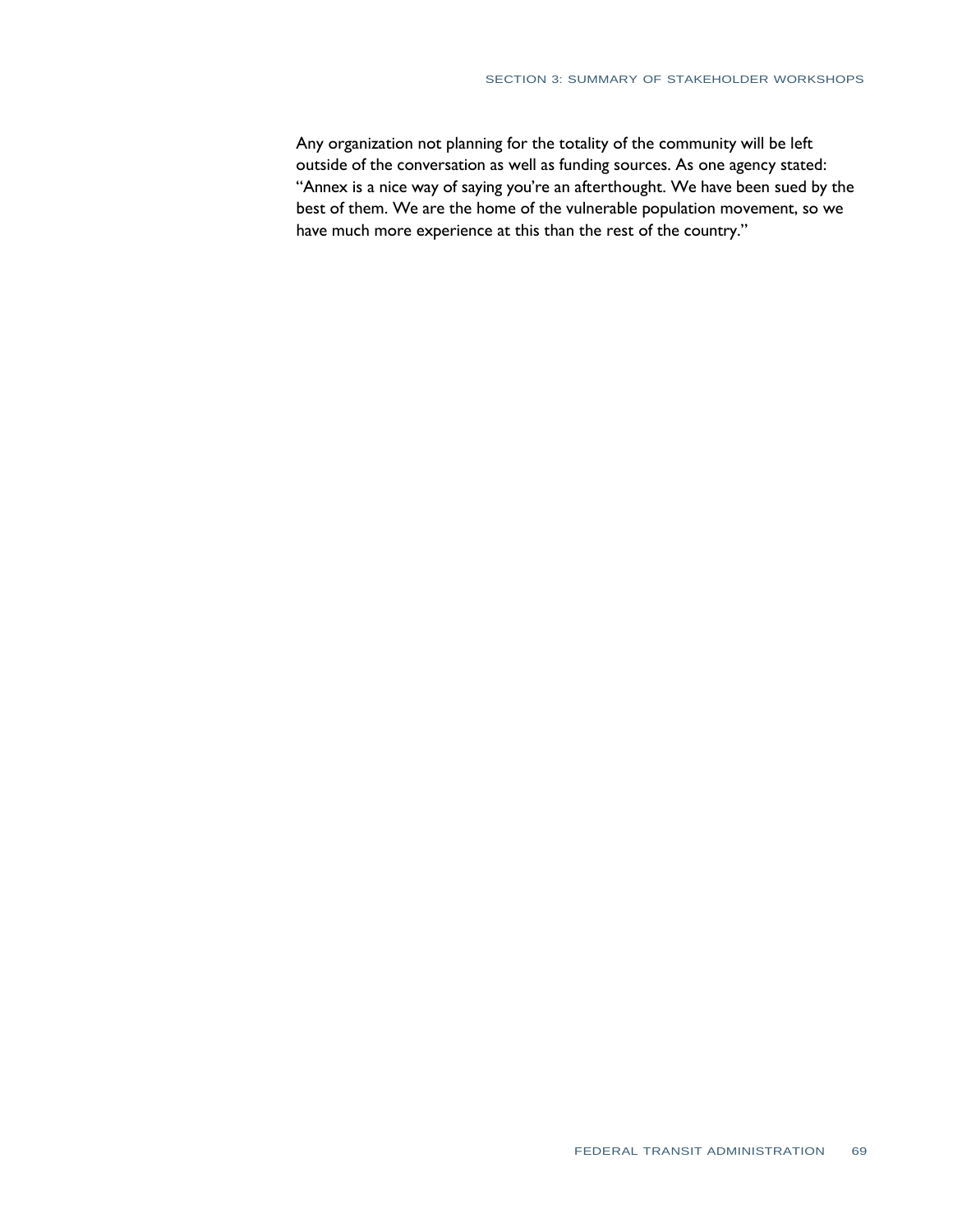- RESOURCES AARP. 2006. "We Can Do Better: Lessons Learned For Protecting Older Persons In Disasters." American Association of Retired Persons. Available at [www.aarp.org.](http://www.aarp.org/) 
	- Access Board. 2005, "Resources on Emergency Evacuation and Disaster Preparedness." Available [at www.access-board.gov/evac.htm.](http://www.access-board.gov/evac.htm) Discusses evacuating people with disabilities.
	- American Public Transit Association (APTA). 2001. "Checklists for Emergency Response Planning and System Security." Available [at www.apta.com/](http://www.apta.com/)  services/safety/checklist.htm.
	- BDR. 2009. "All-Hazards Regional Evacuation Planning: Workbook."  *Homeland Defense Journal*. Available [at www.homelanddefensejournal.com/](http://www.homelanddefensejournal.com/)  Courses/2009Courses/All-Hazards-Regional-Evacuation-Plans.html.

Bourne, Joel K., Jr. 2004. "Gone with the Water." *National Geographic*, October.

 Connecting Communities, [www.connectingcommunities.net.](http://www.connectingcommunities.net/) Public Transportation Emergency Preparedness Workshops are designed to

 coordinate transportation system resources with their local, county, and state response and emergency management agencies.

- DHS Lesson's Learned Information Service (LLIS), [www.llis.dhs.gov/index.do.](http://www.llis.dhs.gov/index.do)
- Federal Highway Administration (FHWA). 2009. "Routes to Effective Evacuation Planning: Routes to Effective Evacuation Planning Primer Series." Available at [www.ops.fhwa.dot.gov/publications/fhwahop09022/fhwahop09022.pdf.](http://www.ops.fhwa.dot.gov/publications/fhwahop09022/fhwahop09022.pdf)
- Federal Transit Administration (FTA). 2006. "Disaster Response and Recovery Resource for Transit Agencies." Available at [www.transit-safety.volpe.dot.](http://www.transit-safety.volpe.dot/)  gov/publications/safety/DisasterResponse/PDF/DisasterResponse.pdf.
- "FEMA Interim Emergency Management Planning Guide for Special Needs Populations," Available [at www.nobodyleftbehind2.org/resources/pdf/FEMA\\_](http://www.nobodyleftbehind2.org/resources/pdf/FEMA_)  CPG301.pdf.

Fischett, Mark. 2001. "Drowning New Orleans." *Scientific American*, October.

- Gladwell, Malcolm. 2000. *The Tipping Point: How Little Things Can Make a Big Difference*. New York: Little, Brown and Company.
- Jenkins, Pamela, Shirley Laska, and Gretchen Williamson. 2007. "Connecting Future Evacuation to Current Recovery: Saving the Lives of Older People in the Next Catastrophe." *Generations* 31(4): 49-52.
- Kiefer, John, Jay A. Mancini, Betty H. Morrow, Hugh Gladwin and Terina A. Stewart. 2009. "Providing Access to Resilience-Enhancing Technologies for Disadvantaged Communities and Vulnerable Populations." Community & Regional Resilience Initiative, Oak Ridge National Laboratory. Available a[t](http://www.resilientus.org/reports-other.html)  [http://www.resilientus.org/reports-other.html.](http://www.resilientus.org/reports-other.html)
- Lindell, Michael K. 2008. "EMBLEM2: An Empirically Based Large Scale Evacuation Time Estimate Model," *Transportation Research A*, 42(1), 140-154.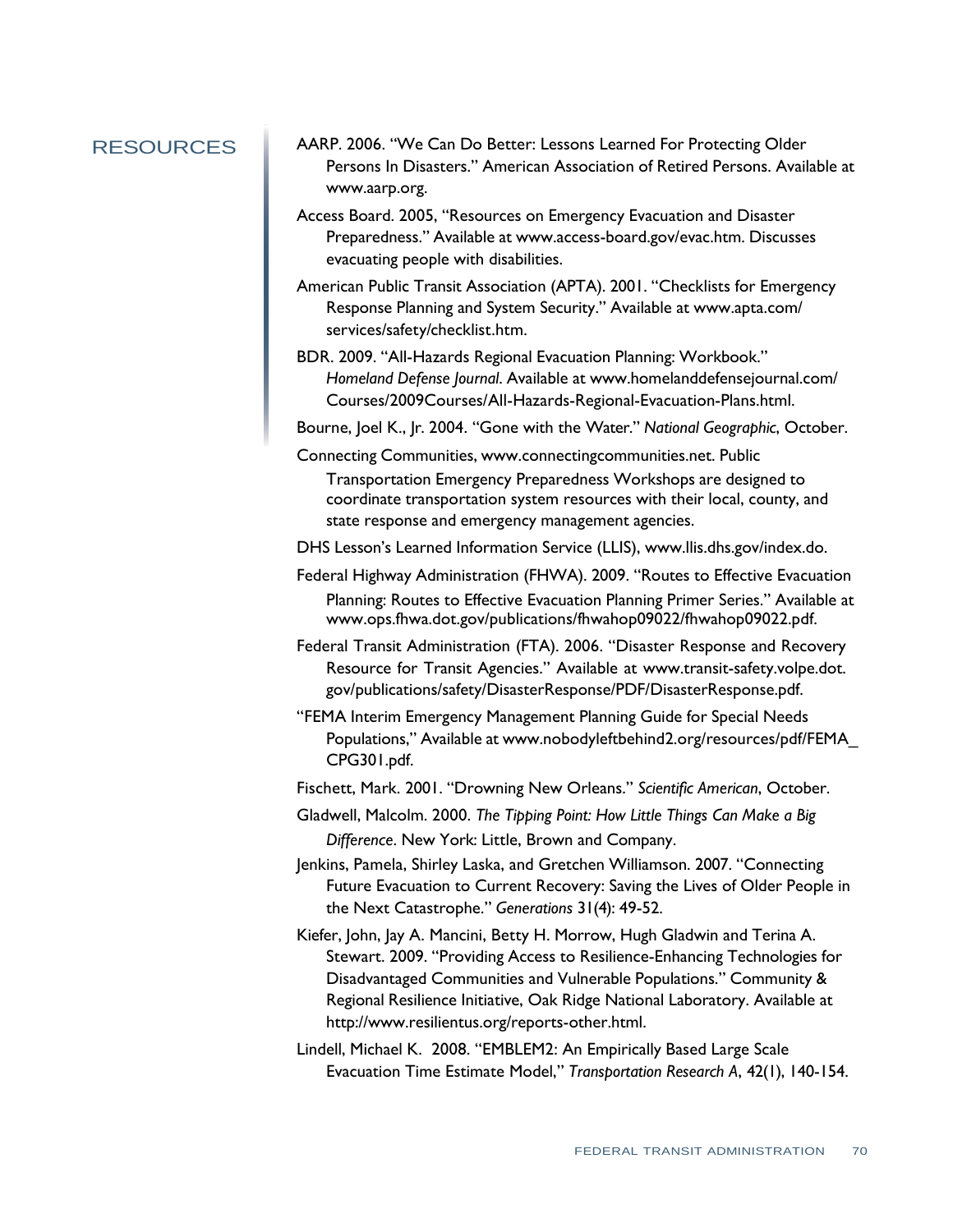- Litman, Todd. 2006. "Lessons from Katrina and Rita: What Major Disasters Can Teach Transportation Planners," *Journal of Transportation Engineering*, 132, 11-18. Available [at http://scitation.aip.org/teo,](http://scitation.aip.org/teo) at [www.vtpi.org/katrina.pdf.](http://www.vtpi.org/katrina.pdf)
- Milligan & Company. 2007. "Transportation Equity in Emergencies: A Review of the Practices of State Departments of Transportation, Metropolitan Planning Organizations, and Transit Agencies in 20 Metropolitan Areas." Office of Civil Rights, Federal Transit Administration. Available [at www.fta.dot.gov/](http://www.fta.dot.gov/)  civilrights/civil\_rights\_6343.html.
- NCHRP Synthesis of Highway Practice No. 392, "Transportation's Role in Emergency Evacuation and Reentry." Available at onlinepubs.trb.org/ onlinepubs/nchrp/nchrp\_syn\_392.pdf.
- NCHRP Report 20-59 (23), "Guide to Emergency Response Planning at State Transportation Agencies." Available at security.transportation.org/sites/ security/docs/guide-ResponsePlans.pdf.
- NCHRP 20-59 (32) [pending], "A Transportation Guide for All- Hazards Emergency Evacuation." Available at 144.171.11.40/cmsfeed/ TRBNetProjectDisplay.asp?ProjectID=2607.
- "Nobody Left Behind: Disaster Preparedness for Persons with Mobility Impairments." Available [at www.nobodyleftbehind2.org/resources/index.](http://www.nobodyleftbehind2.org/resources/index)  shtml#em-planning.
- Okasaki, Nancy W. 2003. "Improving Transportation Response and Security Following a Disaster." *ITE Journal*, August, 30-32.
- Renne, John L., Pamela Jenkins, Thomas W. Sanchez, and Robert C. Peterson. 2008. "The National Study on Carless and Special Needs Evacuation Planning: Government and Non-Profit Focus Group Results." Available a[t http://www.uno.edu/cola/departments/plus/docs/Focus\\_Group\\_Final\\_](http://www.uno.edu/cola/departments/plus/docs/Focus_Group_Final_)  Report.pdf.
- Renne, John L., Thomas W. Sanchez, and Todd Litman. 2008. "National Study on Carless and Special Needs Evacuation Planning: A Literature Review." University of New Orleans Transportation Center. Available at [www.](http://www/)  planning.uno.edu/docs/CarlessEvacuationPlanning.pdf.
- Renne, John L., Thomas W. Sanchez, and Robert C. Peterson. 2009. "National Study on Carless and Special Needs Evacuation Planning: Case Studies." Available a[t http://scholarworks.uno.edu/cgi/viewcontent.](http://scholarworks.uno.edu/cgi/viewcontent)  cgi?article=1006&context=plus\_rpts.
- Safety and Security website, [http://transit-safety.volpe.dot.gov,](http://transit-safety.volpe.dot.gov/) Federal Transit Administration. Provides information on transit safety and security issues, including disaster preparedness.
- Schwartz, Michael, and Todd Litman. 2008 "Evacuation Station: The Use of Public Transportation in Emergency Management Planning," *ITE Journal on the Web*, 69-73. Available [at www.vtpi.org/evacuation.pdf.](http://www.vtpi.org/evacuation.pdf)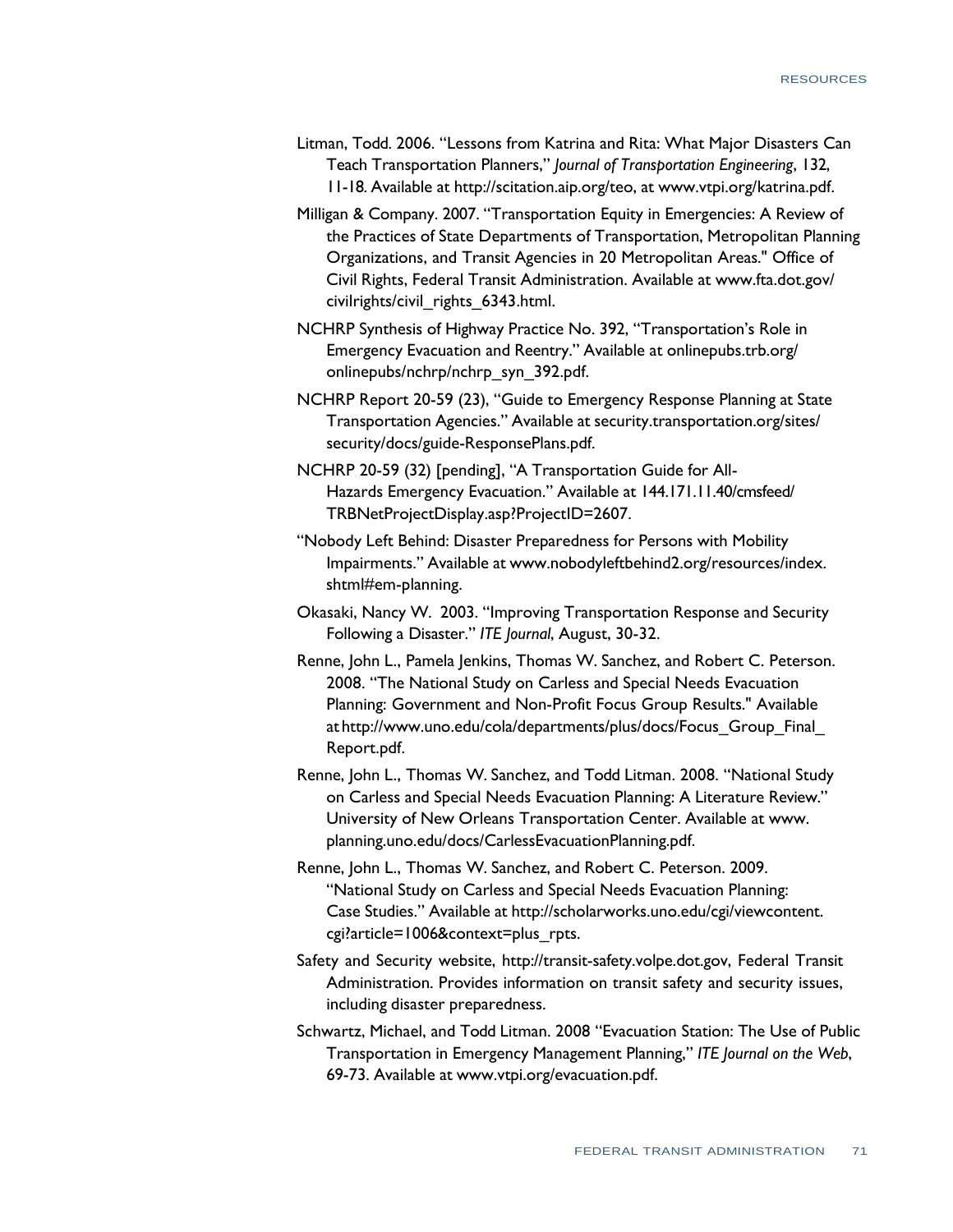- Transportation Research Board (TRB). 2005. "Surface Transportation Security, Volume 6: Guide for Emergency Transportation Operations." NCHRP Report 525, National Cooperative Highway Research Program. Available a[t](http://trb.org/publications/nchrp/nchrp_rpt_525v6.pdf)  [http://trb.org/publications/nchrp/nchrp\\_rpt\\_525v6.pdf.](http://trb.org/publications/nchrp/nchrp_rpt_525v6.pdf)
- TRB. 2005. "Public Transportation Security: Volume 7: Public Transportation Emergency Mobilization and Emergency Operations Guide." Transit Cooperative Research Project. Available [at www.trb.org/publications/tcrp/](http://www.trb.org/publications/tcrp/)  tcrp\_rpt\_86v7.pdf.
- TRB, Committee on the Role of Public Transportation in Emergency Evacuation. 2008. "The Role of Transit in Emergency Evacuation." Special Report 294, National Academy Press. Available [at http://onlinepubs.trb.org/Onlinepubs/sr/](http://onlinepubs.trb.org/Onlinepubs/sr/)  sr294.pdf.
- U.S. Department of Transportation, "Federal Highway Administration Evacuation Checklist." Available at ops.fhwa.dot.gov/publications/fhwahop09022/sna3\_ checklist.htm.